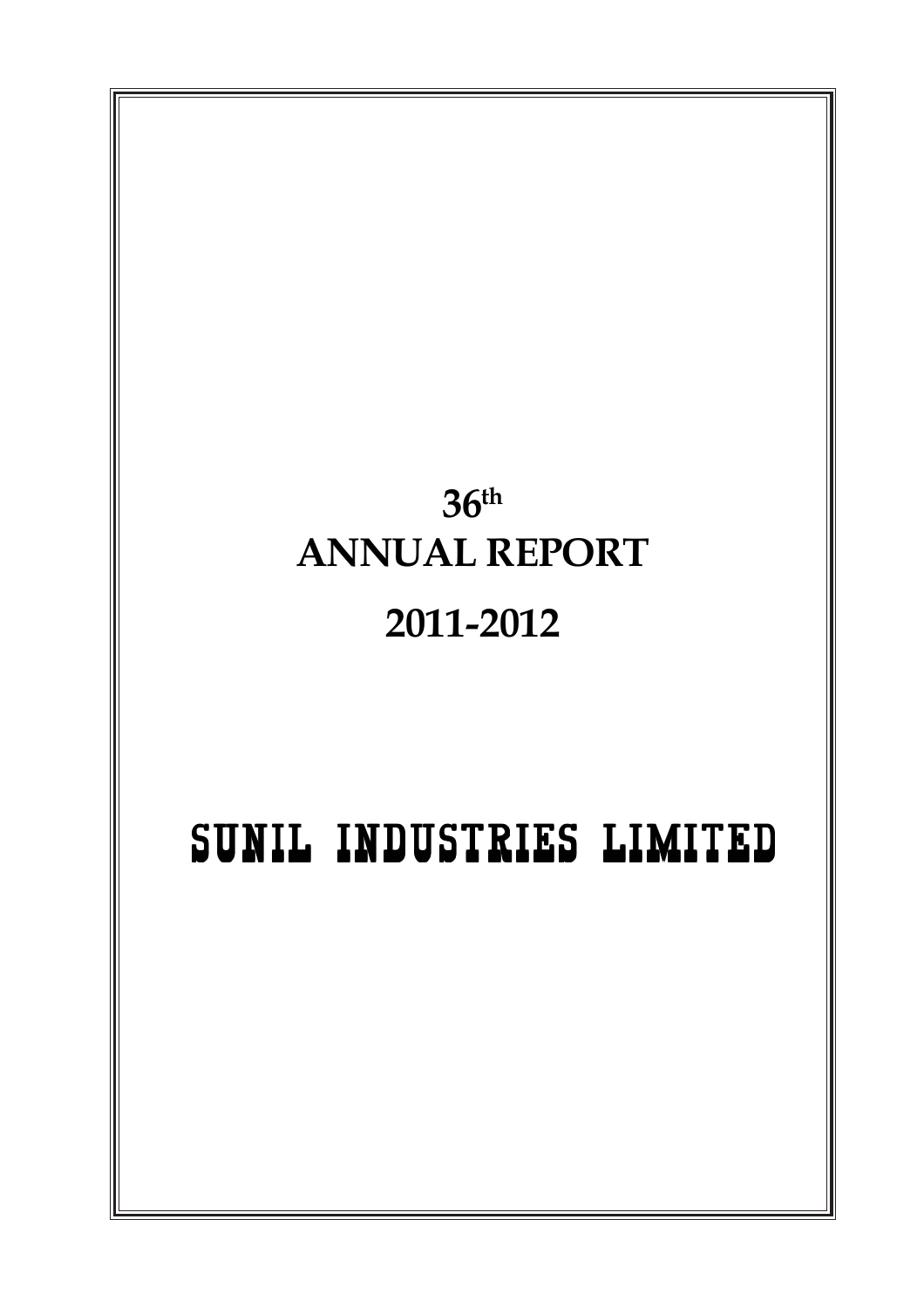# **SUNIL INDUSTRIES LIMITED**

# **CONTENTS**

| Corporate Information<br>1.                                                 | $\overline{c}$ |
|-----------------------------------------------------------------------------|----------------|
| Notice<br>2.                                                                | 4              |
| Directors' Report<br>3.                                                     | 8              |
| Corporate Governance Report<br>4.                                           | 12             |
| <b>Management Discussion Report</b><br>5.                                   | 18             |
| <b>CEO/CFO Certification</b><br>6.                                          | 20             |
| Affirmation of Code of Conduct<br>7.                                        | 21             |
| Certificate on Corporate Governance by Practicing Company Secretaries<br>8. | 21             |
| <b>Compliance Certificate</b><br>9.                                         | 22             |
| 10. Auditors' Report                                                        | 25             |
| 11. Balance-Sheet                                                           | 28             |
| 12. Profit & Loss A/c.                                                      | 29             |
| 13. Notes Forming Part of Balance Sheet                                     | 30             |
| 14. Notes Forming Part of Profit & Loss Account                             | 37             |
| 15. Cash Flow Statement                                                     | 46             |
| 16. Balance Sheet Abstract And Company's General Business Profile           | 48             |
| 17. Attendance Slip & Proxy Form                                            | 49             |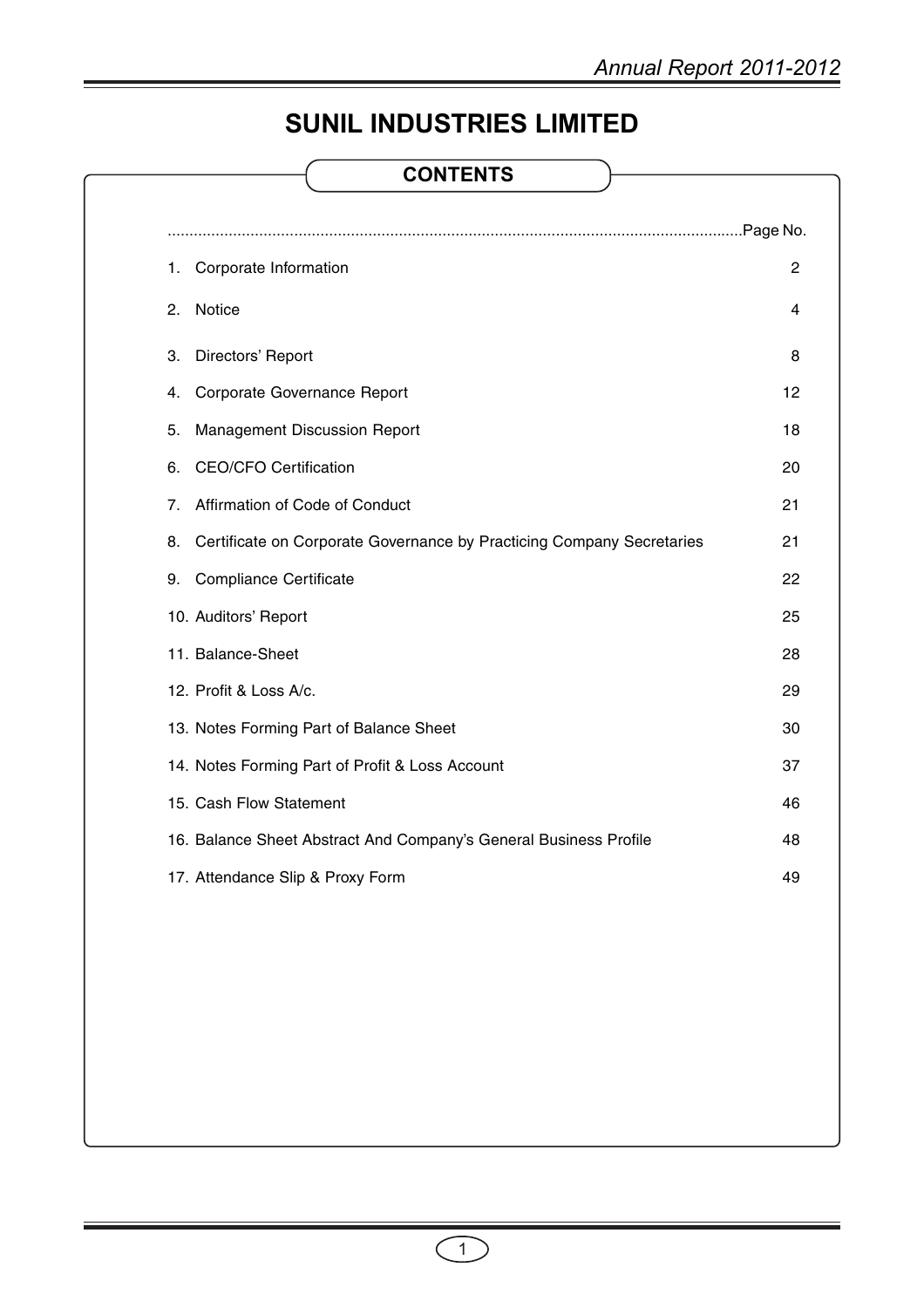# **BOARD OF DIRECTORS**

| Mr. Vinod Lath                                                      | Chairman and Managing Director  |
|---------------------------------------------------------------------|---------------------------------|
| Mr. Pradeep Roongta                                                 | <b>Whole-time Director</b>      |
| Mr. Ramesh Khanna                                                   | Whole-time Director             |
| Mr. Ravinder Kumar Gupta                                            | Independent and Non Executive I |
| Mr. Ratan Lath (till 27th January, 2012)                            | Independent and Non Executive I |
| Mr. Ashish Garg (till 15th March, 2012)                             | Independent and Non Executive I |
| Mr. Punit Agarwal (from 27th January, 2012 till 15th March, 2012) : | Independent and Non Executive I |
| Mr. Rohit Gadia (from 15th March, 2012)                             | Independent and Non Executive I |
| Mr. Iftadad Hossain (from 15th March, 2012)                         | Independent and Non Executive I |

# **REGISTERED OFFICE**

D-8, MIDC, Phase II, Manpada Road, Dombivli (E), Dist. Thane - 421 203.

# **MILLS**

Spinning Unit: S.F.Mo. 324/1, Karungal Village, K. Anapatti Post, Vedasandur Taluk, Dist. Dindigul – 624 620

Weaving Unit: Plot No. 60- B, Parvati Industrial Area, Kondigre Road, Near Gangajal Water Tank, Yadrav, Ichalkaranji.

Processing Unit: D-8, MIDC, Phase II, Manpada Road, Dombivli (E), Dist. Thane - 421 203.

# **BANKERS:**

- \* State Bank of India
- \* ICICI Bank
- \* Vijaya Bank

# **AUDITORS**

M/s. V. K. Beswal & Associates Chartered Accountants

# **SHARE TRANSFER AGENTS**

Link Intime India Private Limited. **Add.:** C-13, Pannalal Silk Mills Compound, L.B.S. Marg, Bhandup, Mumbai – 400 078

- 
- xecutive Director
- xecutive Director
- xecutive Director
- xecutive Director
- xecutive Director
- xecutive Director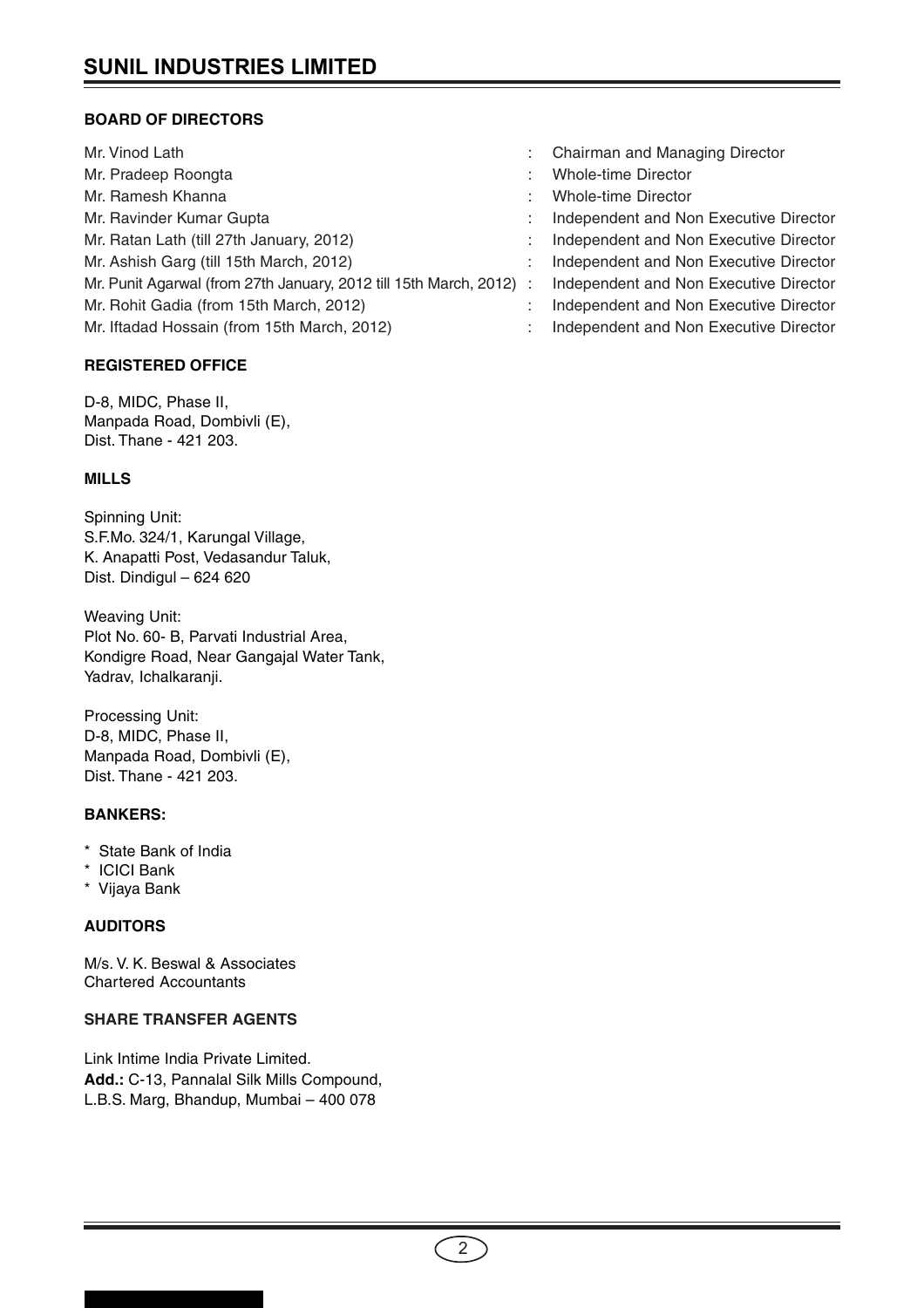# **SHARES LISTED AT:**

# **The Bombay Stock Exchange Limited**

Phiroze Jeejeebhoy Towers, Dalal Street, Mumbai – 400 001

# **The Ahmedabad Stock Exchange Limited**

Kamdhenu Complex, Opp Sahajanand College, Panjara Pole, Ahmedabad – 380 015

# **Delhi Stock Exchange Limited**

3-1 Asaf Ali Road, Chandni Chowk, New Delhi – 110 002

# **The Calcutta Stock Exchange Limited**

7, Lyons Range, Kolkatta – 700 001

# **36th ANNUAL GENERAL MEETING**

| <b>Date</b> |  | 29th September, 2012 |  |  |  |  |
|-------------|--|----------------------|--|--|--|--|
|-------------|--|----------------------|--|--|--|--|

**Day :** Saturday

**Time :** 11.00 a.m.

**Place :** D-8, MIDC Phase II, Manpada Road, Dombivli (East), Dist – Thane, 421-203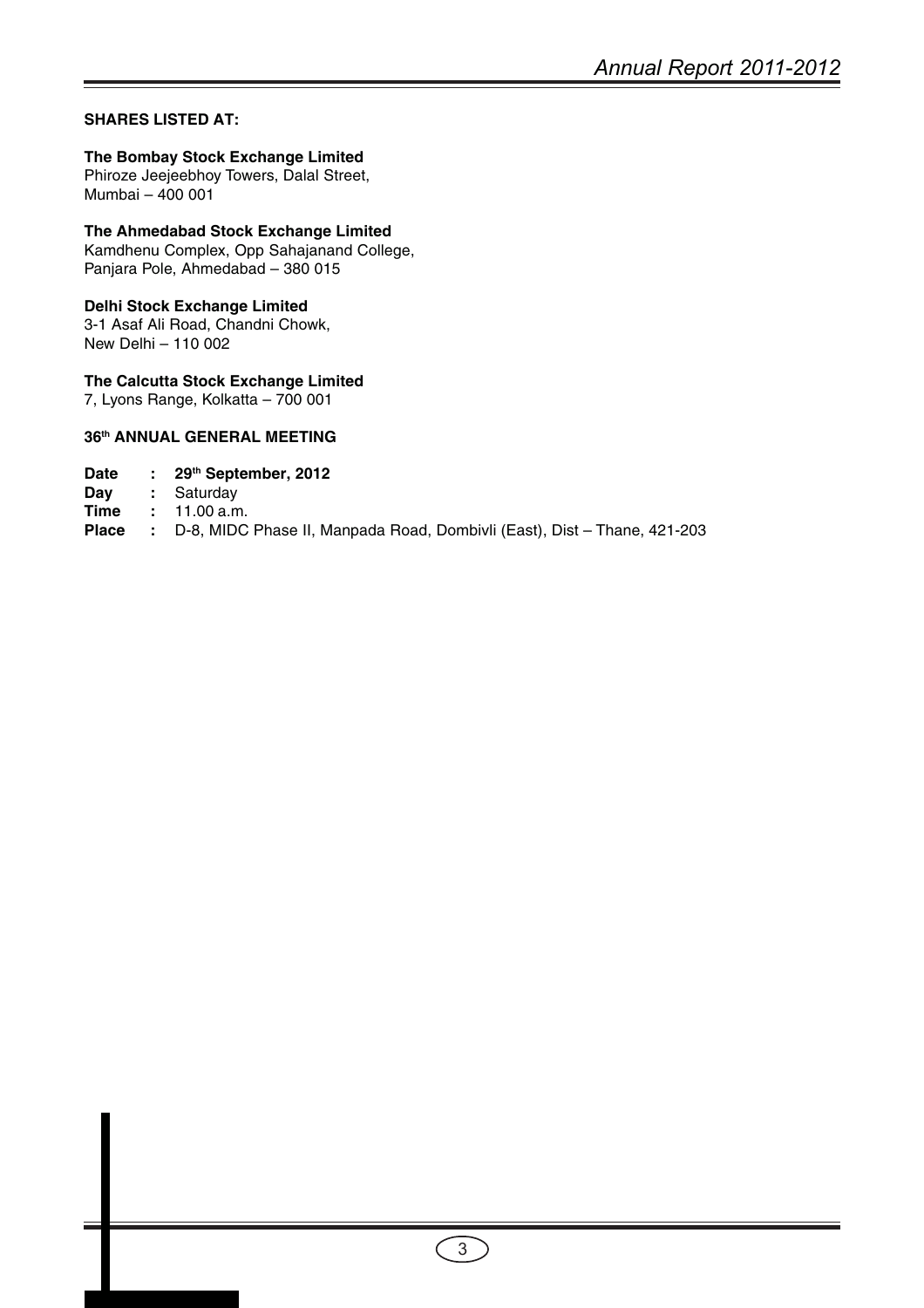# **NOTICE**

NOTICE IS HEREBY GIVEN THAT THE **36TH ANNUAL GENERAL MEETING** OF MEMBERS OF THE COMPANY **SUNIL INDUSTRIES LIMITED** WILL BE HELD ON **SATURDAY** THE **29TH SEPTEMBER, 2012** AT **11.00 A.M.** AT THE REGISTERED OFFICE OF THE COMPANY SITUATED AT D-8, MIDC PHASE II, MANPADA ROAD, DOMBIVLI (EAST), DIST – THANE – 421 203 TO TRANSACT THE FOLLOWING BUSINESS.

#### **ORDINARY BUSINESS:**

- 1. To receive, consider and adopt the Audited Accounts for the year ended on 31st March, 2012 along with notes and schedules thereon as on that date and the reports of Directors and Auditors thereon.
- 2. To appoint a Director in place of **Mr. Ravinder Kumar Gupta**, Director of the company who retires by rotation and being eligible offers himself for re- appointment.
- 3. To appoint **M/s V. K. Beswal & Associates**, Chartered Accountants, retiring Auditors as Auditors of the Company to hold office from the conclusion of this Annual General Meeting, until the conclusion next Annul General Meeting and to fix their remuneration.

#### **SPECIAL BUSINESS:**

**4. To consider and if thought fit, to pass, with or without modifications, the following Resolution as an** Ordinary Resolution:

**"RESOLVED THAT** Mr. Rohit Gadia who was appointed as an Additional Director on 15th March, 2012 by the Board of Directors of the Company pursuant to Section 260 of the Companies Act, 1956 and Articles of Association of the Company and who holds office only up to the date of this Annual General Meeting and in respect of whom the Company has received a notice in writing from a member pursuant to provisions of Section 257 of the Act proposing his candidature for the office of Director be and is hereby appointed as Director of the Company who is liable to retire by rotation."

**"RESOLVED FURTHER THAT** any Director of the Company be and is hereby severally authorized to do all such deeds, action and things as may be necessary for giving effect to the above resolution."

**5. To consider and if thought fit, to pass, with or without modifications, the following Resolution as an** Ordinary Resolution:

"RESOLVED THAT Mr. Iftadad Hossain who was appointed as an Additional Director on 15<sup>th</sup> March, 2012 by the Board of Directors of the Company pursuant to Section 260 of the Companies Act, 1956 and Articles of Association of the Company and who holds office only up to the date of this Annual General Meeting and in respect of whom the Company has received a notice in writing from a member pursuant to provisions of Section 257of the Act proposing his candidature for the office of Director be and is hereby appointed as Director of the Company who is liable to retire by rotation."

**"RESOLVED FURTHER THAT** any Director of the Company be and is hereby severally authorized to do all such deeds, action and things as may be necessary for giving effect to the above resolution."

**6. To consider and if thought fit, to pass, with or without modifications, the following Resolution as a** Special Resolution:

**"RESOLVED THAT** pursuant to the provisions of Section 314 of the Companies Act, 1956 read with Director's Relatives (Office or Place of Profits) Rules, 2003 and any other applicable provisions, if any (including any statutory modification or amendment thereof), appointment of **Mrs. Rashmi Khanna**, wife of Mr. Ramesh Khanna, Whole – Time Director of the Company, be and is hereby appointed as Sales Manager with effect from 1<sup>st</sup> April, 2011 on such terms and conditions and at a remuneration not exceeding Rs. 2,50,000/- per month from the financial year 2011-12 for a period of 5 years and on such other terms and conditions as the Board may feel appropriate from time to time."

**RESOLVED FURTHER THAT** the Board of Directors of the Company be and are hereby authorised to do all acts, deeds, matters and things as may be considered necessary or desirable to give effect to this resolution."

#### **7. To consider and if thought fit, to pass, with or without modifications, the following Resolution as a** Special Resolution:

**"RESOLVED THAT** pursuant to the provisions of Section 314 of the Companies Act, 1956 read with Director's Relatives (Office or Place of Profits) Rules, 2003 and any other applicable provisions, if any (including any statutory modification or amendment thereof), appointment of **Mrs. Beena Roongta**, wife of Mr. Pradeep Roongta, Whole – Time Director of the Company, be and is hereby appointed as Design Consultant with effect from 1<sup>st</sup> April, 2011 on such terms and conditions and at a remuneration not exceeding Rs. 2,50,000/- per month from the financial year 2011-12 for a period of 5 years and on such other terms and conditions as the Board may feel appropriate from time to time."

4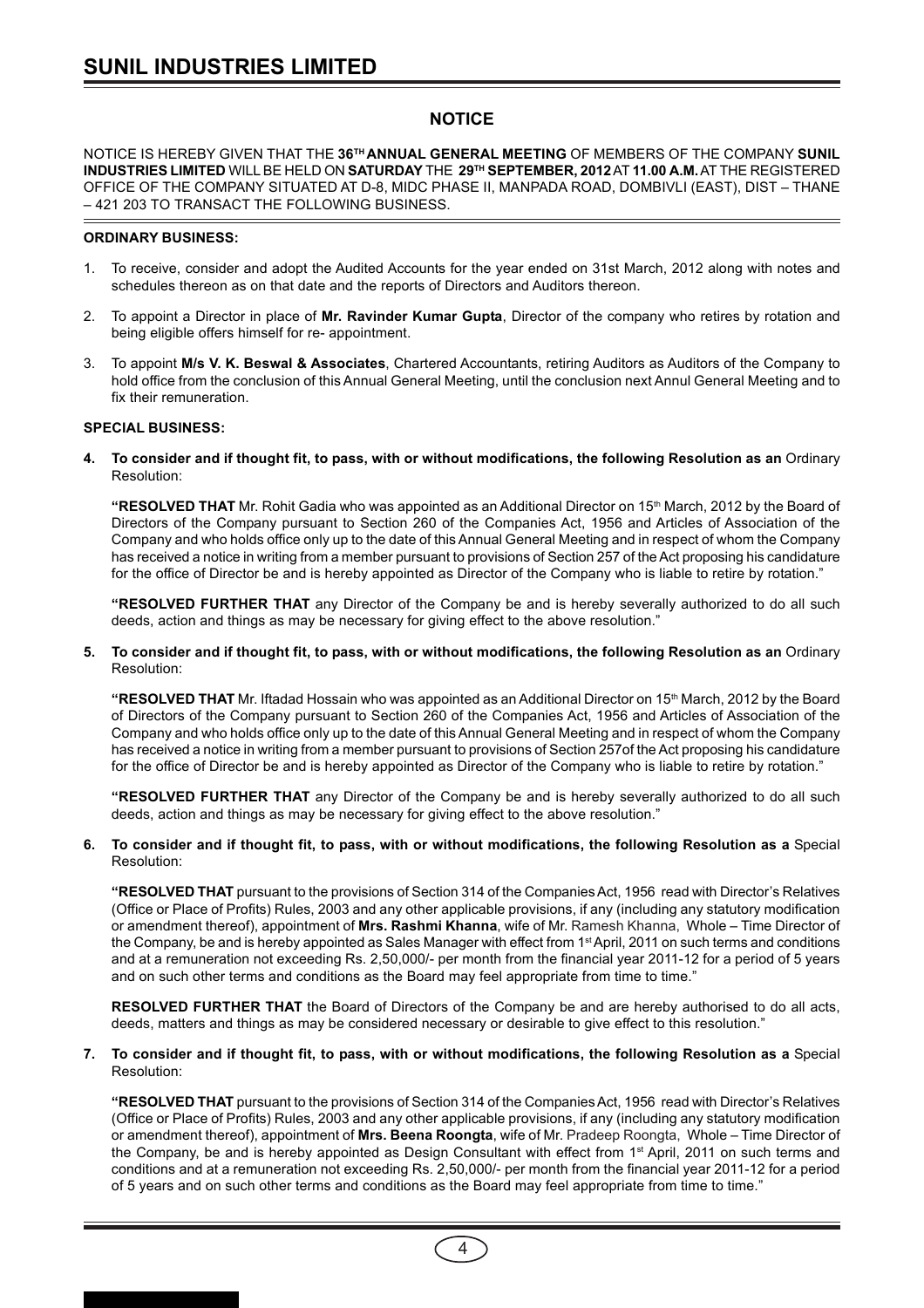**RESOLVED FURTHER THAT** the Board of Directors of the Company be and are hereby authorised to do all acts, deeds, matters and things as may be considered necessary or desirable to give effect to this resolution."

#### **8. To consider and if thought fit, to pass, with or without modifications, the following Resolution as a** Special Resolution:

**"RESOLVED THAT** pursuant to the provisions of Section 314 of the Companies Act, 1956 read with Director's Relatives (Office or Place of Profits) Rules, 2003 and any other applicable provisions, if any (including any statutory modification or amendment thereof), appointment of **Mr. Prateek Roongta**, son of Mr. Pradeep Roongta, Whole – Time Director of the Company, be and is hereby appointed as Institutional Sales Manager with effect from 1<sup>st</sup> April, 2012 on such terms and conditions and at a remuneration not exceeding Rs. 2,50,000/- per month from the financial year 2012-13 for a period of 5 years and on such other terms and conditions as the Board may feel appropriate from time to time."

**RESOLVED FURTHER THAT** the Board of Directors of the Company be and are hereby authorised to do all acts, deeds, matters and things as may be considered necessary or desirable to give effect to this resolution."

> On behalf of the Board For **SUNIL INDUSTRIES LIMITED**

> > **SD/- VINOD LATH CHAIRMAN**

**Date: June 27, 2012 Place: Dombivli**

# **NOTES:**

- **1. A member entitled to attend and vote at the meeting is entitled to appoint a proxy to attend and vote instead of himself and such proxy need not be a member of the company.**
- **2. A proxy Form to be effective should be deposited with the company not less than 48 hours before the time fixed for the commencement of the meeting.**
- **3. The Register of Members and Share Transfer Register will remain closed from Saturday the 22nd September,** 2012 to Saturday the 29<sup>th</sup> September, 2012 (both days inclusive).
- 4. As a measure of economy, copies of the Annual Reports and Accounts will not be distributed at the Meeting. Members are therefore, requested to bring their copies to the Meeting.
- 5. In furtherance of Green Initiative in Corporate Governance by Ministry of Corporate Affairs, the Shareholders are requested to register their email id with the Company or with the Registrar and Transfer Agents.
- 6. Members/Proxies are requested to produce the attendance slip duly signed, sent along with the Annual Report and Accounts, for admission to the meeting hall.
- 7. Members who are holding shares in identical order or names in more than one folio are requested to write to the company to enable the company to consolidate their holdings in one folio.
- 8. Members whose shareholding is in the electronic mode are requested to directly change their address and update Savings Bank Account details with their respective Depository Participants.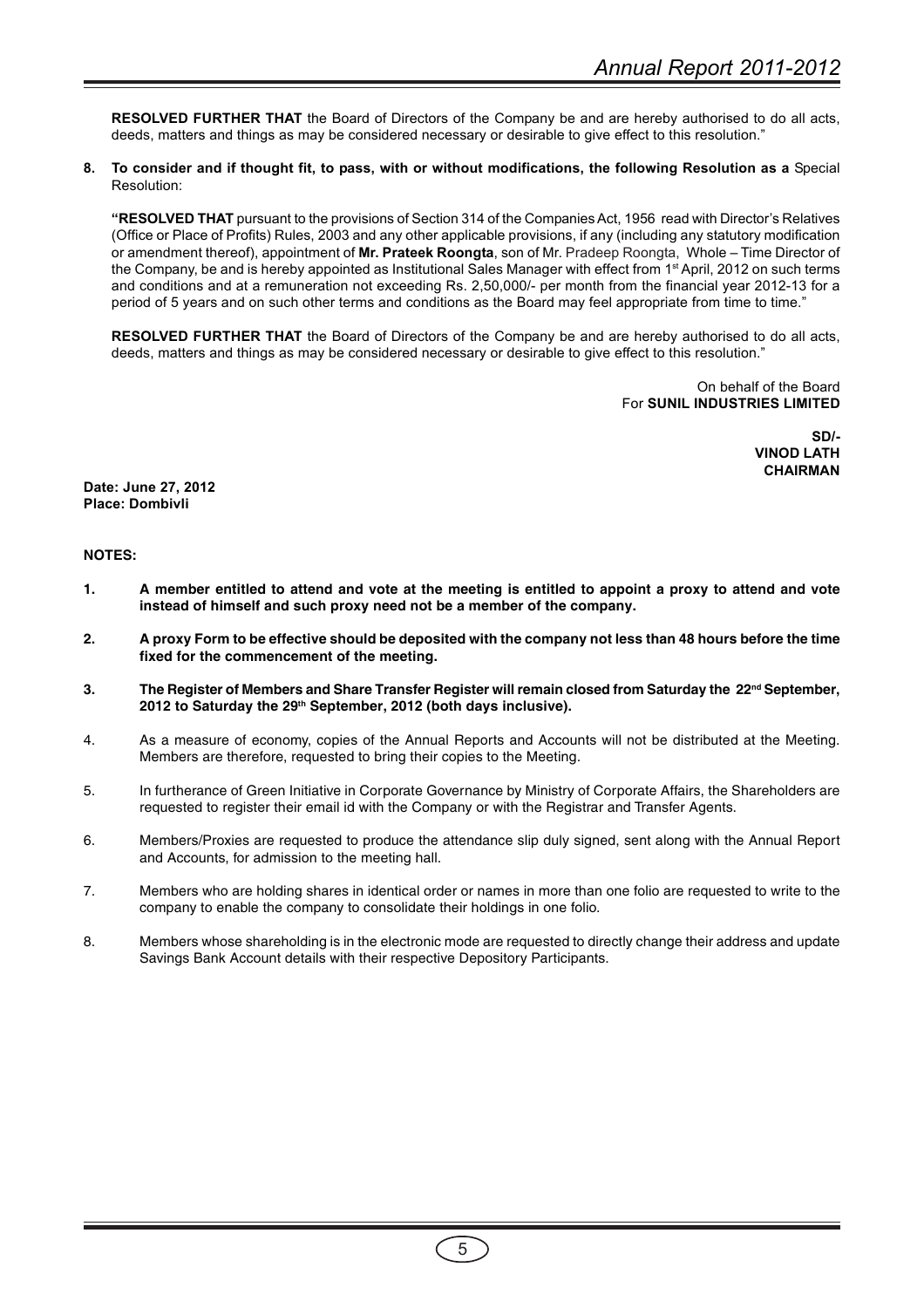#### **Explanatory Statement (As required under section 173 (2) of the Companies Act, 1956.)**

#### **Item No. 4**

Mr. Rohit Gadia was appointed as an Additional Director by the Board of Directors of the Company at their meeting held on 15<sup>th</sup> March, 2012.

By virtue of provisions of Section 260 of the Companies Act, 1956, he would hold office only up to the date of this Annual General Meeting of the Company. The Company has received notice pursuant to section 257 of the Companies Act, 1956, proposing the candidature of Mr. Rohit Gadia as Director of the Company.

The resolution for appointing him as a Director of the Company is put forward to you to be passed as an Ordinary Resolution.

None of the Directors except Mr. Rohit Gadia are interested in the above resolution.

#### **Item No. 5**

Mr. Iftadad Hossain was appointed as an Additional Director by the Board of Directors of the Company at their meeting held on 15<sup>th</sup> March, 2012.

By virtue of provisions of Section 260 of the Companies Act, 1956, he would hold office only up to the date of this Annual General Meeting of the Company. The Company has received notice pursuant to section 257 of the Companies Act, 1956, proposing the candidature of Mr. Iftadad Hossain as Director of the Company.

The resolution for appointing him as a Director of the Company is put forward to you to be passed as an Ordinary Resolution.

None of the Directors except Mr. Iftadad Hossain are interested in the above resolution.

#### **Item No. 6**

**Mrs. Rashmi Khanna** is a graduate in Commerce. She has rich experience in Sales and Marketing. Taking into consideration her knowledge and vast experience, Board of Directors appointed her as Sales Manager with effect from. 1st April, 2011 for a period of 5 years subject to approval of Shareholders. She would be paid remuneration not exceeding Rs. 2,50,000/- per month which is within the limits as specified under Section 314 of the Companies Act, 1956 **("the Act")** read with Director's Relatives (Office or Place of Profits) Rules, 2003, **("the Rules")** as amended from time to time.

 Mrs. Rashmi Khanna, being wife of Mr. Ramesh Khanna, Whole – Time Director of the Company, her appointment would be further subject to consent of the shareholders as per provisions of "the Act "and "the Rules" aforementioned.

Your Directors recommend this resolution for your approval.

None of the Directors are in any way concerned or interested in the above resolution except Mr. Ramesh Khanna being related to Mrs. Rashmi Khanna as husband.

#### **Item No. 7**

**Mrs. Beena Roongta** is a graduate in Arts. Considering the merits, she is appointed as Design Consultant from 1st April, 2011 by Board of Directors of the Company for a period of 5 years subject to approval of Shareholders. She would be paid remuneration not exceeding Rs. 2,50,000/- per month which is within the limits as specified under Section 314 of the Companies Act, 1956 **("the Act")** read with Director's Relatives (Office or Place of Profits) Rules, 2003, **("the Rules")** as amended from time to time.

Mrs. Beena Roongta, being wife of Mr. Pradeep Roongta, Whole – Time Director of the Company, her appointment would be further subject to consent of the shareholders as per provisions of "the Act "and "the Rules" aforementioned.

Your Directors recommend this resolution for your approval.

None of the Directors are in any way concerned or interested in the above resolution except Mr. Pradeep Roongta being related to Mrs. Beena Roongta as husband.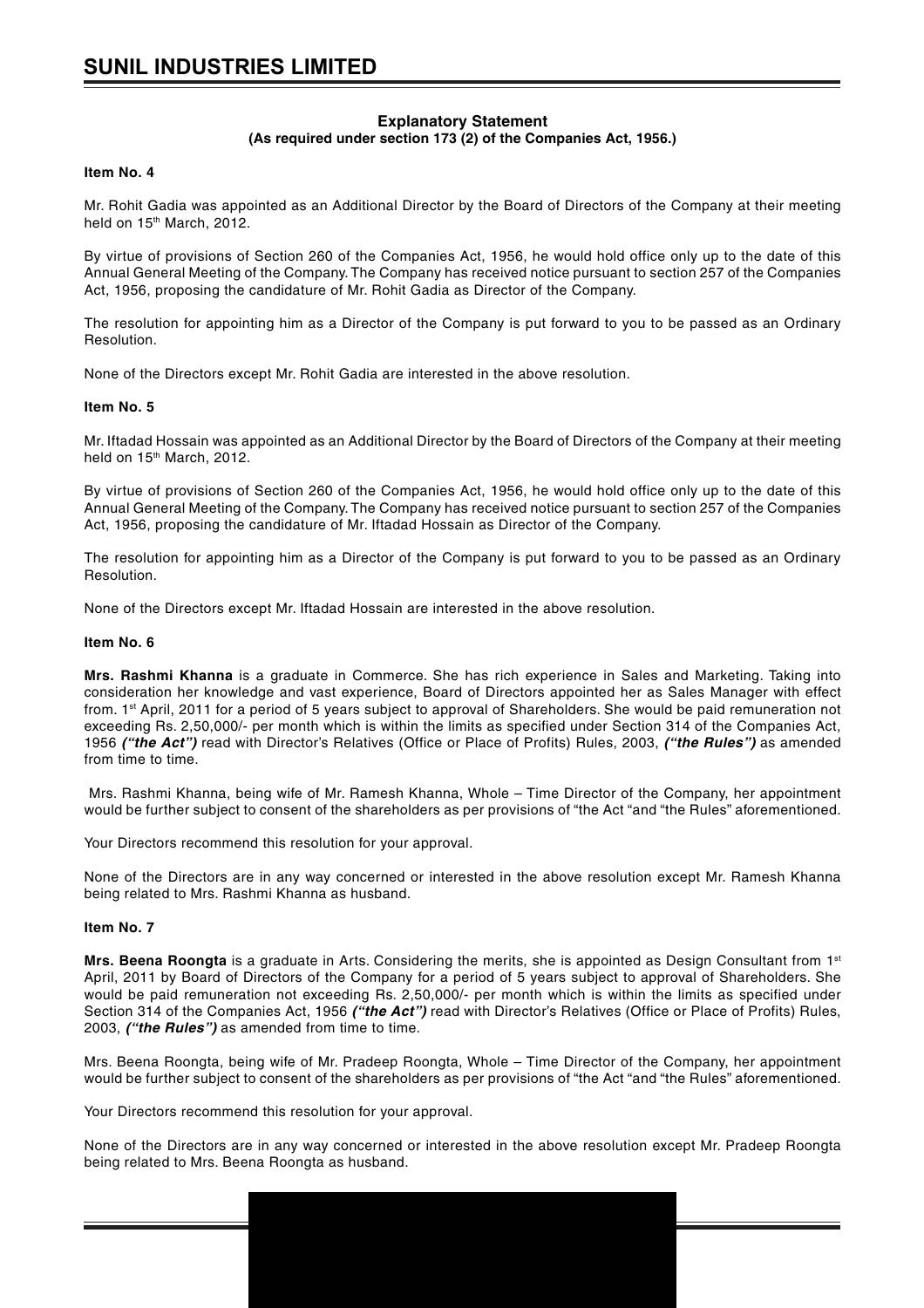# **Item No. 8**

**Mr. Prateek Roongta** holds a graduation degree from Commerce stream. Considering his performance in Institutional Sales, he was appointed as Institutional Sales Manager with effect from 1<sup>st</sup> April, 2012 by Board of Directors of the Company for a period of 5 years subject to approval of Shareholders. He would be paid remuneration not exceeding Rs. 2,50,000/- per month which is within the limits as specified under Section 314 of the Companies Act, 1956 **("the Act")** read with Director's Relatives (Office or Place of Profits) Rules, 2003, **("the Rules")** as amended from time to time.

Mr. Prateek Roongta, being son of Mr. Pradeep Roongta, Whole – Time Director of the Company, his appointment would be further subject to consent of the shareholders as per provisions of "the Act "and "the Rules" aforementioned.

Your Directors recommend this resolution for your approval.

None of the Directors are in any way concerned or interested in the above resolution except Mr. Pradeep Roongta being related to Mrs. Beena Roongta as father.

> On behalf of the Board For **SUNIL INDUSTRIES LIMITED**

> > **SD/-**

**VINOD LATH CHAIRMAN**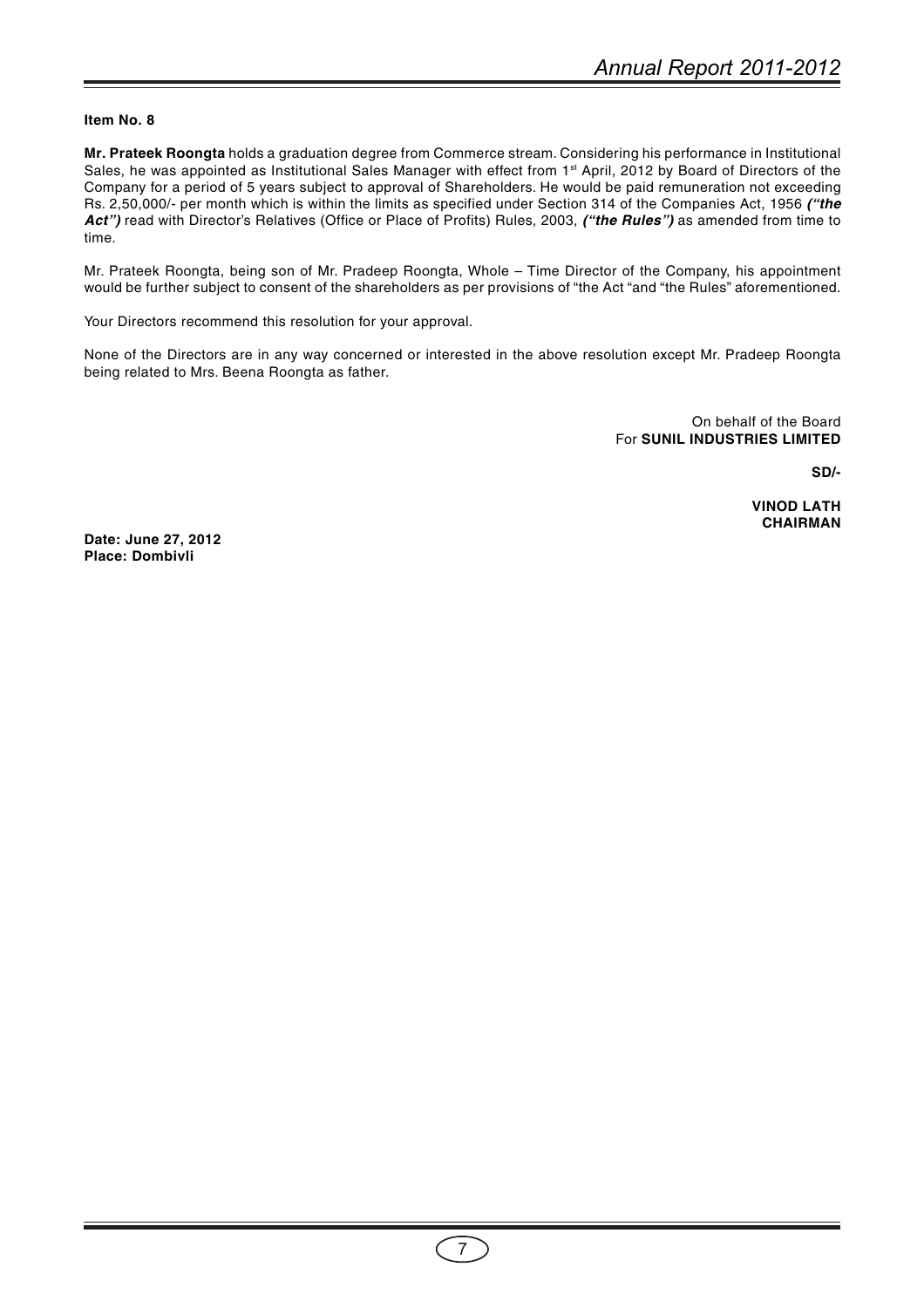# **DIRECTORS' REPORT TO THE SHAREHOLDERS**

# To, The Members, **SUNIL INDUSTRIES LIMITED** Mumbai

Your Directors have great pleasure in presenting 36<sup>TH</sup> ANNUAL REPORT along with the Audited Balance Sheet and Profit And Loss Account for the year ended on **31st March, 2012.**

# **1. FINANCIAL RESULTS:**

The Financial Results are briefly indicated below

|                                 |             | (Amt in Rs.)          |
|---------------------------------|-------------|-----------------------|
| <b>Particulars</b>              |             | For the year ended on |
|                                 | 31.03.2012  | 31.03.2011            |
| Total Income                    | 722,487,354 | 623,601,938           |
| <b>Total Expenditure</b>        | 710,936,441 | 612,907,982           |
| Net Profit/(Loss) before Tax    | 11,550,913  | 1,06,93,956           |
| Provision for Tax               | 3,926,357   | 1,118,488             |
| Net Profit/(Loss) after Tax     | 7,624,556   | 9,575,468             |
| Profit/(Loss) b/f previous year | 44,87,650   | (50, 87, 818)         |
| Balance c/f to Balance Sheet    | 1,21,12,205 | 44,87,651             |

# **1. FINANCIAL OPERATIONS**

During the year ended 31<sup>st</sup> March, 2012, your Company reported total Income of Rs. 722,487,354/- in comparison to Rs. 623,601,938 /- in previous year resulting to an increase of 15.86%. The Net Profit after tax reduced to Rs. 7,624,556/- as compared to Rs. 9,575,468/- in previous year marking a decrease of 20.38% due to increase in material cost and Manufacturing, Administrative and selling expenses and Compliance related expense.

# **2. DIVIDEND**

In order to conserve the reserves, your Company do not recommend dividend for the financial year 2011-12.

# **3. DEPOSITS**

The company has not accepted any deposits from the Public in terms of provisions of Section 58A, 58AA of the Companies Act, 1956 read with Companies (Acceptance of Deposits) Rules 1975. Therefore the provisions of said section / rules are not applicable to the Company during the financial year.

# **4. PARTICULARS OF EMPLOYEES:**

There were no employees who were in receipt of the remuneration in excess of the limits as set out in terms of the provisions of Section 217(2A) of the Companies Act, 1956, read with the Companies (Particulars of Employees) Rules, 1975 as amended.

# **5. DIRECTORS:**

During the year Mr. Rohit Gadia and Mr. Iftadad Hossain were appointed as an Additional Independent Directors in terms of provisions of Section 260 of the Act and Articles of Association of the Company. The Resolution(s) for their appointment as Director(s) is put forward for your approval in the ensuing Annual General Meeting. Your Director's recommend their appointment as Directors of the Company.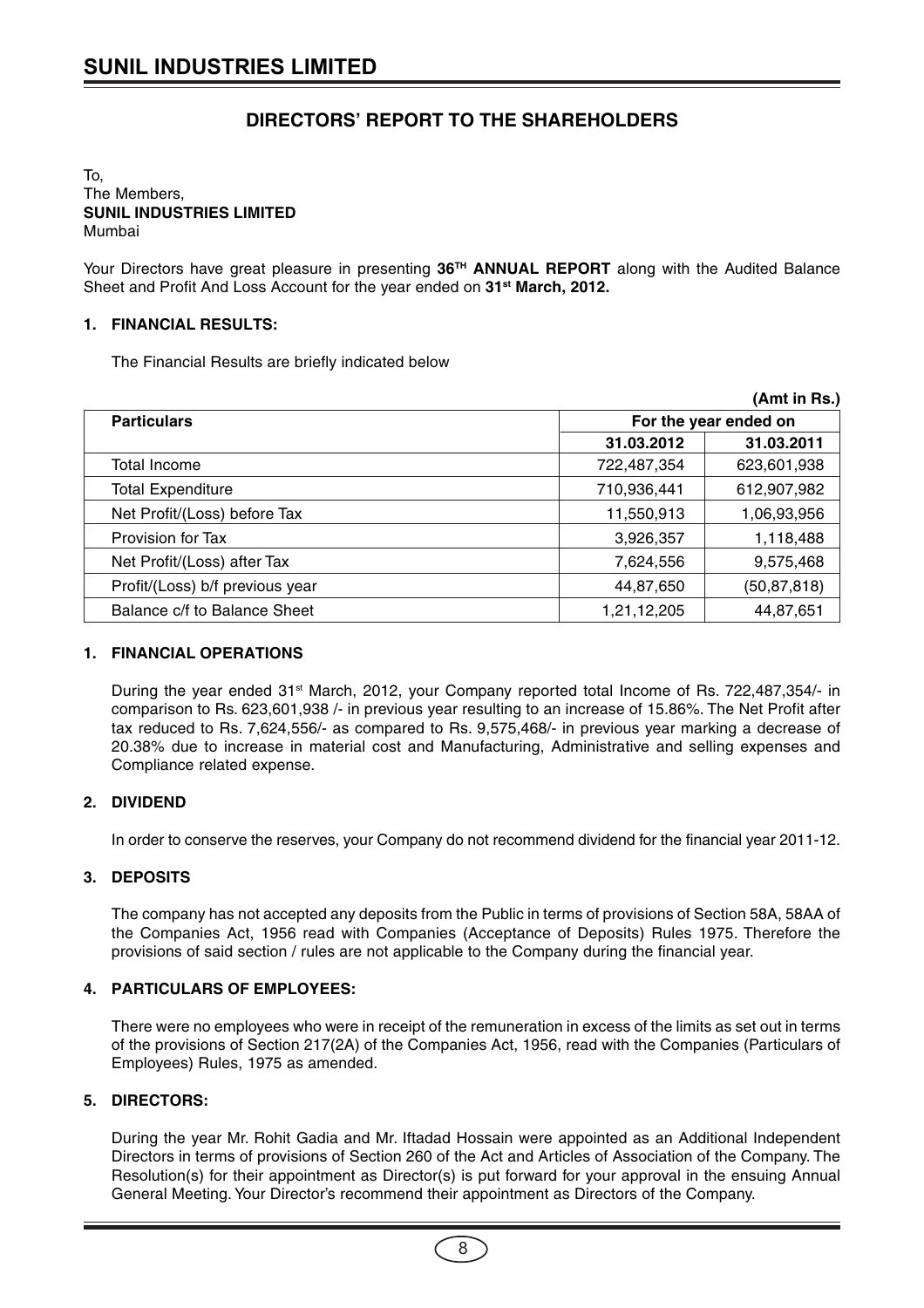Mr. Ratan Lath and Mr. Ashish Garg resigned from office of Directorship with effect from 27<sup>th</sup> January, 2012 and 15<sup>th</sup> March, 2012 respectively. Further the company had also appointed Mr. Punit Agarwal as an Additional Independent Director during the financial year; however he resigned due to personal occupancy. Your Directors place their sincere appreciation to Mr. Ratan Lath, Mr. Ashish Garg and Mr. Punit Agarwal for their contribution in business affairs of the Company.

Mr. Ravinder Kumar Gupta, Director is retiring by rotation in terms of provisions of Companies Act, 1956 and is eligible for re-appointment. The resolution for appointment of Director is placed before you in the Annual General Meeting. Your Director's recommend his appointment as Director of the Company.

# **6. SUBSIDIARIES:**

Since the Company has no subsidiaries, the provision of Section 212 of the Companies Act, 1956 is not applicable.

# **7. DIRECTORS RESPONSIBILITY STATEMENT:**

The Board of Directors hereby confirms:

- i. That in the preparation of the Annual Accounts, the applicable accounting standards have been followed along with proper explanation relating to material departures.
- ii. That the Directors have selected such accounting policies and applied them consistently and made judgments and estimates that are reasonable and prudent so as to give a true and fair view of the state of affairs of the company at the end of the financial year and of the Profit or Loss of the Company for that period.
- iii. That the Directors have taken proper and sufficient care for the maintenances of adequate accounting records in accordance with the provisions of this Act for safeguarding the assets of the Company and for preventing and detecting fraud and other irregularities.
- iv. That the Directors have prepared the Annual accounts on a going concern basis.

# **8. CORPORATE GOVERNANCE:**

The Board had implemented various provisions of Corporate Governance in pursuance of Clause 49 of Listing Agreement during the year. The report on Corporate Governance is annexed hereto forming part of this report. The requisite certificate from **M/s HS Associates, Company Secretaries,** on implementation of requirements of the Corporate Governance is also annexed herewith forming part of this report.

# **9. LISTING:**

The Company's shares are listed on Bombay Stock Exchange, Ahmedabad Stock Exchange, Calcutta Stock Exchange and the Delhi Stock Exchange. Due to non-compliance of the listing agreement, shares of the Company were suspended for trading on the said Exchange(s). However after necessary compliance of Listing Agreement and conditions mentioned in in-principal approval received and with sincere efforts of your Directors, the suspension of trading of securities has been revoked by Bombay Stock Exchange. The shares of the company are presently tradable on the said Exchange(s).

# **10. CONSERVATION OF ENERGY, TECHNOLOGY ABSORPTION & FOREIGN EXCHANGE:**

Information giving the particulars relating to conservation of energy, technology absorption & foreign exchange earnings & outgo, as required under the Companies (Disclosure of Particulars in the Report of Board of Directors) Rule, 1988 is attached as Annexure I.

# **11. AUDITORS:**

**M/s. V. K. Beswal & Associates,** Chartered Accountants, the Statutory Auditors of your Company retires at the conclusion of the ensuing Annual General Meeting. They have signified their willingness to be appointed as Statutory Auditor of the Company and further have confirmed their eligibility under section 224 (1B) of the Companies Act, 1956. Your Directors recommend their re-appointment for the financial year 2012-13.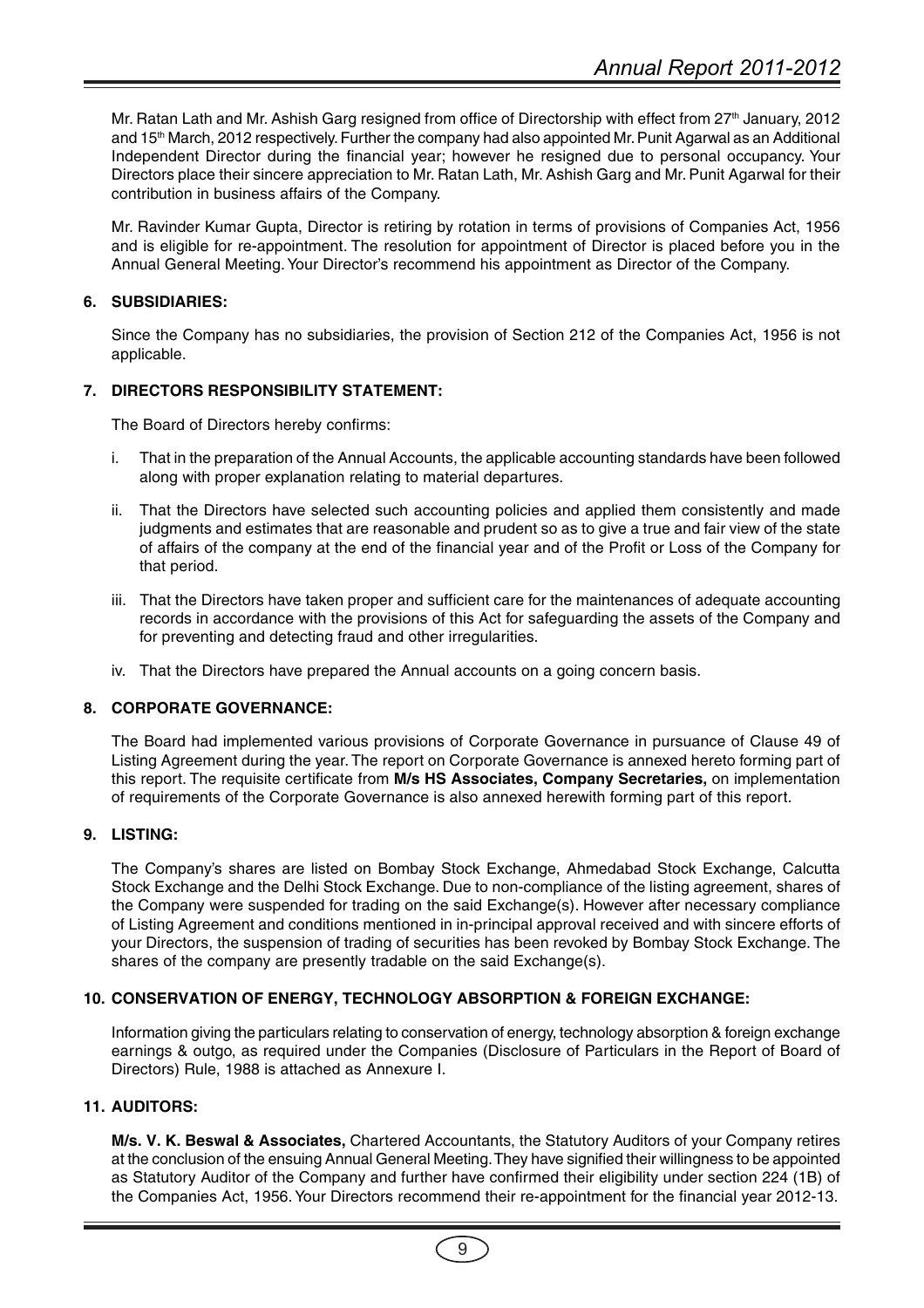# **12. AUDITORS REPORT:**

Since notes to the account are self explanatory, no further explanation is given by the Board as such.

# **13. COMMITTEES OF THE BOARD**

Pursuant to provisions of section 292 (A) of Companies Act, 1956 and clause 49 of listing agreement, the Board has formed Audit Committee, Remuneration Committee and Shareholders/Investors Grievance Committee in compliance with listing agreement.

# **14. COMPLIANCE CERTIFICATE**

The Company has obtained Compliance Certificate pursuant to provisions of Section 383A of Companies Act, 1956 from **M/s HS Associates, Company Secretaries** and is annexed hereto.

# **15. MANAGEMENT DISCUSSION AND ANALYSIS REPORT**

Management Discussion and Analysis Report is annexed hereto forming part of this report.

# **16. OTHER DISCLOSURES**

The company does not have any Employees Stock Option Scheme in force and hence particulars are not furnished, as the same are not applicable.

By virtue of the revocation of suspension on trading of Equity Shares of the Company by Bombay Stock Exchange, the shares of the Company are freely tradable.

# **17. ACKNOWLEDGEMENTS:**

Your Company wishes to sincerely thank all the customers, commercial banks, financial institution, creditors etc. for their continuing support and co-operation.

Your Directors express their appreciation for the dedicated and sincere services rendered by the employees of the Company and sincerely thanks the all shareholders for the confidence reposed by them in the company and for the continued support and co-operation extended by them.

> On behalf of the Board For **SUNIL INDUSTRIES LIMITED**

> > **SD/- VINOD LATH CHAIRMAN**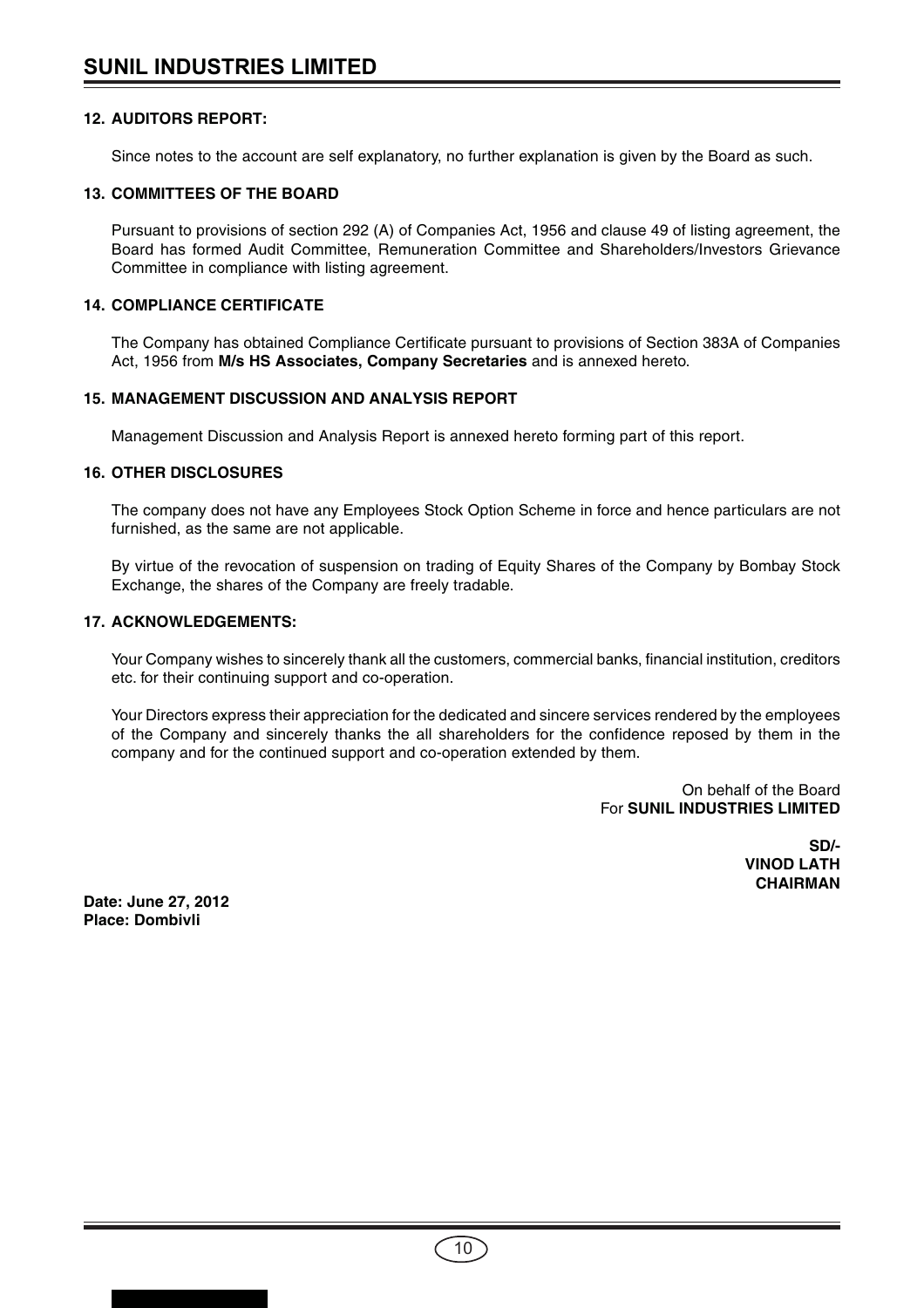# **ANNEXURE - I**

# **Form A: Disclosure of particulars with respect to Conservation of Energy.**

|    |                                           | 31/03/2012 | 31/03/2011 |
|----|-------------------------------------------|------------|------------|
| А. | <b>POWER &amp; FUEL CONSUMPTION</b>       |            |            |
| 1. | Electricity                               |            |            |
| a) | Purchased                                 |            |            |
|    | Units (in lakhs) (in kwh)                 | 20.50      | 17.76      |
|    | Amount in Rupees (in lakhs)               | 116.58     | 94.64      |
|    | Rate per Unit (in Rupees)                 | 5.69       | 5.33       |
| В. | <b>CONSUMPTION PER UNIT OF PRODUCTION</b> |            |            |
|    | Fabrics (kwh/meter)                       | 0.33       | 0.23       |

# **FORM B: Disclosure of particulars with respect of Technology Absorption:**

| <b>Research and Development (R &amp; D)</b> | 31.03.12 | 31.03.11 |
|---------------------------------------------|----------|----------|
| - Expenditure on R & D                      |          |          |
|                                             | Nil      | Nil      |

# **II. TECHNOLOGY ABSORPTION & ADAPTATION AND INNOVATION**

(a) Efforts in brief, made towards technology absorption, adaptation and innovation

The Company is monitoring the technological up-gradation taking place in other countries in the field of business the Company is into and the same are being reviewed for implementation.

(b) Benefit derived as a result of the above efforts

It helps the Company in Product improvement and Cost reduction.

(c) In case of Imported Technology (imported during the last 5 years reckoned from the beginning of the financial year), following information may be furnished:

The Company has not imported any foreign technology since last 5 years

# **III. FOREIGN EXCHANGE EARNINGS AND OUTGO**

|                                   |            | (Rs. In Lacs) |
|-----------------------------------|------------|---------------|
|                                   | 31.03.2012 | 31.03.2011    |
| <b>Foreign Exchange Earnings:</b> |            |               |
| (FOB vale of Exports)             | 0          |               |
| <b>Foreign Exchange outgo:</b>    |            |               |
| CIF Value of Stores Imported      | 9.68       | 3.25          |
| Foreign travel                    | 1.59       | 2.51          |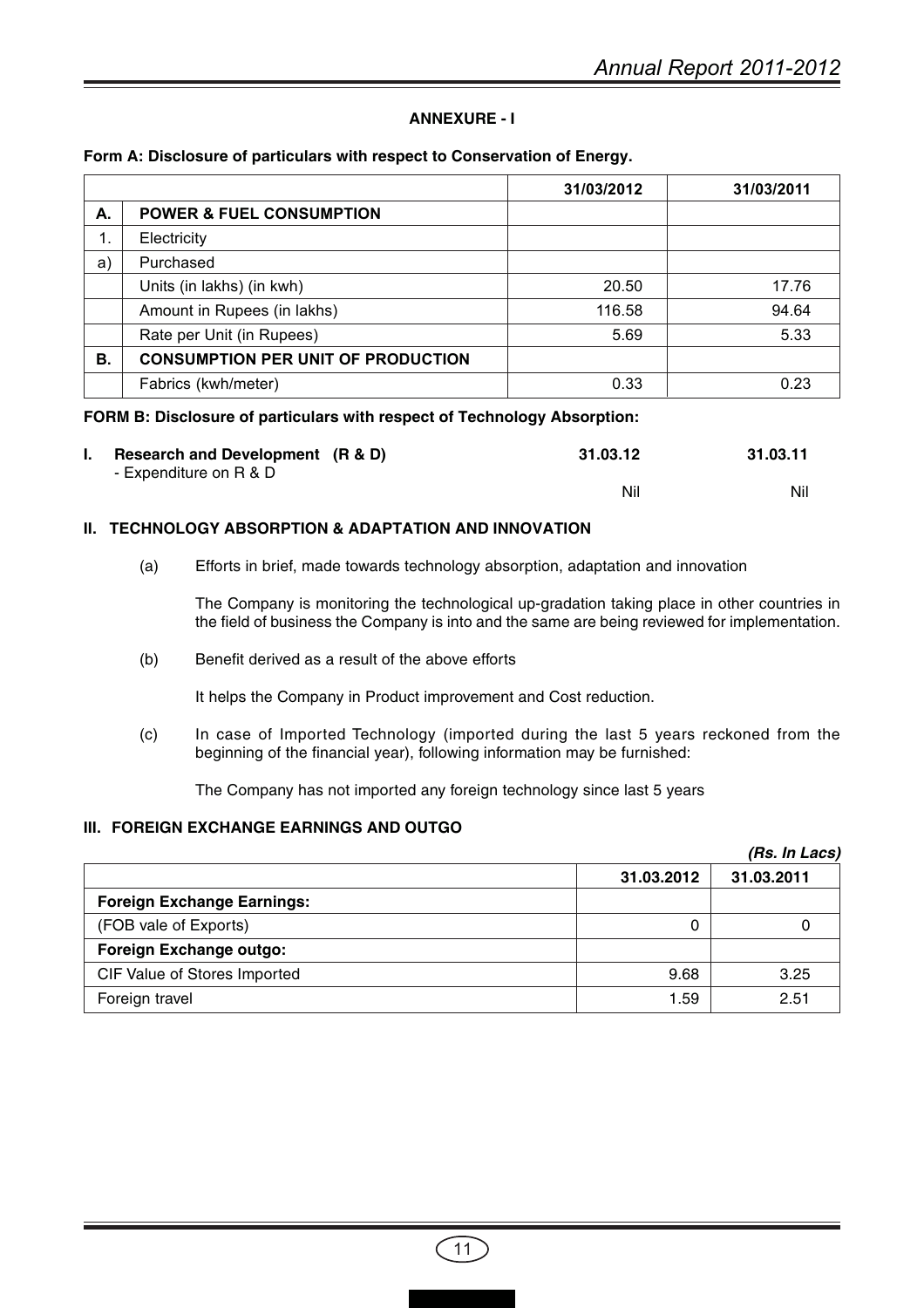# **CORPORATE GOVERNANCE REPORT**

# **COMPANY'S PHILOSOPHY:**

The Corporate Governance code as introduced by Security and Exchange Board of India (SEBI) in pursuance of clause 49 of Listing Agreement is became applicable to the company by March, 2003. The same has been implemented partially by the Company.

The Company believes in maximum utilization of resources at minimum cost and attaining maximum long-term shareholders value.

# **BOARD OF DIRECTORS:**

The Board of the Company comprises of 6 (Six) Directors, out of which 1 (One) is Managing Director, 2 (Two) are Whole Time Director and 3 (Three) are Independent Non Executive Directors of the Company. There is no nominee or Institutional Directors in the Company.

None of Directors has pecuniary or Business relationship with the Company other than as mentioned elsewhere in Annual Report. No Director of the Company is either member in more than 10 (Ten) committees and/or Chairman of more than 5 (Five) committees across all Companies in which he is Director.

During the year, there were in total **7 (Seven)** Board Meetings were held. The time gap between the two meetings was not more than 4 months. All the information required to be furnished to the Board was made available to them along with detailed Agenda notes. The dates on which the Board Meeting was held are as follows:

# **30.04.2011; 29.07.2011; 30.08.2011; 31.10.2011; 27.01.2012; 15.02.2012 and 15.03.2012**

The following table gives the attendance of the Directors at Board Meetings of the Company and also other Directorship other than the Company and Chairmanship/Membership in Board Committees of public limited companies:

| Sr.<br>No.     | Name of<br><b>Director</b>                                                   | Category                                          | No. of<br><b>Board</b><br><b>Meetings</b><br><b>Attended</b> | <b>Attendance</b><br>at Last<br><b>AGM</b> | No. of<br><b>Directorship</b> | No. of Other<br><b>Committee</b><br>membership<br>in other<br><b>Companies</b> |
|----------------|------------------------------------------------------------------------------|---------------------------------------------------|--------------------------------------------------------------|--------------------------------------------|-------------------------------|--------------------------------------------------------------------------------|
| 1              | Mr. Vinod Lath                                                               | Chairman & Managing<br><b>Director</b>            | 7                                                            | Yes                                        | 1                             | Nil                                                                            |
| $\overline{c}$ | Mr. Pradeep Roongta                                                          | <b>Whole Time Director</b>                        | 7                                                            | Yes                                        | 1                             | Nil                                                                            |
| 3              | Mr. Ramesh Khanna                                                            | Whole Time Director                               | $\overline{7}$                                               | Yes                                        | 1                             | Nil                                                                            |
| 4.             | Mr. Ravinder Gupta                                                           | Independent and Non<br><b>Executive Directors</b> | 7                                                            | Yes                                        | 1                             | Nil                                                                            |
| 5              | Mr. Ashish Garg<br>(resigned on 15.03.2012)                                  | Independent and Non<br><b>Executive Directors</b> | 6                                                            | Yes                                        | 5                             | Nil                                                                            |
| 6              | Mr. Ratan Lath<br>(resigned on 27.01.2012)                                   | Independent and Non<br><b>Executive Directors</b> | 4                                                            | Yes                                        | 1                             | Nil                                                                            |
| $\overline{7}$ | Mr. Punit Agarwal<br>(appointed on 27.01.2012<br>and resigned on 15.03.2012) | Independent and Non<br><b>Executive Directors</b> | 1                                                            | <b>No</b>                                  | 0                             | Nil                                                                            |
| 8.             | Mr. Rohit Gadia<br>(appointed on 15.03.2012)                                 | Independent and Non<br><b>Executive Directors</b> | 1                                                            | No                                         | 4                             | Nil                                                                            |
| 9.             | Mr. Iftadad Hossain<br>(appointed on 15.03.2012)                             | Independent and Non<br><b>Executive Director</b>  | 1                                                            | No                                         | $\overline{2}$                | $\overline{2}$                                                                 |

A brief Resume of Director seeking appointment/re-appointment at the forthcoming Annual General Meeting in pursuance of Clause 49 VI (IA) of the Listing Agreement is given hereunder:

12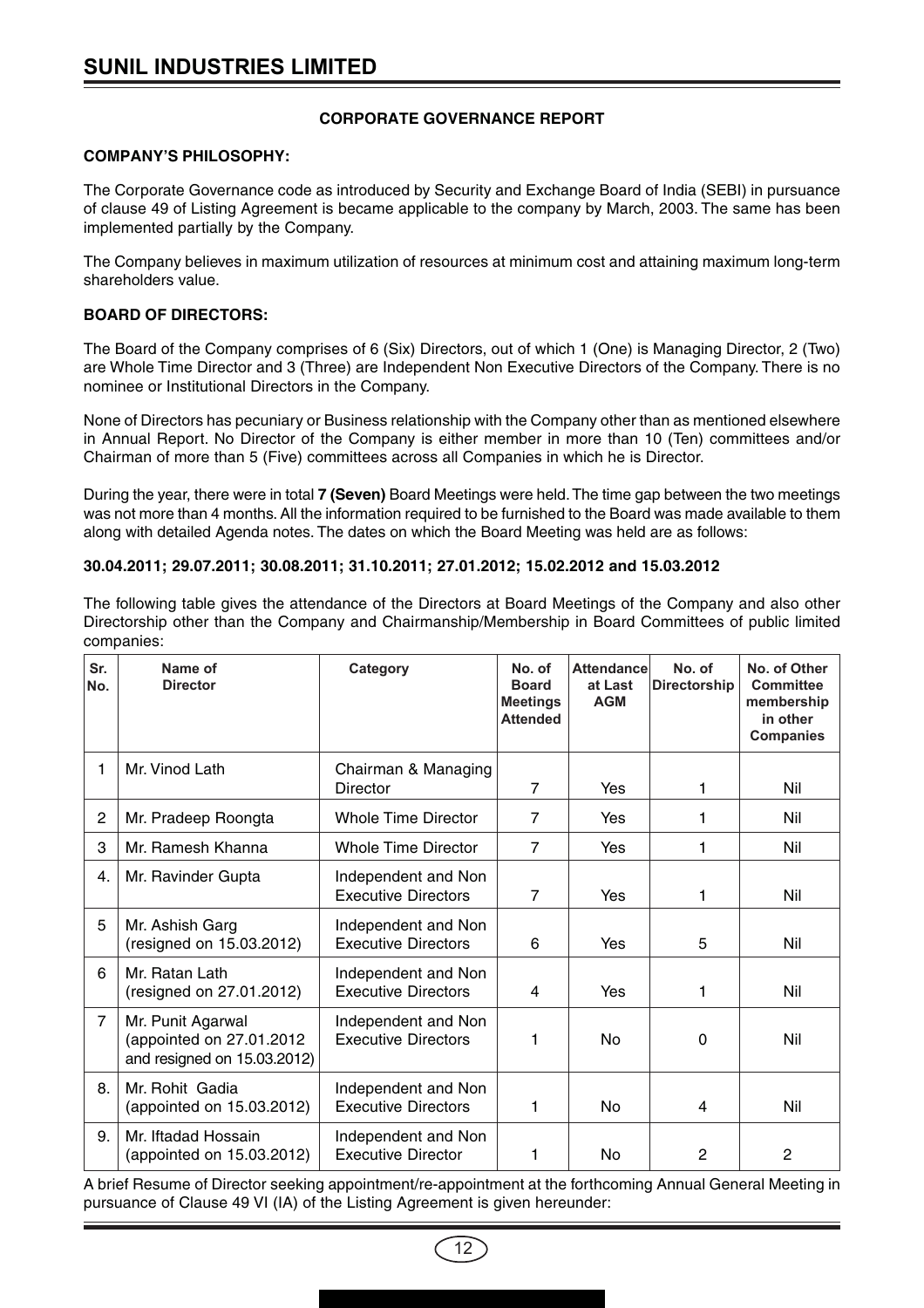# **Resume of Mr. Ravinder Gupta**

| Name of Director                                                                                    | <b>Mr. Ravinder Gupta</b>               |
|-----------------------------------------------------------------------------------------------------|-----------------------------------------|
| Age                                                                                                 | 54                                      |
| Qualification                                                                                       | Graduate                                |
| Expertise in functional Area                                                                        | <b>Finance &amp; Administration</b>     |
| Directorship in other Indian Public Limited<br>Companies and other firms as on<br>31st March, 2012. | <b>Apple Sponge &amp; Power Limited</b> |
| Shareholdings                                                                                       | <b>NIL</b>                              |

# **Resume of Mr. Rohit Gadia**

| Name of Director                                                                                    |     | <b>Mr. Rohit Gadia</b>                                                                                                                                           |
|-----------------------------------------------------------------------------------------------------|-----|------------------------------------------------------------------------------------------------------------------------------------------------------------------|
| Age                                                                                                 |     | 28                                                                                                                                                               |
| Qualification                                                                                       |     | <b>MBA (Pursuing Ph. D)</b>                                                                                                                                      |
| Expertise in functional Area                                                                        |     | People. Process. Technology.                                                                                                                                     |
| Directorship in other Indian Public Limited<br>Companies and other firms as<br>on 31st March, 2012. | . . | Capitalvia Global Research Ltd.<br>Valueleaf Services (India) Pvt. Ltd.<br>Dreamgains Financials India Pvt. Ltd.<br><b>Bluetiger Learning Services Pvt. Ltd.</b> |
| Shareholdings                                                                                       |     | <b>NIL</b>                                                                                                                                                       |

# **Resume of Mr. Iftadad Hossain**

| Name of Director                                                                                    | <b>Mr. Iftadad Hossain</b>                                    |
|-----------------------------------------------------------------------------------------------------|---------------------------------------------------------------|
| Age                                                                                                 | 40                                                            |
| Qualification                                                                                       | Graduate                                                      |
| Expertise in functional Area                                                                        | <b>Finance</b>                                                |
| Directorship in other Indian Public Limited<br>Companies and other firms as<br>on 31st March, 2012. | <b>Apple Commodities Ltd.</b><br><b>Apple Industries Ltd.</b> |
| Shareholdings                                                                                       | <b>NIL</b>                                                    |

# **COMMITTEES OF THE BOARD:**

# **A. Audit Committee**

Pursuant to the provisions of section 292(A) of the Companies Act, 1956 & Clause 49 II of Listing Agreement, an Audit Committee comprising of 3 Non-Executive Directors has been constituted as under:

| Mr. Ravinder Kumar Gupta | Chairman |
|--------------------------|----------|
| Mr. Rohit Gadia          | Member   |
| Mr. Iftadad Hossain      | Member   |

During the year, there were in total **5 (Five)** Audit Committee Meetings were held on **30.04.2011; 29.07.2011; 30.08.2011; 31.10.2011 and 15.02.2012**

The following table gives the attendance of the members at Audit Committee Meetings of the Board of Directors of the Company during the financial year ended March 31, 2012: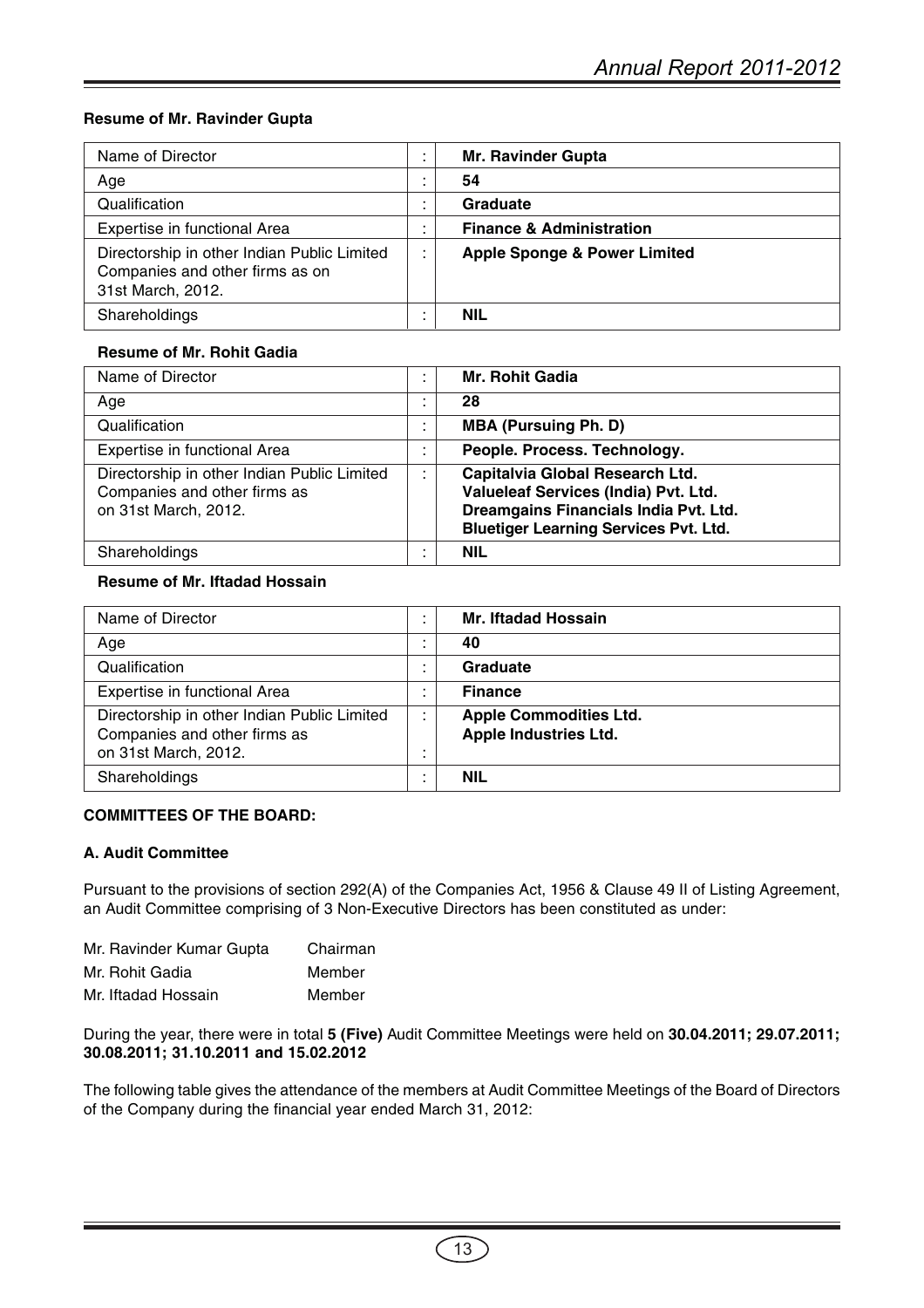# **SUNIL INDUSTRIES LIMITED**

| Name of the Member                                                         | <b>Status</b> | No. of<br>Meeting(s)<br>held (after<br>appointment) | No. of<br><b>Meetings</b><br>attended |
|----------------------------------------------------------------------------|---------------|-----------------------------------------------------|---------------------------------------|
| Mr. Ravinder Kumar Gupta                                                   | Chairman      | 5                                                   | 5                                     |
| Mr. Ratan Lath (resigned on 27.01.2012)                                    | Member        | 4                                                   | 4                                     |
| Mr. Ashish Garg (resigned on 15.03.2012)                                   | Member        | 5                                                   | 5                                     |
| Mr. Punit Agarwal (appointed on 27.01.2012)<br>and resigned on 15.03.2012) | Member        |                                                     |                                       |
| Mr. Rohit Gadia (appointed on 15.03.2012)                                  | Member        | 0                                                   | 0                                     |
| Mr. Iftadad Hossain (appointed on 15.03.2012)                              | Member        |                                                     | 0                                     |

# **B. Remuneration Committee**

The Remuneration Committee comprises of **3 (Three)** Members, all of whom are Non Executive Directors and the Chairman of the Remuneration Committee is an Independent, Non Executive Director of the Company. The composition of the Remuneration Committee as on 31<sup>st</sup> March, 2012 as follows:

| Mr. Ravinder Kumar Gupta | ٠<br>٠ | Chairman |
|--------------------------|--------|----------|
| Mr. Mr. Rohit Gadia      | ٠<br>٠ | Member   |
| Mr. Iftadad Hossain      | ٠      | Member   |

No Remuneration Committee meetings were held during the period under review.

# **C. Shareholders/Investors Grievance Committee**

The Shareholders/Investors Grievance Committee comprises of **3 (Three)** Members, all of whom are Non Executive Directors and the Chairman of the Remuneration Committee is an Independent, Non Executive Director of the Company. The composition of the Shareholders/Investors Grievance Committee as on 31<sup>st</sup> March, 2012 as follows:

| Mr. Ravinder Kumar Gupta | $\blacksquare$<br>٠ | Chairman |
|--------------------------|---------------------|----------|
| Mr. Mr. Rohit Gadia      | $\bullet$<br>٠      | Member   |
| Mr. Iftadad Hossain      | ٠<br>٠              | Member   |

During the year, there were in total **4 (Four)** Shareholders/Investors Grievance Committee Meetings were held on **30.04.2011; 29.07.2011; 31.10.2011 and 15.02.2012**

The following table gives the attendance of the members at Shareholders/Investors Grievance Committee Meetings of the Board of Directors of the Company:

| Name of the Member                                                        | <b>Status</b> | No. of<br>Meeting(s)<br>held (after<br>appointment) | No. of<br><b>Meetings</b><br>attended |
|---------------------------------------------------------------------------|---------------|-----------------------------------------------------|---------------------------------------|
| Mr. Ravinder Kumar Gupta                                                  | Chairman      | 4                                                   | 4                                     |
| Mr. Ashish Garg (resigned on 15.03.2012)                                  | Chairman      | 4                                                   | 4                                     |
| Mr. Ratan Lath (resigned on 27.01.2012)                                   | Member        | 3                                                   | 3                                     |
| Mr. Punit Agarwal (appointed on 27.01.2012<br>and resigned on 15.03.2012) | Member        |                                                     |                                       |
| Mr. Rohit Gadia (appointed on 15.03.2012)                                 | Member        | 0                                                   | 0                                     |
| Mr. Iftadad Hossain (appointed on 15.03.2012)                             | Member        | 0                                                   | 0                                     |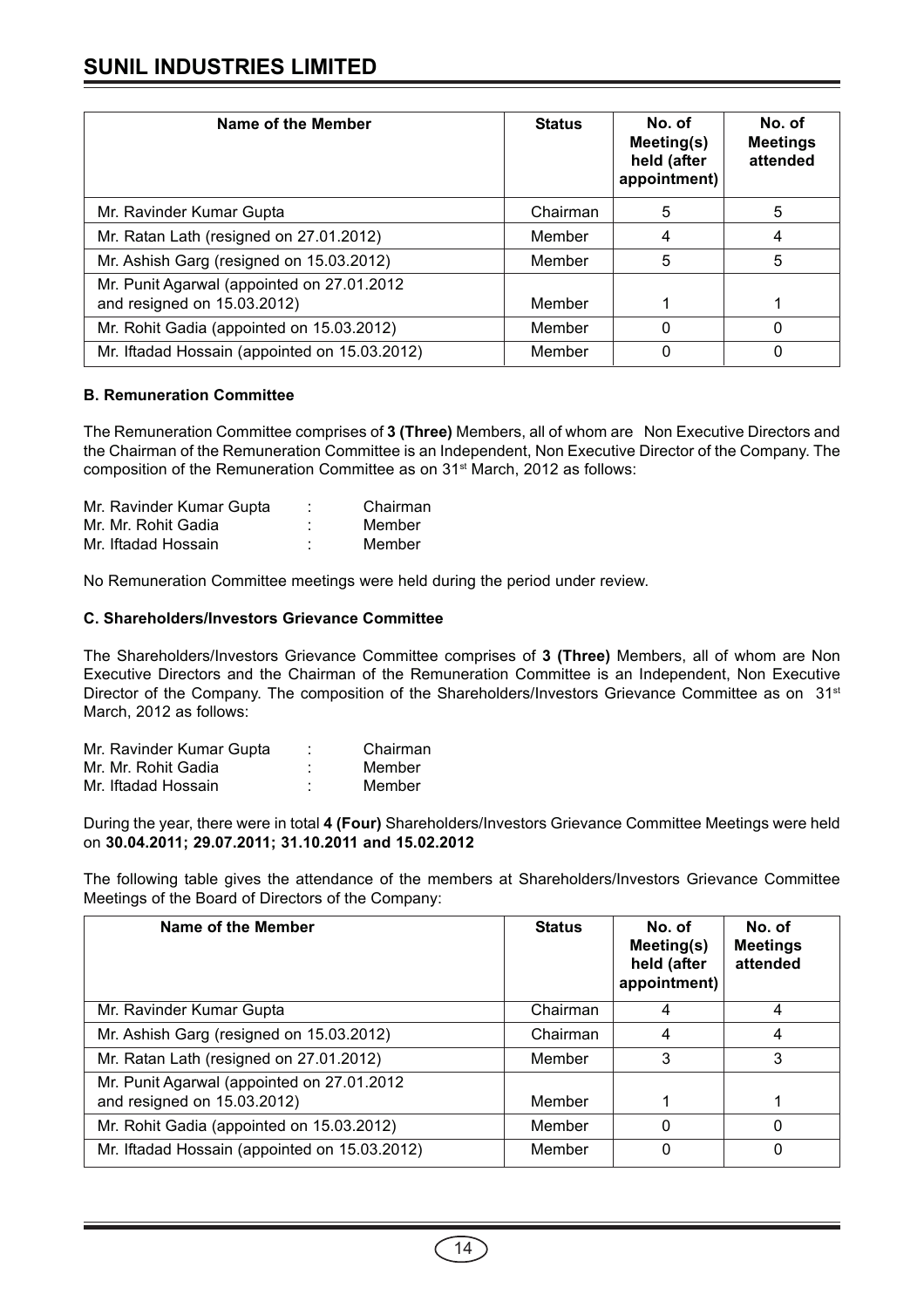# **GENERAL BODY MEETINGS:**

| <b>Financial</b><br>Year | <b>Date</b> | Time      | <b>Venue</b>                                                | <b>Special</b><br><b>Resolution(s)</b> |
|--------------------------|-------------|-----------|-------------------------------------------------------------|----------------------------------------|
| 2008-2009                | 31.12.2009  | 11.00 A.M | D-8, MIDC, Manpada Road,<br>Dombivali (E), Thane - 421 201. | O(Nil)                                 |
| 2009-2010                | 30.09.2010  | 11.00 A.M | D-8, MIDC, Manpada Road,<br>Dombivali (E), Thane - 421 201. | $0$ (Nil)                              |
| 2010-2011                | 30.09.2011  | 11.00 A.M | D-8, MIDC, Manpada Road,<br>Dombivali (E), Thane - 421 201. | 3 (Three)                              |

Details of last **3** (**Three**) Annual General Meetings are given below:

No special resolutions were put through postal ballot as all the above special resolutions were voted unanimously by show of hands.

# **DISCLOSURES:**

During the year under review, besides the transactions reported elsewhere, there were no other related party transactions of material nature with the promoters, Directors, the management or their subsidiaries or relatives during the year that may have potential conflict with the interest of the company at large.

# **MEANS OF COMMUNICATION:**

The yearly/quarterly results were duly approved by the Board of Directors of the Company and the same has been submitted to BSE. The Company has its website named as **www.sunilgroup.com.**

No presentation was made during the year either to Institutional Investors or to the analysts.

Management Discussion & Analysis Report is attached herewith forming part of the Annual Report.

# **GENERAL SHAREHOLDERS INFORMATION:**

- 1. The Annual General Meeting is scheduled to be held on Saturday the **29th September, 2012 at 11.00 a.m**. at the Regd. Office of the Company.
- 2. The Financial year of the company is from April to March. The financial calendar is as per following.

| First quarter results (30 <sup>th</sup> June)       | By Mid August               |
|-----------------------------------------------------|-----------------------------|
| <b>Annual General Meeting</b>                       | 29th September, 2012        |
| Second quarter results (30 <sup>th</sup> September) | By Mid Novemeber            |
| Third quarter results (31 <sup>st</sup> December)   | By Mid February             |
| Fourth quarter / Annual Results                     | By Mid May (If Un-Audited)  |
|                                                     | By End of July (If Audited) |

- 3. Book Closure dates are from **Saturday the 22nd September, 2012 to Saturday the 29th September, 2012 (both days inclusive).**
- 4. The Board of Directors have not proposed any dividend for the current financial year.
- 5. The company's shares are listed at Bombay, Ahmedabad, Delhi and Calcutta Stock Exchanges, out of which Bombay Stock Exchange is a Regional Stock Exchange. The suspension on trading of securities of the Company has been revoked by Bombay Stock Exchange and securities are presently freely tradeable.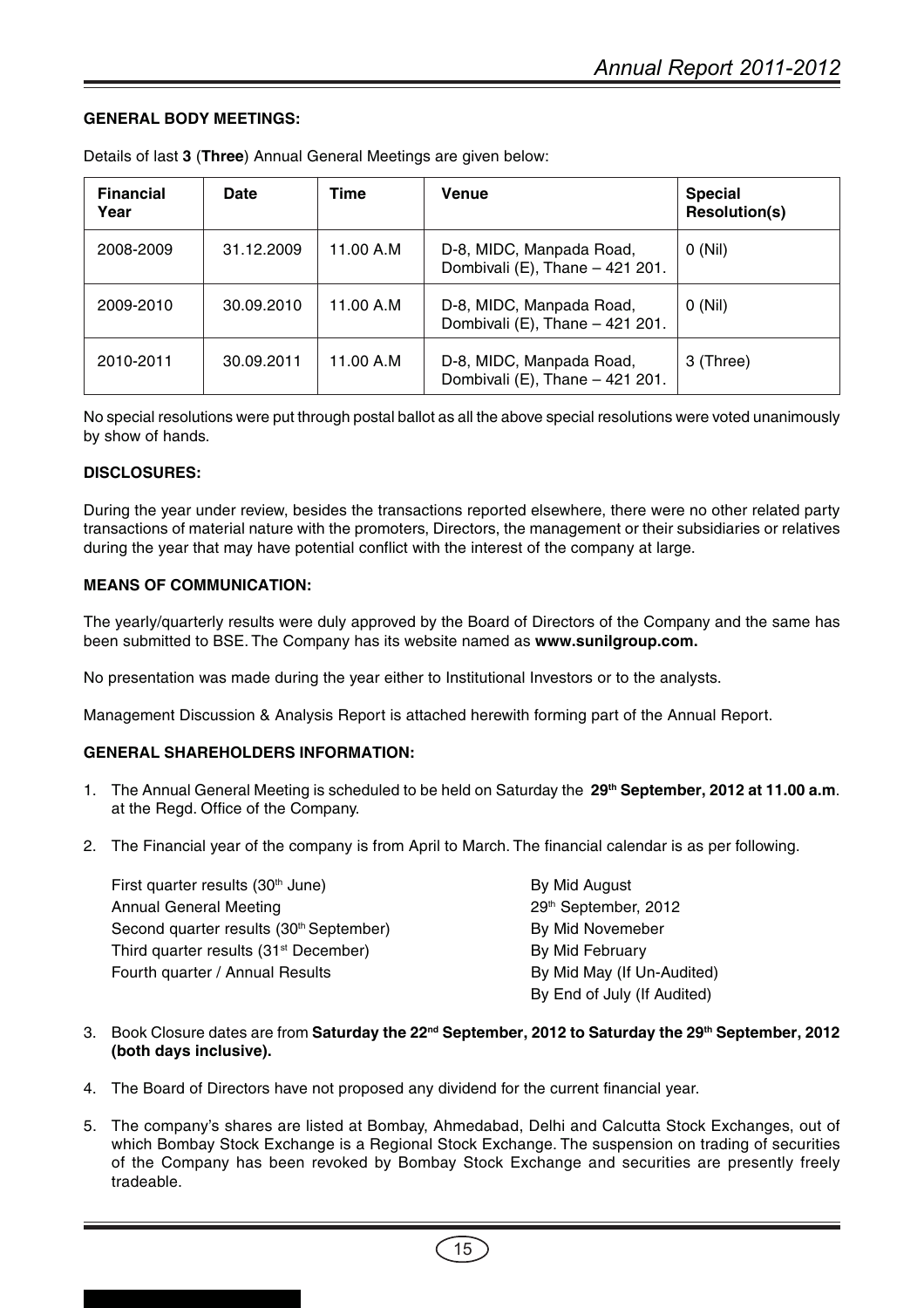6. The Stock Exchange, Bombay Security in physical Form no. BSE- 521232 ISIN No. INE124M01015 Scrip Name: SUNIL INDUSTRIES LIMITED.

The Stock Exchange, Delhi; Security in physical form no. DSE - 7819; ISIN No. INE124M01015 Scrip Name - SUNIL INDUSTRIES LIMITED

The Stock Exchange, Calcutta; Security in physical form no. CSE - 29100; ISIN No. INE124M01015 Scrip Name - SUNIL INDUSTRIES LIMITED

The Stock Exchange, Ahmedabad. Security in Physical Form No. ASE- 57764 ISIN No. INE124M01015 Scrip Name: SUNIL INDUSTRIES LIMITED.

7. Market price data:

The revocation on suspension in trading of Equity shares of the Company were suspended with effect from May 25, 2012 and actual trading commenced from June 2012 therefore market price data is not available for the current financial year.

8. Share Transfer System

The Share transfer of Securities in Physical form are registered, duly transferred and dispatched within one month of the receipt, if the transfer documents are in order. The share transfers are approved every fifteen days.

Address of Registrars and Share Transfer Agent.

# **Link Intime India Private Limited.**

**Add.:** C-13, Pannalal Silk Mills Compound, L.B.S. Marg, Bhandup, Mumbai – 400 078.

9. Distribution of Shareholding as on 31<sup>st</sup> March, 2012.

| <b>Share</b>      | <b>Nominal</b>         | <b>Shareholders</b> | % of Total | <b>Share Amt.</b> | % of Total |
|-------------------|------------------------|---------------------|------------|-------------------|------------|
| holding of<br>Rs. | <b>Value of</b><br>Rs. | No.                 |            | Rs.               |            |
|                   | 5000                   | 6527                | 95.2430    | 8157000           | 19.4214    |
| 5001              | 10000                  | 157                 | 2.2910     | 1322000           | 3.1476     |
| 1,0001            | 20000                  | 60                  | 0.8755     | 932000            | 2.2190     |
| 2,0001            | 30000                  | 22                  | 0.3210     | 570000            | 1.3571     |
| 3,0001            | 40000                  | 9                   | 0.1313     | 319000            | 0.7595     |
| 4,0001            | 50000                  | 22                  | 0.3210     | 1046000           | 2.4905     |
| 5,0001            | 100000                 | 18                  | 0.2627     | 1518000           | 3.6143     |
| Above             | 100001                 | 38                  | 0.5545     | 28136000          | 66.9905    |
|                   | TOTAL                  | 6853                | 100.000    | 42000000          | 100.0000   |

10. Dematerialization of securities

The Company has entered into agreement with NSDL on April 21, 2011 for dematerialization of its securities and received **ISIN No. as INE124M01015**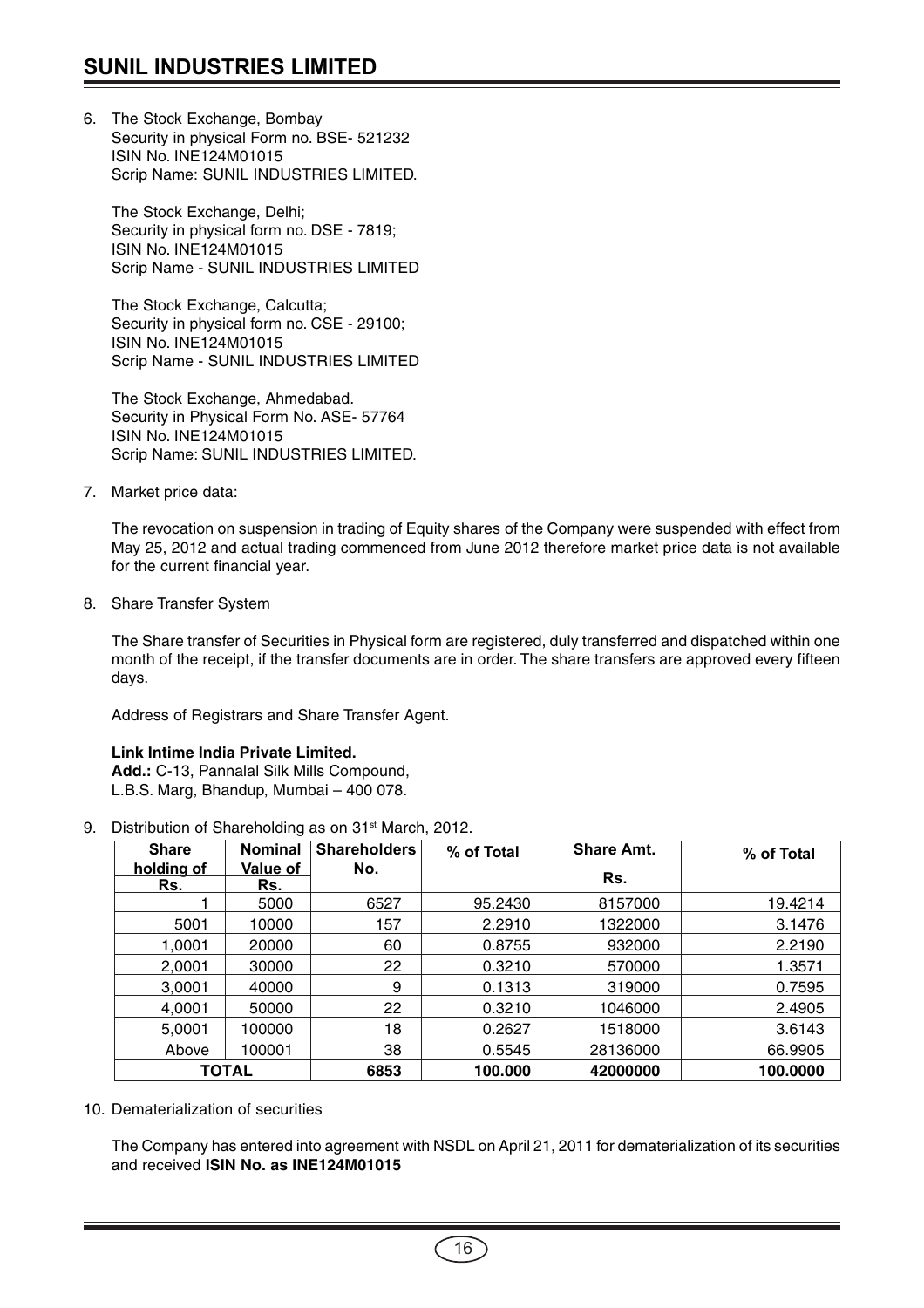As on 31st March, 2012, **47.65%** of the Company's total shares representing **2001300** shares were held in dematerialized form and the balance **52.35%** representing **2198700** shares in paper form. The details are given below :

| <b>Type</b>                   | No. of<br><b>Shares Held</b> | % Shareholding |
|-------------------------------|------------------------------|----------------|
| <b>De-materialized shares</b> |                              |                |
| With N.S.D.L                  | 1035900                      | 24.66          |
| With C.D.S.L                  | 965400                       | 22.99          |
| <b>Total demat shares</b>     | 2001300                      | 47.65          |
| <b>Physical shares</b>        | 2198700                      | 52.35          |
| <b>TOTAL</b>                  | 4200000                      | 100.00         |

11. Company has not issued either ESOP or any GDRs/ADRs/Warrants/Convertible instrument.

12. The Company's Plant are located as under.

Spinning Unit: S. F. Mo. 324/1, Karungal Village, K. Anapatti Post, Vedasandur Taluk, Dist. Dindigul – 624 620

Weaving Unit: Plot No. 60-B, Parvati Industrial Area, Kondigre Road, Near Gangajal Water Tank, Yadrav, Ichalkaranji

Processing Unit: D-8, MIDC, PHASE II, Manpada Road, Dombivli (E), Dist. Thane - 421 203.

13. Address for correspondence:

Shareholders of the company can send correspondence at Company's Share & Transfer Agent's Office or the Regd. office of the company situated at following address:

D-8, MIDC, PHASE II, MANPADA ROAD, DOMBIVLI (E), Dist. Thane - 421 203.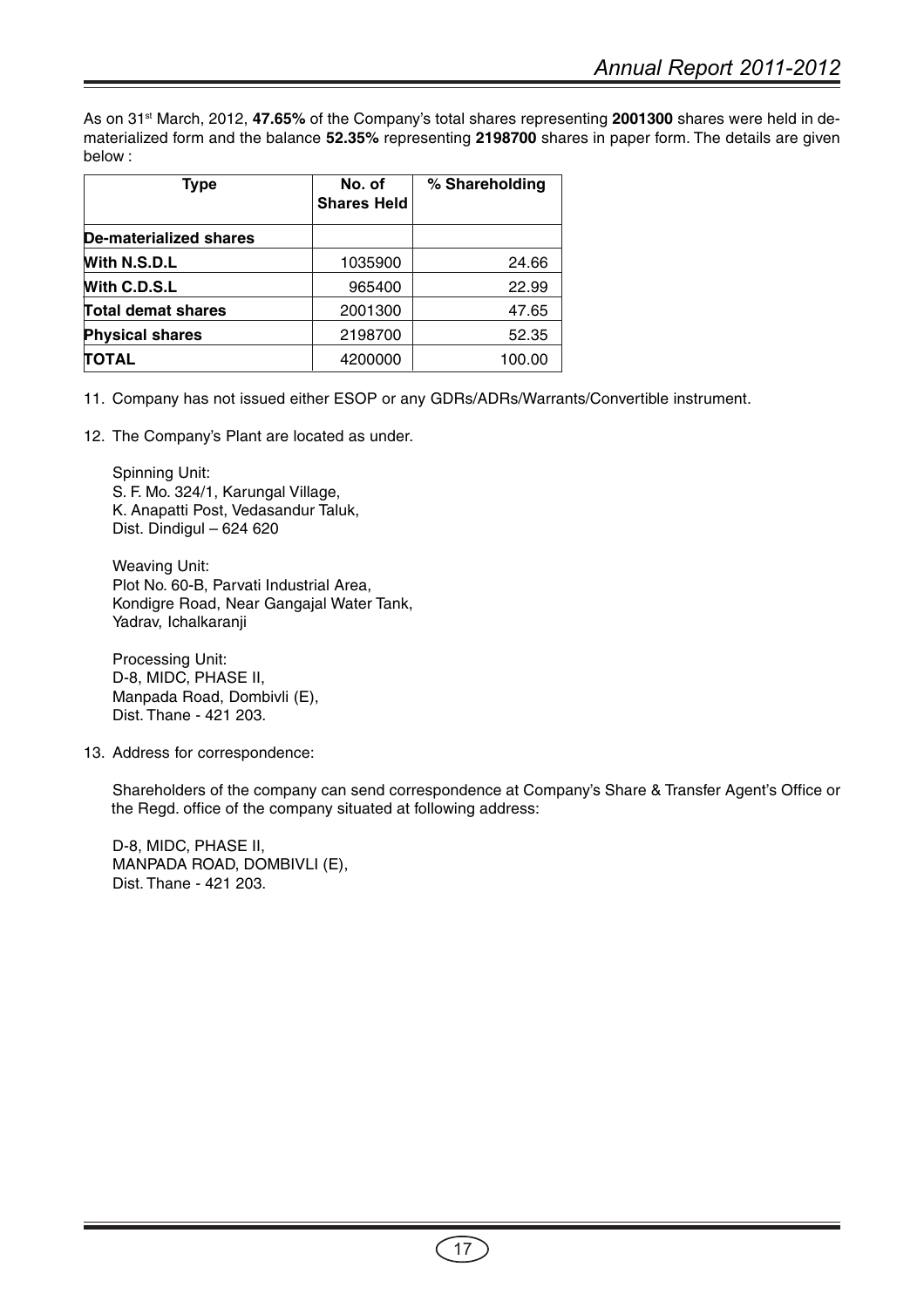# **MANAGEMENT DISCUSSION AND ANALYSIS REPORT**

# **a) INDUSTRY STRUCTURE AND DEVELOPMENT:**

Indian Textile Industry is one of the leading industries in the world. Though was predominantly un organized industry a few years back, but the scenario started changing after the economic liberalization of Indian economy in 1991. The opening up of economy gave the much needed thrust to the Indian Textile Industry, which has now successfully become one of the largest in the world. Indian Textile Industry largely depends upon the textile manufacturing and exports. It also plays the major role in the economy of the country. India earns about 27% of its foreign exchange through textile exports. Further, the Textile Industry of India also contributes nearly 14% of the Total Industrial Production of the country. It also contributes around 3% to the GDP of the country. India Textile Industry is also the largest in the country in terms of employment generation. It not only generates jobs in its own industry but also opens up scopes for the other ancillary sectors. India Textile Industry currently generates employment to more than 35 million people.

India is now a fast emerging market inching to reach half a billion middle income population by 2030. All these factors are good for the Indian textile industry in a long run. Even though the global economic crisis seems to be worsening day-by-day, as long as economies are emerging and growing as those in South and South East Asia, textile industry is here to grow provided it takes competition and innovation seriously.

It has been recently reported that textile exports in 2012-13 period will be equal or could be even lower than the one achieved in 2011-12. In this global financial meltdown situation, what should the Indian textile industry do? In the times of adversity, it is an immediate task for all stake holders to pause for a moment and take stock of the difficulties and chart plans for sustainability and growth of the Indian textile industry.

# **b) SEGMENTWISE PERFORMANCE:**

The company has only one segment i.e. Manufacturing of Textile Fabrics, therefore the requirement of Segment wise reporting is not applicable to the Company.

# **c) OPPORTUNITIES / OUTLOOK:**

The country's domestic market offers much potential for growth and numerous business opportunities as demand for textile products is expected to keep step with increased purchasing power auguring well for the textile Industry. Experts are of the opinion that the era of domination of the world's textile and apparel market by goods originating in China has reached its zenith and that the base is gradually shifting to India and Pakistan.

Your Company is very much optimistic keeping in view the above mentioned opportunities in the textile industry. The vast and varied experience of the promoters of the company in this opportunistic scenario may lead the company to capitalize on business opportunities & further expect a better outlook in the coming years.

Cotton prices which have been highly volatile are of major concern for textile manufacturers along with ever increasing energy prices. Rising oil prices and inadequate power supply situation in the state could result in higher input prices, which lead to lesser margins in profitability.

# **d) THREATS:**

Cotton prices which have been highly volatile are of major concern for textile manufacturers along with ever increasing energy prices. Rising oil prices and inadequate power supply situation in the state could result in higher input prices, which lead to lesser margins in profitability. The major threats for the company are competition from unorganized sectors.

# **e) RISKS AND CONCERNS:**

Your company is taking adequate majors to safeguard against Risks & Concerns.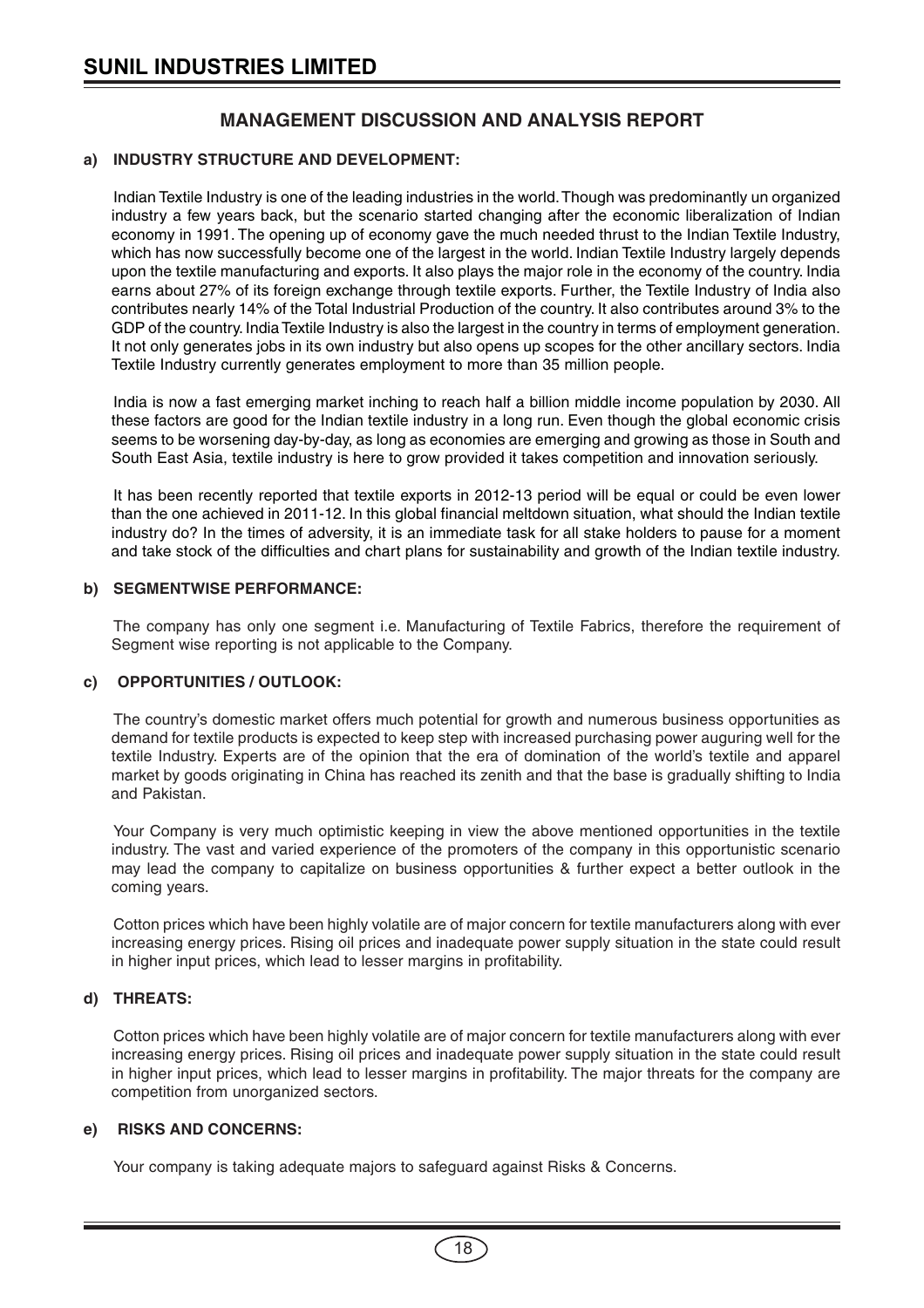# **f) INTERNAL CONTROL SYSTEM AND THEIR ADEQUACY:**

Your Company has been maintaining an adequate internal control system commensurate with the size & nature of its business.

# **g) HUMAN RESOURCES POLICIES:**

Your company considers its human resources as its most valuable assets, among all other assets of the Company. It has been the policy of the company to actuate the talent by providing opportunities to develop themselves within the organization. The company continued to have maintained very cordial & harmonious relations with its employees.

# **h) CAUTIONARY STATEMENT:**

The Director's report contains some forward looking statements which may be identified by use of words like expect, anticipate, believes, intends, projects, plans or other words of similar meaning. These forward looking statements are based on certain assumptions and expectations of future events. The company cannot guarantee that these assumptions and expectations are accurate or will be realized. Company assumes no responsibility to publicly amend, modify or revise any of the forward looking statement on the basis of any subsequent developments, information or events.

Management is also of the opinion that quarter to quarter performance comparison would not be an ideal way of reviewing the Company's performance in view of the changing transaction dynamics which might result into some of the key assignments getting stretched and the incidence of the revenues may either pass over to next quarter or pushed on to a longer time scale than anticipated

> On behalf of the Board For **SUNIL INDUSTRIES LIMITED**

> > **SD/- VINOD LATH CHAIRMAN**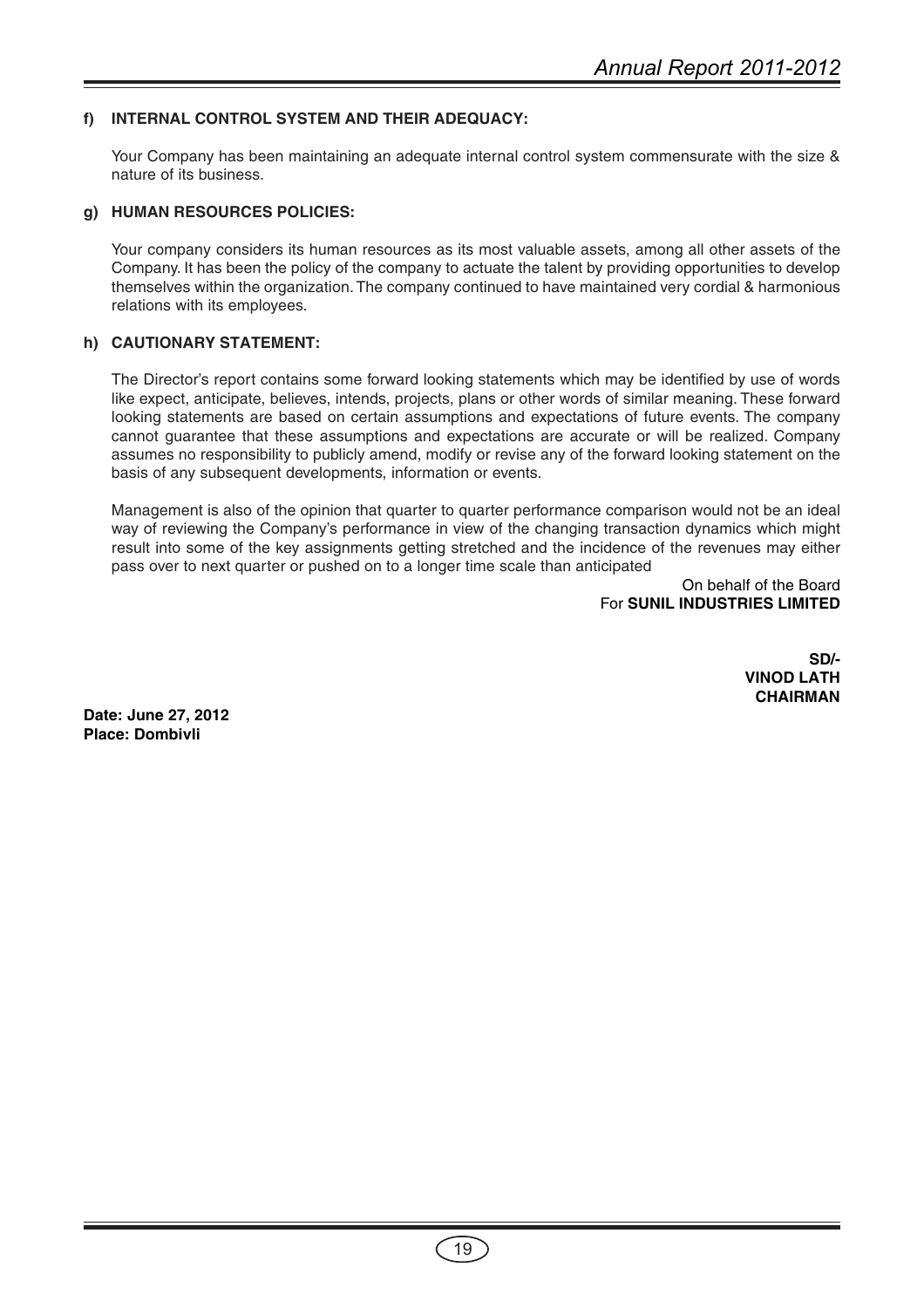# **CEO/CFO CERTIFICATION**

To, The Board of Directors, **SUNIL INDUSTRIES LIMITED** D-8, MIDC, Phase II, Manpada Road, Dombivli (E), Dist. Thane

We, Mr. Vinod Lath, CEO and Mr. Pradeep Roongta, CFO of the Company do hereby certify that:

- a. We have reviewed financial statements and the cash flow statement for the year and that to the best of our knowledge and belief:
	- i. These statements do not contain any materially untrue statement or omit any material fact or contain statement that might be misleading;
	- ii. These statements together present a true and fair view of the company's affairs and are in compliance with existing accounting standards, applicable laws and regulations.
- b. There are, to the best of our knowledge and belief, no transactions entered into by the company during the year which are fraudulent, illegal or violative of the Company's code of conduct.
- c. We accept responsibility for establishing and maintaining internal controls and that we have evaluated the effectiveness of the internal control systems of the Company and we have disclosed to the auditors and the Audit Committee, deficiencies in the design or operation of internal controls, if any of which we are aware and the steps we have taken or propose to take to rectify these deficiencies.
- d. We have indicated to the auditors and the Audit Committee
	- i. Significant changes in internal control during the year;
	- ii. Significant changes in accounting policies during the year and that the same have been disclosed in the notes to the financial statements; and
	- iii. Instances of significant fraud of which we become aware and the involvement therein, if any, of the management or an employee having a significant role in the Company's internal control system.

# FOR **SUNIL INDUSTRIES LIMITED** FOR **SUNIL INDUSTRIES LIMITED**

 **Sd/- Sd/- (CEO) (CFO)**

Mr. Vinod Lath Mr. Pradeep Roongta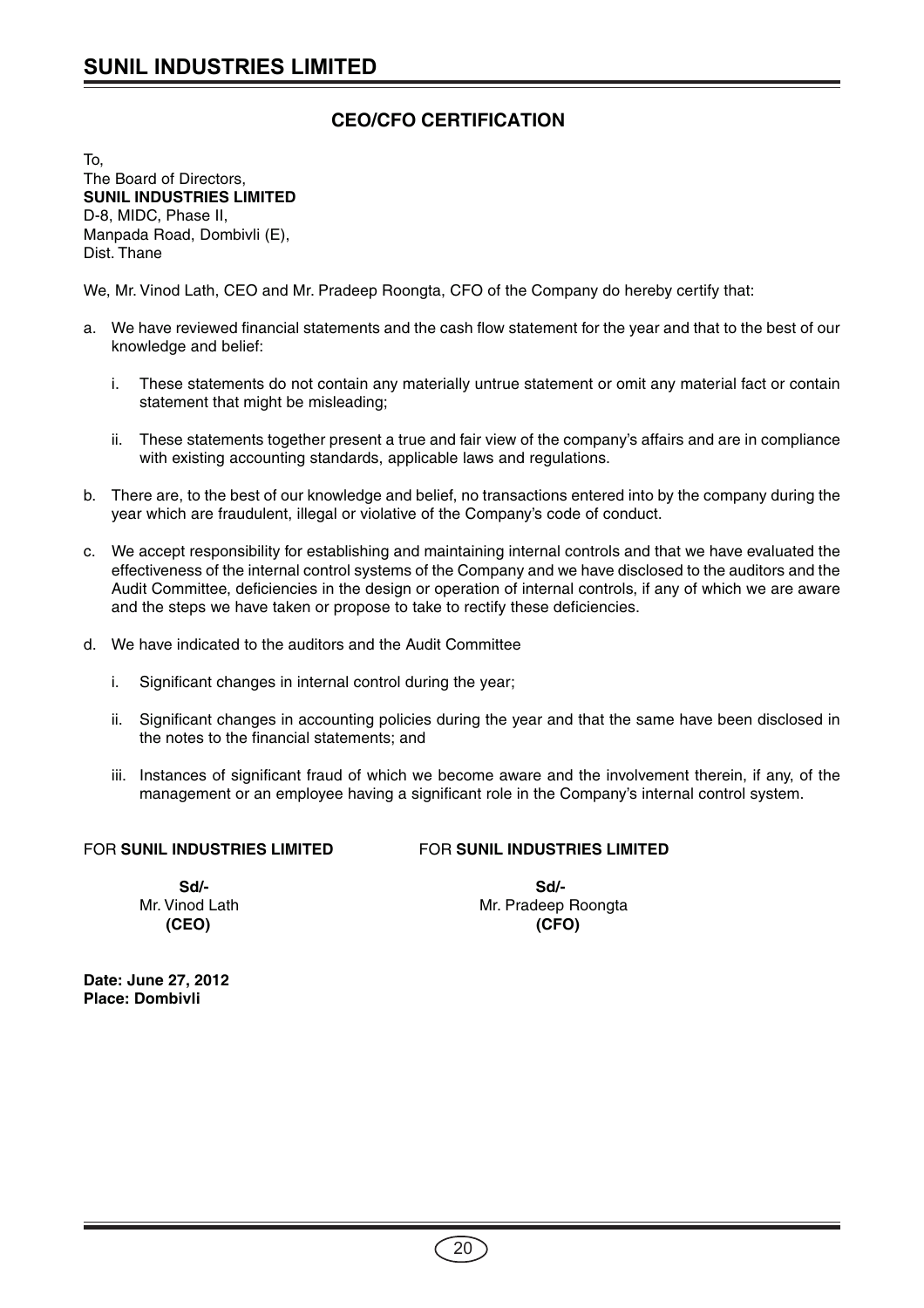# **DECLARATION REGARDING AFFIRMATION OF CODE OF CONDUCT**

I, Mr. Vinod Lath, Managing Director of the Company hereby declare that all Board members and senior management personnel shall affirm compliance with the code on an annual basis

> On behalf of the Board For **SUNIL INDUSTRIES LIMITED**

> > **SD/-**

**VINOD LATH CHAIRMAN**

**Date: June 27, 2012 Place: Dombivli**

# **CERTIFICATE ON CORPORATE GOVERNANCE FROM PRACTICING COMPANY SECRETARIES**

To, The Shareholders, **SUNIL INDUSTRIES LIMITED** D-8, MIDC, Phase II, Manpada Road, Dombivli (E), Dist. Thane

We have reviewed the implementation of Corporate Governance produced by the company during the year ended on **31st March, 2012** with the relevant records and documents maintained by the company, furnished to us for our review and the report on Corporate Governance as approved by the Board of Directors.

The Compliance of the conditions of the Corporate Governance is the responsibility of the Management. Our examination is neither an audit nor an expression of opinion on the financial statements of the company.

On the basis of the above and according to the information and explanations given to us, in our opinion, the Company has complied with Clauses 49 of the Listing Agreement.

We further state that our examination of such compliance is neither an assurance as to future viability of the Company nor the efficiency or effectiveness with which the management has conducted the affairs of the Company.

> For **HS Associates, Company Secretaries**

> > **Sd/- Hemant Shetye Partner**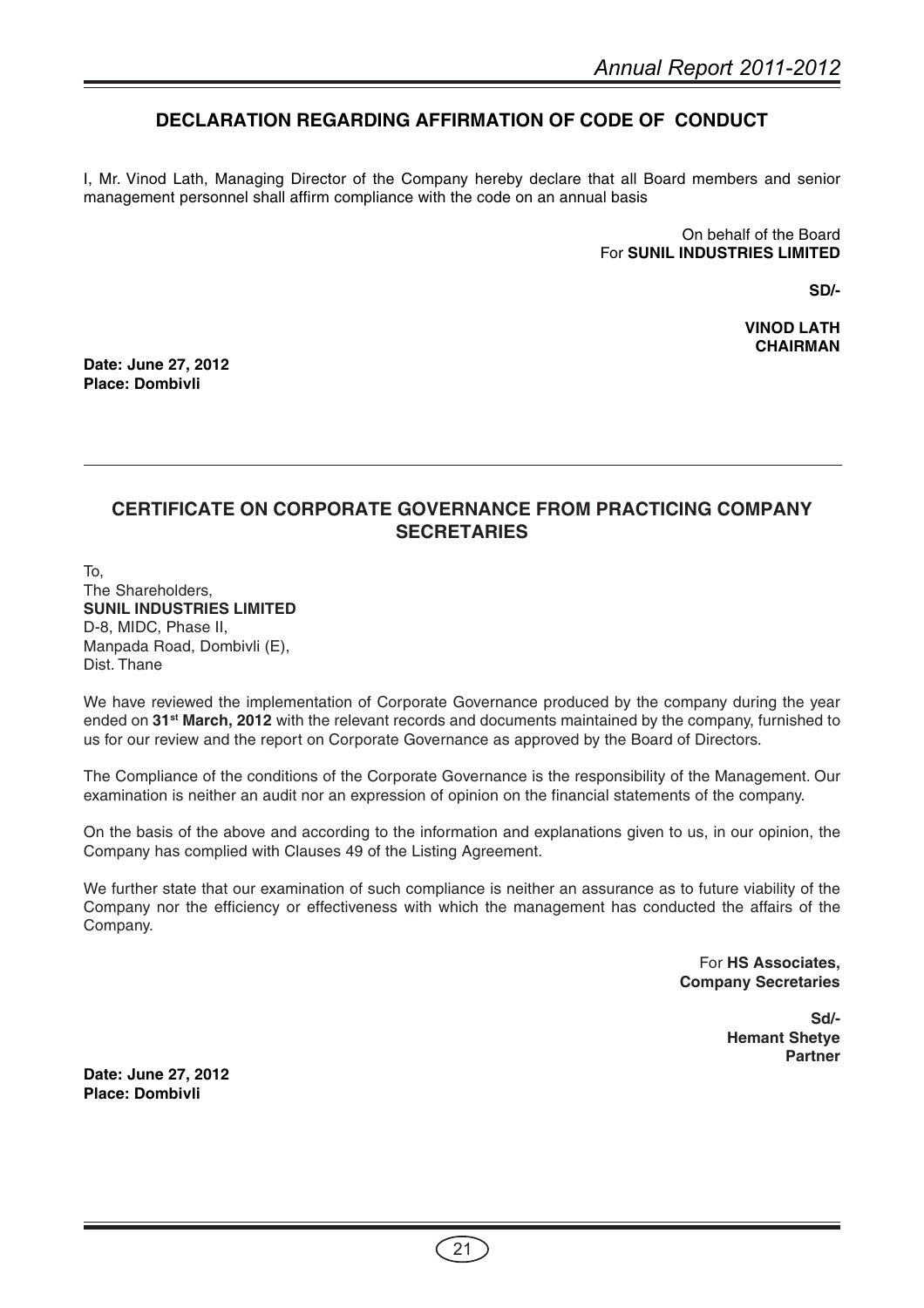# **COMPLIANCE CERTIFICATE**

Regn/CIN of the Company : **L99999MH1976PLC019331** Nominal Capital : **Rs. 5,00,00,000/-**

Issued Capital : **Rs. 4,20,00,000/-**

To, The Members, **SUNIL INDUSTRIES LIMITED** D 8, MIDC Phase II, Manpada Road, Dombivli (East), Thane - 421 203.

We have examined the registers, records, books and papers of **SUNIL INDUSTRIES LIMITED** ("the Company") as required to be maintained under the Companies Act, 1956, (the "Act") and the rules made there under and also the provisions contained in the Memorandum and Articles of Association of the Company for the financial year ended on **31st March, 2012** ("financial year"). In our opinion and to the best of our information and according to the examinations carried out by us and explanations furnished to us by the Company, its officers and agents, we certify that in respect of the aforesaid financial year:

- 1. The Company has kept and maintained all registers as stated in **Annexure 'A'** to this Certificate, as per the provisions of the Act and the rules made there under and all entries therein have been duly recorded.
- 2. The Company has duly filed the forms and returns as stated in **Annexure 'B'** to this Certificate, with the Registrar of Companies within the time prescribed under the Act and the rules made there under.
- 3. The Company being a limited Company has a minimum prescribed paid-up capital.
- 4. The Board of Directors duly met 7 (Seven) times on **30.04.2011; 29.07.2011; 30.08.2011; 31.10.2011; 27.01.2012; 15.02.2012 and 15.03.2012** in respect of which meetings, proper notices were given and the proceedings were properly recorded and signed including the circular resolutions passed in the Minutes Book maintained for the purpose.
- 5. The Company has closed its Register of Members for the period **Friday, 23rd September, 2011 to Friday, the 30th September, 2011**
- 6. The Annual General Meeting for the financial year ended on **31st March, 2011** was held on **30th September, 2011** after giving due notice to the members of the Company and the resolutions passed thereat were duly recorded in Minutes Book maintained for the purpose.
- 7. No Extra Ordinary General Meetings were held during the financial year.
- 8. The Company has not advanced any loans to its Directors or persons or firms or Companies referred to under Section 295 of the Act.
- 9. The Company has entered into transaction falling within the purview of Section 297 of the Act however no Central Government approval is taken.
- 10. The Company has made the necessary entries in the register maintained under Section 301 of the Act.
- 11. There were instance falling within the purview of Section 314 of the Act during the financial year, however no approval of members were obtained.
- 12. The Company has not issued any duplicate certificates during the financial Year.
- 13. The Company has:
	- (i) Has delivered all Share Certificates on lodgment for transfer of 60400 Equity shares of Rs. 10/- each during the financial year. There was no other allotment or transmission of securities during the financial year.
	- (ii) not deposited any amount in a separate bank account as no dividend was declared during the financial year.
	- (iii) not posted warrants to any members of the Company as no dividend was declared during the financial year.
	- (iv) not transferred the amounts in unpaid dividend account, application money due for refund, matured deposits, matured debentures and the interest accrued thereon, which have remained unclaimed or unpaid for seven years, to Investor Education and Protection Fund as no amount in respect of the above were lying in the books of accounts of the Company to be transferred.
	- $(v)$  duly complied with the requirements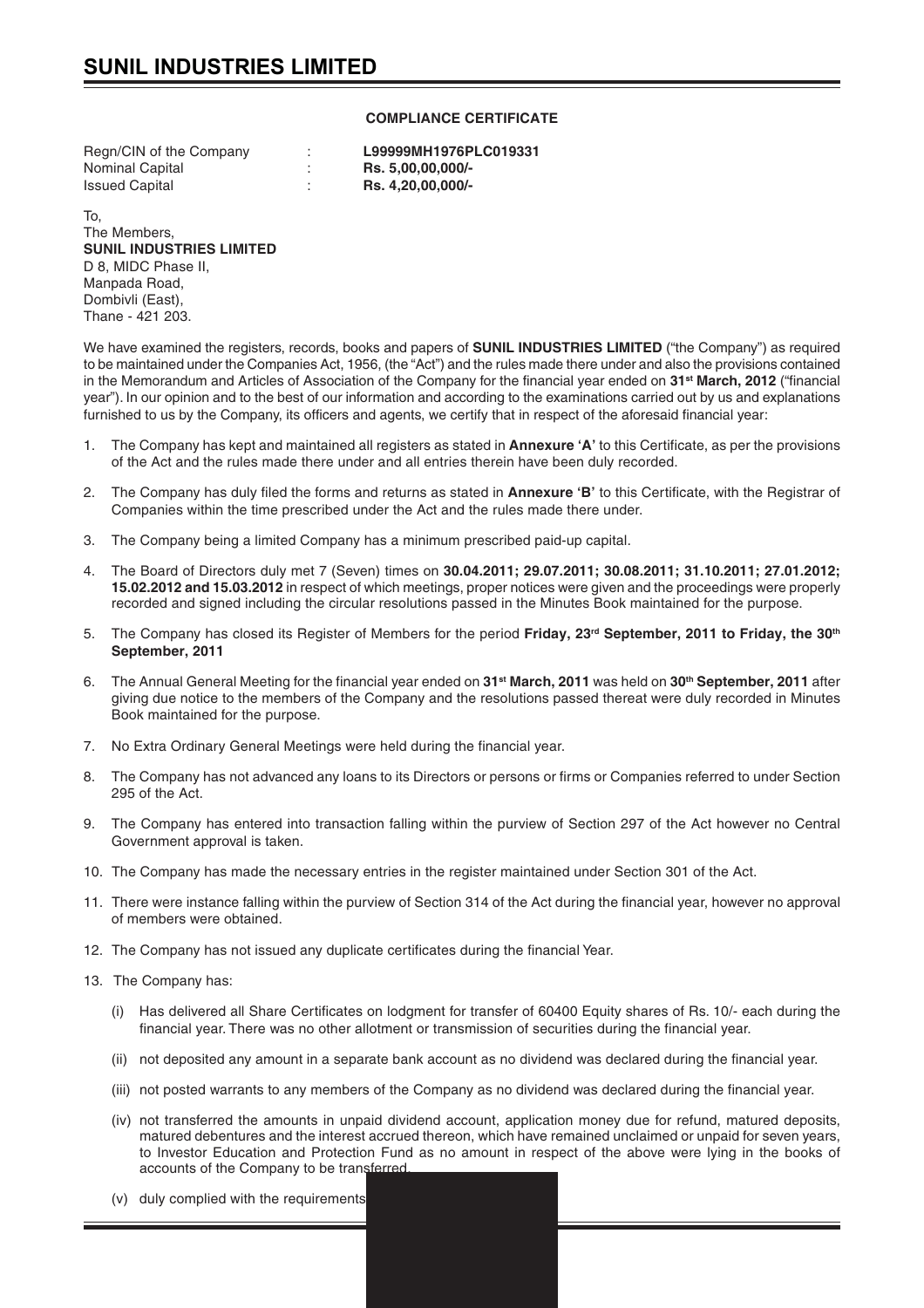- 14. The Board of Directors of the Company is duly constituted. During the year three directors were appointed as an Additional Director of which one director has resigned. Apart from this, there was no appointment of Alternate Director and/or Director to fill casual vacancy.
- 15. The Company has re-appointed a Managing Director and two Whole Time Director(s) during the financial year.
- 16. The Company has not appointed any sole-selling agents during the financial year.
- 17. The Company was required to obtain approval of Central Government under Section 297 of the Act however no such approval was obtained. Apart from this the Company was not required any approval of Central Government, Company Law Board, Regional Director, Registrar and / or such authorities prescribed under various provisions of the Act during the financial year.
- 18. The Directors have disclosed their interest in other firms/companies to the Board of Directors pursuant to the provisions of the Act and the rules made there under.
- 19. The Company has not issued any shares, debentures or other securities during the financial year.
- 20. The Company has not bought back any shares during the financial year.
- 21. The Company has no Preference Share Capital or Debentures and as such there was no redemption of Preference Shares or Debentures during the financial year.
- 22. There were no transactions necessitating the Company to keep in abeyance the rights to dividend, rights shares and bonus shares pending registration of transfer of shares.
- 23. The Company has not invited/accepted any deposits including any unsecured loans falling within the purview of Section 58A during the financial year.
- 24. The amount borrowed by the Company during the financial year is within the borrowing limits prescribed under Section 293(1) (d) of the Act.
- 25. The Company has made investments of Rs. 20,001,000/- but has not given any loans or guarantees or provided securities to other bodies corporate in compliance with the provisions of the Act and has made necessary entries in the register kept for the purpose.
- 26. The Company has not altered the provisions of the memorandum with respect to situation of the Company's registered office from one state to another during the financial year.
- 27. The Company has not altered the provisions of the memorandum with respect to the objects of the Company during the financial year.
- 28. The Company has not altered the provisions of the memorandum with respect to name of the Company during the financial year.
- 29. The Company has not altered the provisions of the memorandum with respect to share capital of the Company during the financial year.
- 30. The Company has not altered its articles of association during the financial Year.
- 31. There were no prosecutions initiated against or show cause notices received by the Company and no fines or penalties or any other punishments was imposed on the Company during the financial year, for offences under the Act
- 32. The Company has not received any money as security from its employees during the financial year.
- 33. As explained to us, the Company has deposited both employee's and employer's contribution to Provident Fund with prescribed authorities pursuant to section 418 of the Act.

**PLACE: Mumbai. DATE: 27th June, 2012**

-Sd-**HEMANT SHETYE** PARTNER HS ASSOCIATES C.P. No.: 1483 F.C.S : 2827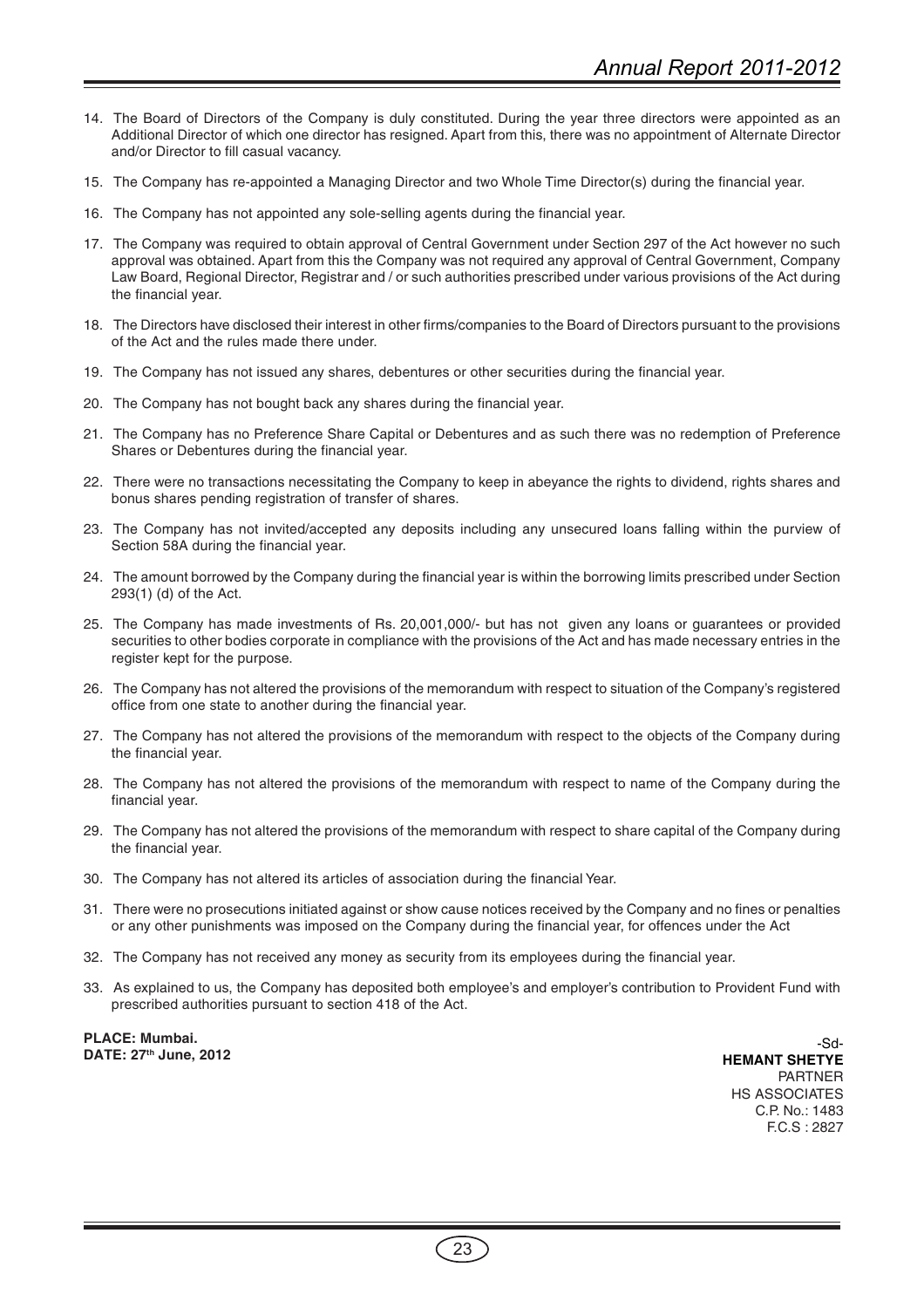# **ANNEXURE "A"**

# **REGISTERS AND RECORDS MAINTAINED BY THE COMPANY**

- a. Register of members under Section 150 and Index of Members under Section 151.
- b. Register of Transfer.
- c. Register of Directors, Managing Director, manager and secretary under Section 303.
- d. Register of Directors' shareholdings under Section 307.
- e. Register of Loans & Investments under Section 372A.
- f. Register of Director's Attendance-As per Regulation 71 contained under schedule-1 (Table "A") to the Companies Act, 1956.
- g. Register of Share application and allotment.
- h. Minutes Book under Section 193.
- i. Books of Account under Section 209.
- j. Registers & Returns under Section 163.
- k. Register of Charges under section 143.
- l. Register of Contract under section 301.

# **ANNEXURE "B"**

**Forms and returns as filed by the company with the Registrar of Companies, Regional Director, Company Law Board, Central Government and other authorities during the financial year ended on 31st March 2012.**

| <b>Forms</b>                                    | <b>Sections</b>               | <b>Filing Date</b> | <b>Particulars</b>                                                                         |
|-------------------------------------------------|-------------------------------|--------------------|--------------------------------------------------------------------------------------------|
| e-form66                                        | 383A                          | 22/10/2011         | Submission of Compliance Certificate for the year ending<br>March 31, 2011                 |
| e-form 23                                       | 192                           | 22/10/2011         | Particulars of Registration of Resolution and Agreements                                   |
| e-form 25C                                      | $269(2)$ and<br>Schedule XIII | 07/11/2011         | Particulars of re-appointment of Managing Director                                         |
| e-form 25C                                      | $269(2)$ and<br>Schedule XIII | 07/11/2011         | Particulars of re-appointment of Whole-time Director                                       |
| e-form 25C                                      | $269(2)$ and<br>Schedule XIII | 07/11/2011         | Particulars of re-appointment of Whole-time Director                                       |
| e-form 20B                                      | 159                           | 22/11/2011         | Submission of Annual Return for the year ending March<br>31, 2011                          |
| e-form 23AC<br>XBRL and<br>e-form<br>23ACA XBRL | 220                           | 30/12/2011         | Submission of Balance sheet and Profit & Loss Account<br>for the year ended March 31, 2011 |
| e-form 32                                       | 303(2)                        | 23/02/2012         | Particulars for appointment of Additional Director                                         |

**PLACE: Mumbai.**

#### **SIGNATURE: -Sd-**

**DATE: 27th June, 2012 NAME OF COMPANY SECRETARY: HEMANT SHETYE PARTNER HS ASSOCIATES C.P. No.: 1483**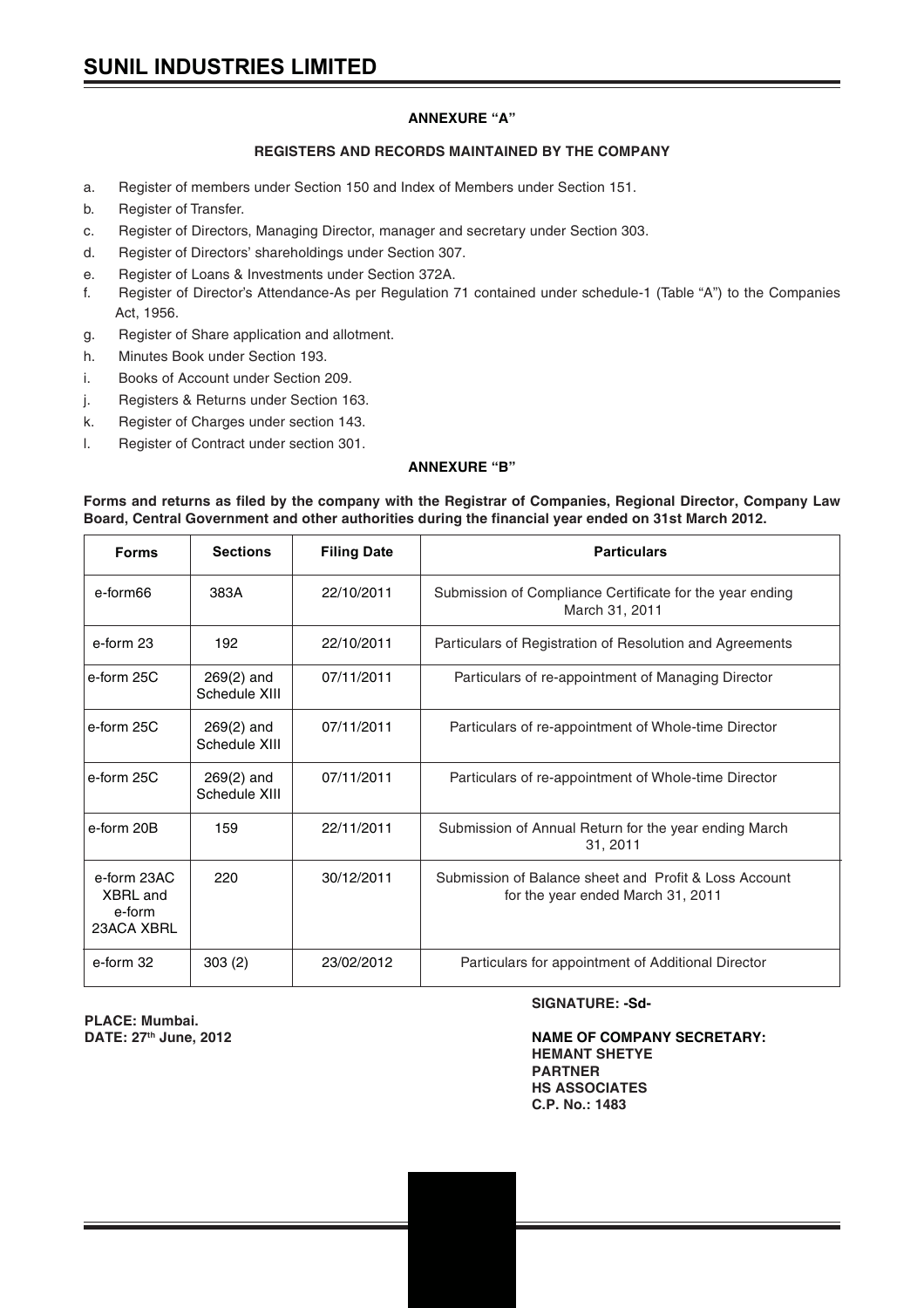# **REPORT OF THE AUDITORS**

# TO THE SHAREHOLDERS OF SUNIL INDUSTRIES LIMITED

- 1) We have audited the attached Balance Sheet of Sunil Industries Limited as at 31st March, 2012, and the Profit & Loss Account of the Company for the year ended on that date and cash flow statement for the year ended on that date annexed thereto. These financial statements are the responsibility of the company's management. Our responsibility is to express an opinion on these financial statements based on our audit.
- 2) We conducted our audit in accordance with the auditing standards generally accepted in India. Those standards require that we plan and perform the audit to obtain reasonable assurance about whether the financial statements are free of material misstatement. An audit includes examining, on a test basis, evidence supporting the amounts and disclosures in the financial statements. An Audit also includes assessing the accounting principles used and significant estimates made by the management, as well as evaluating the overall financial statement presentation. We believe that our audit provides a reasonable basis for our opinion.
- 3) As required by the Companies (Auditor's Report) Order, 2003, (CARO) issued by the Company Law Board in terms of Section 227(4A) of the Companies Act, 1956, (the Act), we enclose in the annexure a statement on the matters specified in paragraphs 4 and 5 of the said order.
- 4) Further to our comments in the annexure referred to in paragraphs above :
	- a) we have obtained all the information and explanations which to the best of our knowledge and belief were necessary for the purposes of our audit;
	- b) proper books of account as required by law have been kept by the Company so far as appears from our examination of those books;
	- c) the Balance Sheet, the Profit & Loss Account and the Cash Flow Statement dealt with by this Report are in agreement with the books of account;
	- d) In our opinion the Balance Sheet, the Profit & loss Account and the Cash Flow Statement comply with the accounting standards referred to in Section 211 (3C) of the Act.
	- e) On the basis of written confirmation received from Directors and taken on record by the Board of Directors, we report that none of the Directors are disqualified as on 31st March, 2012 from being appointed as a director in terms of clause (g) of Sub Section (1) of Section 274 of the Act.
- 5) In our opinion and to the best of our information and according to the explanations given to us, the said accounts give the information required by the Act, in the manner so required and give a true and fair view inconformity with the accounting principles generally accepted in India
	- i) in the case of the Balance Sheet, of the state of affairs of the Company as at 31st March, 2012;
	- ii) in the case of the Profit and Loss Account, of the Profit of the Company for the year ended on that date; and
	- iii) in the case of the cash flow statement , of the cash flows for the year ended on that date.

**For V.K.BESWAL & ASSOCIATES FIRM REGISTRATION No: 101083W CHARTERED ACCOUNTANTS Sd/- R.P.LADDHA (PARTNER) Membership No. 48195**

**Place: Mumbai Dated: June 27, 2012**

25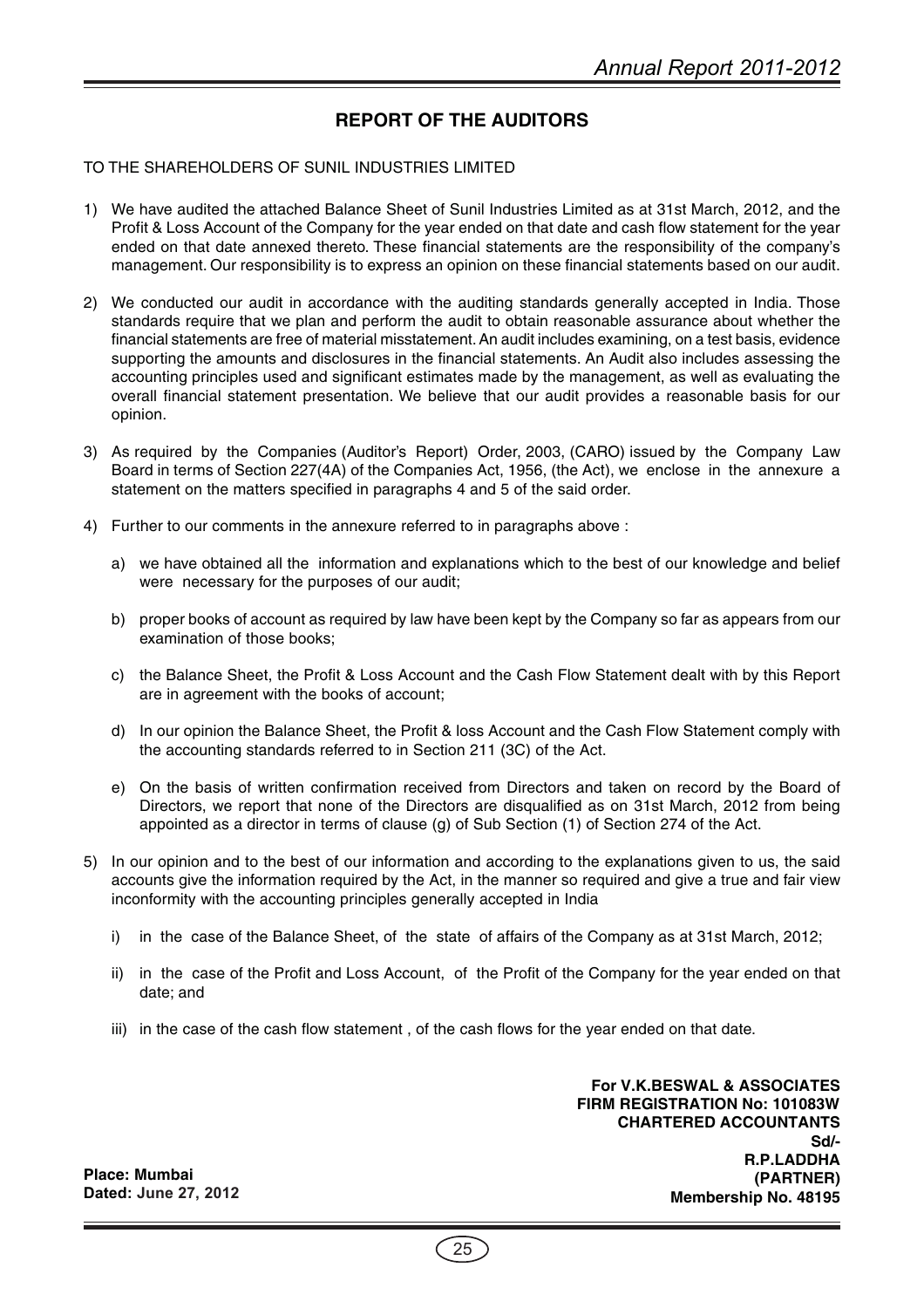# **ANNEXURE TO THE AUDITOR'S REPORT OF EVEN DATE (Referred to in paragraph 3 in the case of Sunil Industries Limited)**

- i) In respect of fixed assets:
	- a) the company has maintained proper records showing full particulars, including quantitative details and situation of fixed assets;
	- b) the fixed assets have been physically verified by the management during the year. We are informed that no material discrepancies were noticed by the management on such verification;
	- c) since the company has not disposed off a substantial part of fixed assets during the year, the question of sale of substantial part of fixed assets affecting going concern concept does not arise.
- ii) In respect of inventories:
	- a) as explained to us, physical verification of inventory has been conducted during the year by the management at reasonable intervals;
	- b) in our opinion, the procedures of physical verification of inventory followed by the management are reasonable and adequate in relation to the size of the company and nature of its business;
	- c) in our opinion, and according to the information and explanation given to us, the Company is maintaining proper records of its inventory and no material discrepancies were noticed on physical verification.
- iii) In respect of loans, secured or unsecured ,granted or taken by the company, to or from companies, firms or other parties covered in the register maintained under section 301 of the Act, according to the information and explanations given to us:
	- a) The company has not granted any loan to companies or firms or parties covered in the register maintained under section 301 of the Act.
	- b) The Company has not taken any loans from parties covered in the Register maintained under section 301 of the Act. The company has however taken loan from one company covered in the Register maintained under section 301 of the Act .The maximum amount outstanding during the year in respect of the loans taken from company covered in the Register maintained under section 301 of the Act aggregates to Rs 1214.94 lakhs and the balance outstanding at 31.0.3.2012 is Rs.264.61 Lakhs.
	- c) in respect of the unsecured loans taken by the company, the rate of interest and other terms are prima facie not prejudicial to interest of the company;
	- d) there are no overdue amounts of loans taken or granted by the Company.
- iv) In our opinion and according to the information and explanations given to us, there are adequate internal control procedures commensurate with the size of the Company and the nature of its business for the purchase of inventory and fixed assets and for the sale of goods and services. During the course of the audit we have not observed any continuing failure to correct any major weakness in internal control.
- v) In respect of transactions that need to be entered in the register maintained in pursuance of Section 301of the Act in our opinion and according to the explanations given to us:
	- a) transactions that need to be entered into the Register in pursuance of Section 301of the Act have been so entered;
	- b) the transactions made in pursuance of contracts or arrangements entered in the register maintained under section 301of the Act have been made at prices which are reasonable having regard to prevailing market prices and exigencies of the trade at the relevant time.
- vi) In our opinion and according to the information and explanations given to us, the company has not accepted any deposits covered under section 58A and section 58AA of the Act and hence the question of contravention of the provisions thereof does not arise.
- vii) In our opinion, the company has an internal audit system commensurate with its size and nature of its business.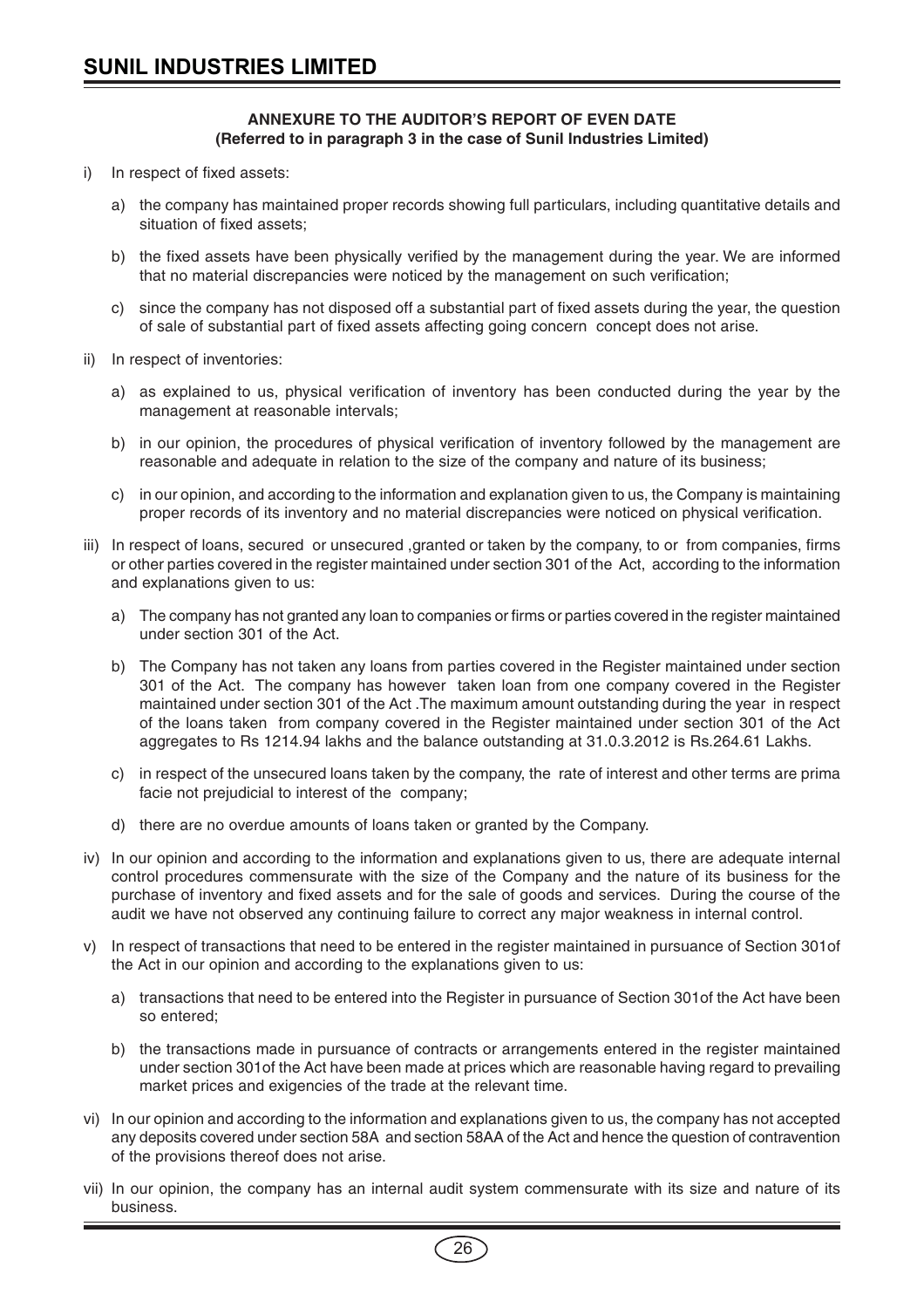- viii) We have broadly reviewed the books of account maintained by the company in respect of products where,pursuant to the Rules made by the Central Government of India,the maintenance of cost records has been prescribed under clause (d) of subsection (1) of Section 209 of the Act, and are of the opinion that Prima facie, the prescribed accounts and records have been made and maintained. We have not, however, made a detailed examinations of records with a view to determine whether they are accurate or complete
- ix) According to the information and explanation given to us in respect of statutory and other dues:
	- a) the company has been regular in depositing undisputed statutory dues including Provident Fund, Employees State Insurance Scheme, Income Tax, Sales Tax, Excise Duty and any other statutory dues with appropriate authorities where applicable. As explained to us, the company did not have any dues on account of investor education and protection fund, wealth tax, cess and customs duty.
	- b) the following dues have not been deposited by the company on account of disputes:

| Sr.<br>No. | Name of the statute                                                     | Amount<br>(In Lacs) | Forum where dispute<br>is pending                      |
|------------|-------------------------------------------------------------------------|---------------------|--------------------------------------------------------|
|            | <b>Central Excise Duty</b>                                              | 219.58              | Adjudication                                           |
| ii)        | <b>Central Excise Duty</b><br>(Payment made under protest Rs. 20 Lakhs) | 238.27              | <b>Central Excise</b><br>Appellate Tribunal<br>(CEGAT) |

- x) The company has no accumulated losses at the end of the year under review.The company has not incurred cash losses during the year under review and in the immediately preceding pervious year.
- xi) The company has not taken loan from banks other institutions or by way of debentures. Hence the question of default therein does not arise.
- xii) The company has not granted loans and advances on the basis of security by way of pledge of shares, debentures and other securities.
- xiii) The company is not a chit fund or nidhi, mutual benefit fund, society. Therefore, clause 4 (xiii) of the CARO is not applicable to the company.
- xiv) The company has not been dealing or trading in shares, debentures and other investments. Therefore, clause 4(xiv) the CARO is not applicable to the Company.
- xv) According to the information and explanations given to us, the Company has not given any guarantee for loan taken by others from banks or financial institutions.
- xvi) The company has not taken any term loan during the year under review. Hence this clause is not applicable.
- xvii) The company has not used the funds raised on short term basis for long term investments.
- xviii) The company has not made any preferential allotment of shares during the year and accordingly the question of price being prejudicial to the interest of the company does not arise.
- xix) Clause 4 (xix) is not applicable since as at the end of the year under review there are no debentures issued.
- xx) During the period, the Company has not raised any money by way of public issue.
- xxi) According to the information and explanations given to us, no fraud on or by the Company have been noticed or reported during the financial year under review.

**For V.K.BESWAL & ASSOCIATES FIRM REGISTRATION No: 101083W CHARTERED ACCOUNTANTS Sd/- R.P.LADDHA (PARTNER) Membership No. 48195**

**Place: Mumbai Dated: June 27, 2012**

27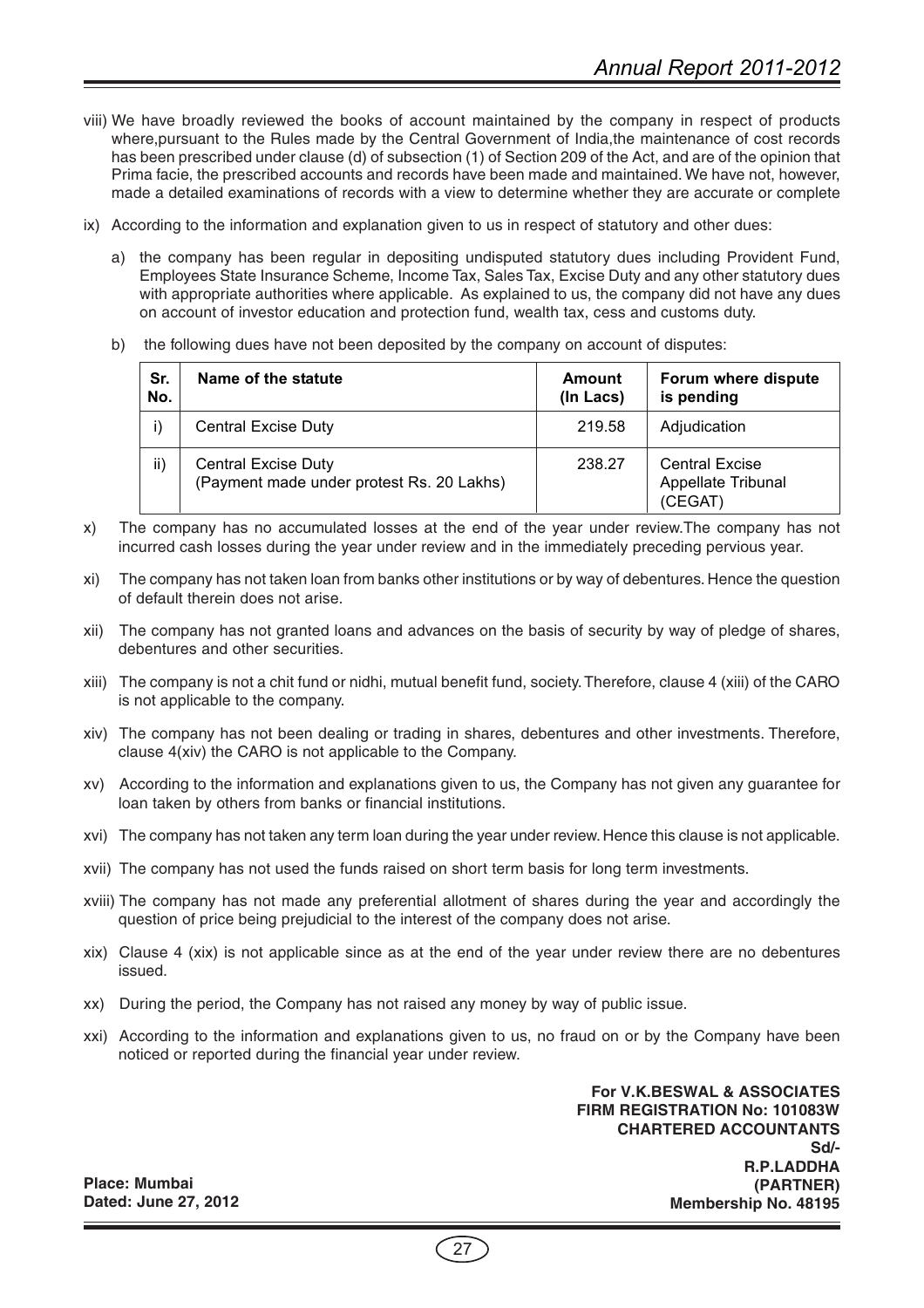# **Balance Sheet as at 31 March, 2012**

|                |                                    | Note No.       | As at<br>31 March, 2012<br>₹ | As at<br>31 March, 2011<br>₹ |
|----------------|------------------------------------|----------------|------------------------------|------------------------------|
| A              | <b>EQUITY AND LIABILITIES</b>      |                |                              |                              |
| $\mathbf{1}$   | <b>Shareholders' funds</b>         |                |                              |                              |
|                | (a) Share capital                  | 1              | 41,984,000                   | 41,984,000                   |
|                | (b) Reserves and surplus           | $\overline{2}$ | 202,250,128                  | 194,625,573                  |
|                |                                    |                | 244,234,128                  | 236,609,573                  |
| $\overline{2}$ | <b>Non-current liabilities</b>     |                |                              |                              |
|                | (a) Long-term borrowings           | 3              | 38,569,600                   | 128,344,227                  |
|                | (b) Deferred tax liabilities (net) | 4              | 6,747,046                    | 6,185,326                    |
|                |                                    |                | 45,316,646                   | 134,529,553                  |
| 3              | <b>Current liabilities</b>         |                |                              |                              |
|                | (a) Trade payables                 | 5              | 64,291,768                   | 64,897,991                   |
|                | (b) Other current liabilities      | 6              | 18,562,380                   | 12,656,373                   |
|                | (c) Short-term provisions          | $\overline{7}$ |                              | 923,739                      |
|                |                                    |                | 82,854,148                   | 78,478,103                   |
|                |                                    | <b>TOTAL</b>   | 372,404,922                  | 449,617,229                  |
| в              | <b>ASSETS</b>                      |                |                              |                              |
| 1              | <b>Non-current assets</b>          |                |                              |                              |
|                | (a) Fixed assets                   |                |                              |                              |
|                | (i) Tangible assets                | 8              | 64,465,890                   | 68,134,997                   |
|                | (ii) Capital work-in-progress      |                |                              | 1,420,847                    |
|                |                                    |                | 64,465,890                   | 69,555,844                   |
|                | (b) Non-current investments        | 9              | 2,001,000                    | 187,661                      |
|                | (d) Long-term loans and advances   | 10             | 14,049,759                   | 12,616,106                   |
|                |                                    |                | 16,050,759                   | 12,803,767                   |
| $\mathbf{2}$   | <b>Current assets</b>              |                |                              |                              |
|                | (a) Inventories                    | 11             | 158,282,660                  | 178,024,545                  |
|                | (b) Trade receivables              | 12             | 55,479,378                   | 104,435,284                  |
|                | (c) Cash and cash equivalents      | 13             | 37,303,258                   | 49,583,709                   |
|                | (d) Short-term loans and advances  | 14             | 40,822,977                   | 35,214,080                   |
|                |                                    |                | 291,888,273                  | 367,257,618                  |
|                |                                    | <b>TOTAL</b>   | 372,404,922                  | 449,617,229                  |

**Notes forming part of the financial statements**

As per our attached report of even date **FOR V.K. BESWAL & ASSOCIATES** CHARTERED ACCOUNTANTS

**(PARTNER)**

Dated: 27th June, 2012 **Dated: 27th June, 2012** 

For and on behalf of the Board

**Sd/- Sd/- R.P. LADDHA V.G. Lath Chairman & Managing Director Membership No. 48195 Sd/-P.K. Roongta Executive Director** Place: Mumbai Place: Mumbai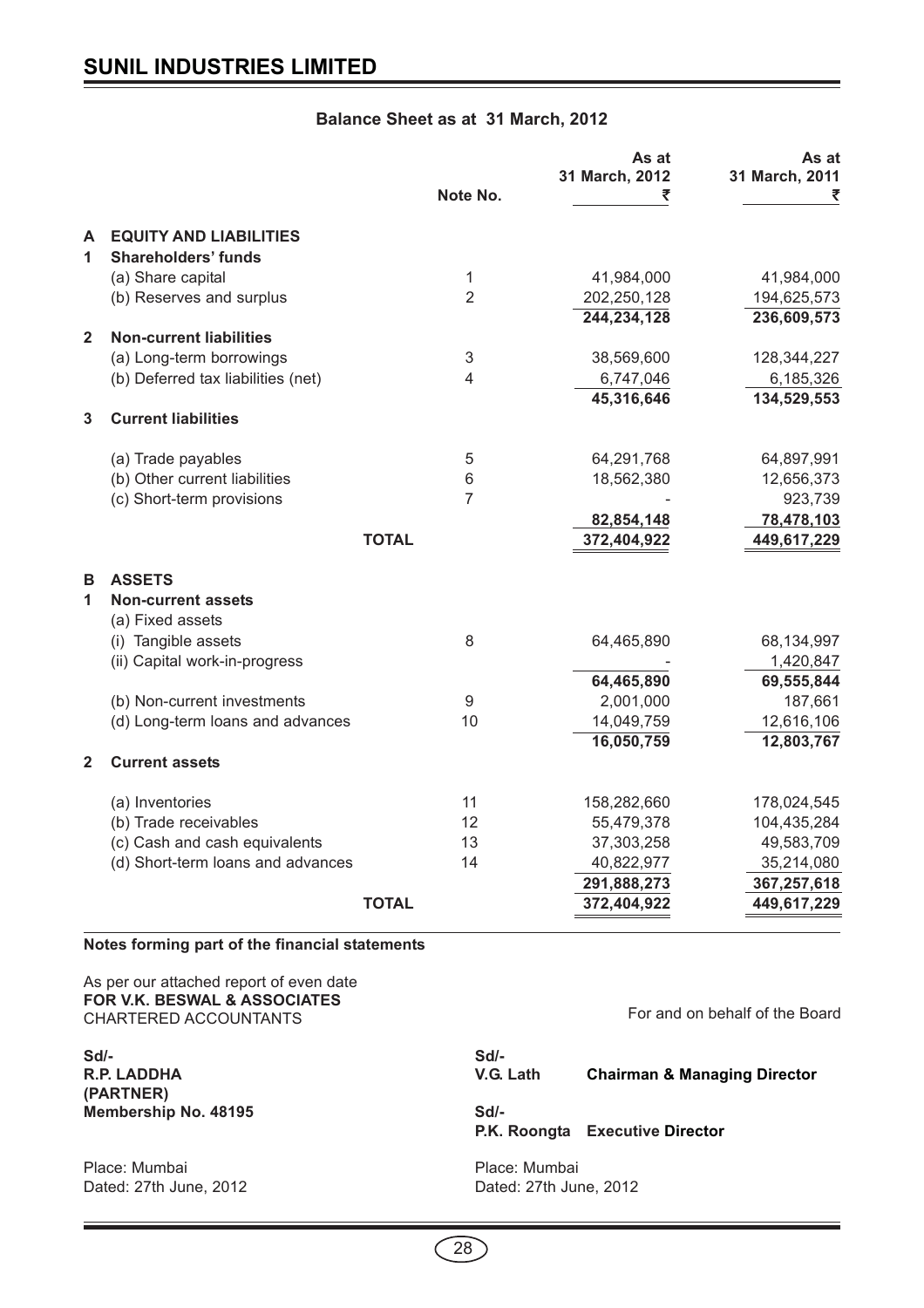| Statement of Profit and Loss for the year ended 31 March, 2012 |  |  |
|----------------------------------------------------------------|--|--|
|----------------------------------------------------------------|--|--|

|              |                                                                                                         | Note No.   |                                         | For the year ended<br>31 March, 2012<br>₹ | For the year ended<br>31 March, 2011    |
|--------------|---------------------------------------------------------------------------------------------------------|------------|-----------------------------------------|-------------------------------------------|-----------------------------------------|
| 1            | Revenue from operations (net)                                                                           | 15         |                                         | 717,260,411                               | 619,024,870                             |
| $\mathbf{2}$ | Other income                                                                                            | 16         |                                         | 5,226,943                                 | 4,577,068                               |
| 3            | Total revenue (1+2)                                                                                     |            |                                         | 722,487,354                               | 623,601,938                             |
| 4            | <b>Expenses</b><br>(a) Cost of materials consumed<br>(b) Changes in inventories of finished goods,      | <b>17A</b> |                                         | 576,687,825                               | 351,100,921                             |
|              | work-in-progress and stock-in-trade                                                                     | 17B        |                                         | (40, 256, 518)                            | 9,153,436                               |
|              | (c) Employee benefits expense                                                                           | 18         |                                         | 9,205,447                                 | 8,990,235                               |
|              | (d) Finance costs                                                                                       | 19         |                                         | 14,116,871                                | 17,703,807                              |
|              | (e) Depreciation and amortisation expense                                                               | 8          |                                         | 6,212,267                                 | 6,972,624                               |
|              | (f) Other expenses                                                                                      | 20         |                                         | 144,970,549                               | 218,986,959                             |
|              | <b>Total expenses</b>                                                                                   |            |                                         | 710,936,441                               | 612,907,982                             |
| 5            | Profit / (Loss) before tax (3 - 4)                                                                      |            |                                         | 11,550,913                                | 10,693,956                              |
| 6            | Tax expense:                                                                                            |            |                                         |                                           |                                         |
|              | (a) Current tax expense for current year                                                                |            |                                         | 2,311,078                                 | 2,289,051                               |
|              | (b) MAT (Credit)/Credit Utilized<br>(c) Current tax expense relating to prior years                     |            |                                         | 1,053,559                                 | (1,086,214)                             |
|              | (d) Net current tax expense                                                                             |            |                                         | 3,364,637                                 | 1,202,837                               |
|              | (e) Deferred tax                                                                                        |            |                                         | 561,720                                   | $-84,349$                               |
|              |                                                                                                         |            |                                         | 3,926,357                                 | 1,118,488                               |
| 7            | Profit After Tax from continuing operations (5-6)                                                       |            |                                         | 7,624,556                                 | 9,575,468                               |
| 8            | Earnings per share (of $\bar{\tau}$ 10/- each):                                                         |            |                                         |                                           |                                         |
|              | (a) Basic<br>(b) Diluted                                                                                |            |                                         | 1.82<br>1.82                              | 2.28<br>2.28                            |
|              | Notes forming part of the financial statements                                                          |            |                                         |                                           |                                         |
|              | As per our attached report of even date<br>FOR V.K. BESWAL & ASSOCIATES<br><b>CHARTERED ACCOUNTANTS</b> |            |                                         |                                           | For and on behalf of the Board          |
| Sd/-         | <b>R.P. LADDHA</b><br>(PARTNER)                                                                         |            | $Sd$ -<br>V.G. Lath                     |                                           | <b>Chairman &amp; Managing Director</b> |
|              | Membership No. 48195                                                                                    |            | Sd/-<br>P.K. Roongta Executive Director |                                           |                                         |
|              | Place: Mumbai<br>Dated: 27th June, 2012                                                                 |            | Place: Mumbai<br>Dated: 27th June, 2012 |                                           |                                         |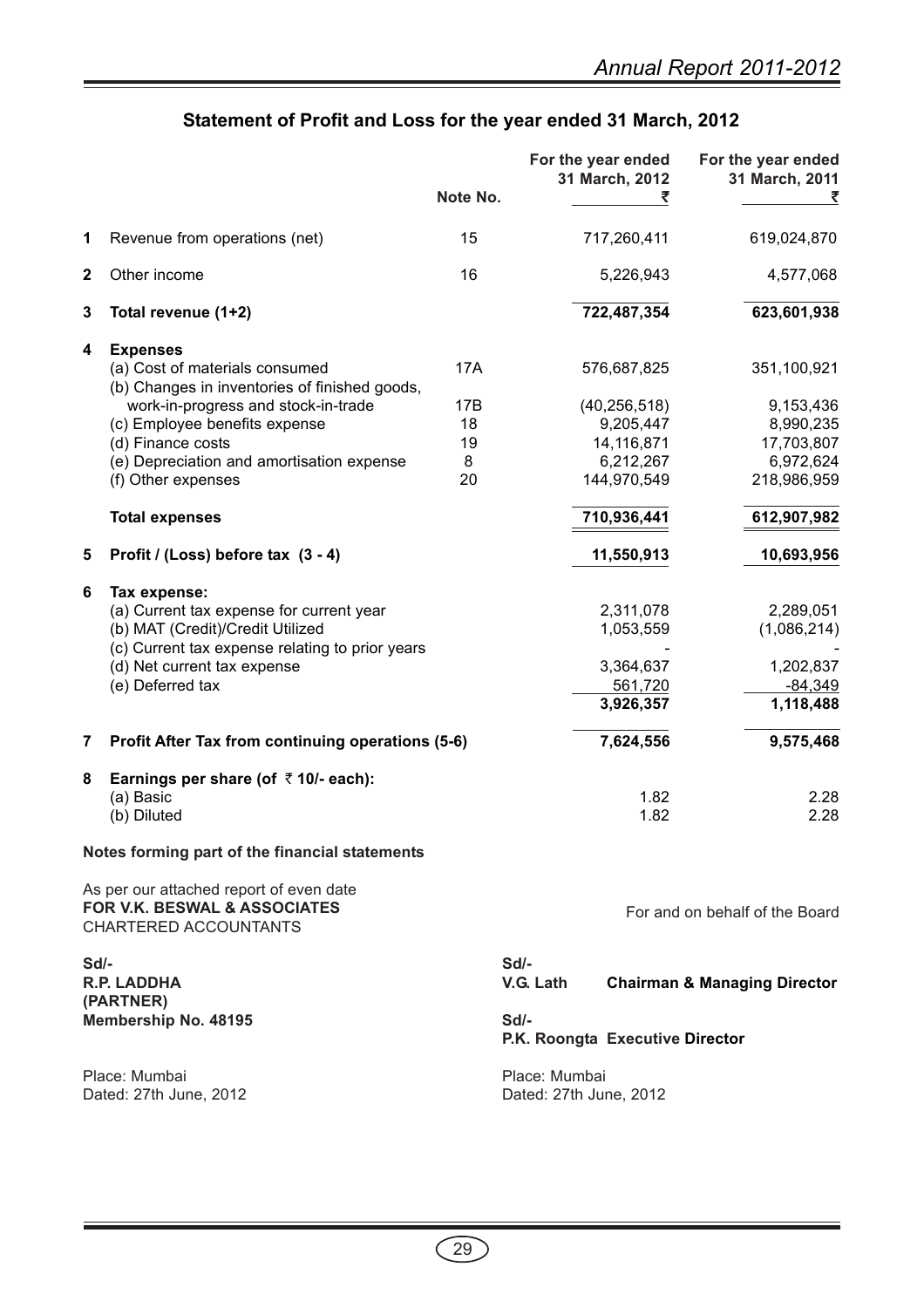# **Note 1 Share capital**

|                                      | As at 31 March, 2012 |            | As at 31 March, 2011 |            |  |
|--------------------------------------|----------------------|------------|----------------------|------------|--|
| <b>Particulars</b>                   | Number of<br>shares  | ₹          | Number of<br>shares  | ₹          |  |
| (a) Authorised                       |                      |            |                      |            |  |
| Equity shares of ₹10 each            | 5,000,000            | 50,000,000 | 5,000,000            | 50,000,000 |  |
|                                      |                      | 50,000,000 |                      | 50,000,000 |  |
| (b) Issued                           |                      |            |                      |            |  |
| Equity shares of ₹10 each            | 4,200,000            | 42,000,000 | 4,200,000            | 42,000,000 |  |
|                                      |                      | 42,000,000 |                      | 42,000,000 |  |
| (c) Subscribed and fully paid up     |                      |            |                      |            |  |
| Equity shares of ₹10 each            | 4,200,000            | 42,000,000 | 4,200,000            | 42,000,000 |  |
|                                      |                      | 42,000,000 |                      | 42,000,000 |  |
| (d) Subscribed but not fully paid up |                      |            |                      |            |  |
|                                      |                      | 16,000     |                      | 16,000     |  |
|                                      |                      | 16,000     |                      | 16,000     |  |
| Total                                | 4,200,000            | 41,984,000 | 4,200,000            | 41,984,000 |  |

Disclosure pursuant to Part I of Schedule VI to the Companies Act, 1956 (Following disclosure should be made for each class of Shares)

|                                                 | As at 31 March, 2012 |            | As at 31 March, 2011 |            |  |
|-------------------------------------------------|----------------------|------------|----------------------|------------|--|
| <b>Particulars</b>                              | <b>Equity Shares</b> |            | <b>Equity Shares</b> |            |  |
|                                                 | <b>Number</b>        |            | <b>Number</b>        |            |  |
| Shares outstanding at the beginning of the year | 4,200,000            | 41,984,000 | 4.200.000            | 41,984,000 |  |
| Shares Issued during the year                   | -                    |            |                      |            |  |
| Bonus Issue/ESOP/Conversion                     | -                    |            |                      |            |  |
| Shares bought back during the year              | ۰                    |            |                      |            |  |
| Shares outstanding at the end of the year       | 4,200,000            | 41,984,000 | 4,200,000            | 41,984,000 |  |

# **Disclosure pursuant to Part I of Schedule VI to the Companies Act, 1956 (if more than 5%)**

|                              | As at 31 March, 2012         |                          | As at 31 March, 2011  |                          |  |
|------------------------------|------------------------------|--------------------------|-----------------------|--------------------------|--|
| <b>Name of Shareholder</b>   | No. of<br><b>Shares held</b> | $%$ of<br><b>Holding</b> | No. of<br>Shares held | $%$ of<br><b>Holding</b> |  |
| Sunil Exim Pyt Ltd           | 344,900                      | 8.21                     | 344,900               | 8.21                     |  |
| Saroj Vinod Lath             | 335,200                      | 7.98                     | 335,200               | 7.98                     |  |
| Rajshree Fiscal Services Ltd | 317,500                      | 7.56                     | 317,500               | 7.56                     |  |
| Vinod Gajanand Lath          | 274,000                      | 6.52                     | 274,000               | 6.52                     |  |
| Laxmikant Lath               | 234,500                      | 5.58                     | 234,500               | 5.58                     |  |

**Disclosure pursuant toPart I of Schedule VI to the Companies Act, 1956 (Following disclosure should be made for each class of Shares)**

| <b>Particulars</b>                                                                                                                            |   | 2010-11   2009-10   2008-09   2007-08   2006-07 |                                    |  |
|-----------------------------------------------------------------------------------------------------------------------------------------------|---|-------------------------------------------------|------------------------------------|--|
| <b>Equity Shares:</b>                                                                                                                         |   |                                                 |                                    |  |
| Fully paid up pursuant to contract(s) without<br>payment being received in cash<br>Fully paid up by way of bonus shares<br>Shares bought back | ۰ | -<br>-                                          | ٠<br>$\overline{\phantom{0}}$<br>٠ |  |

# **Disclosure pursuant to Part I of Schedule VI to the Companies Act, 1956**

| <b>Unpaid Calls</b> |  |
|---------------------|--|
| <b>By Directors</b> |  |
| <b>By Officers</b>  |  |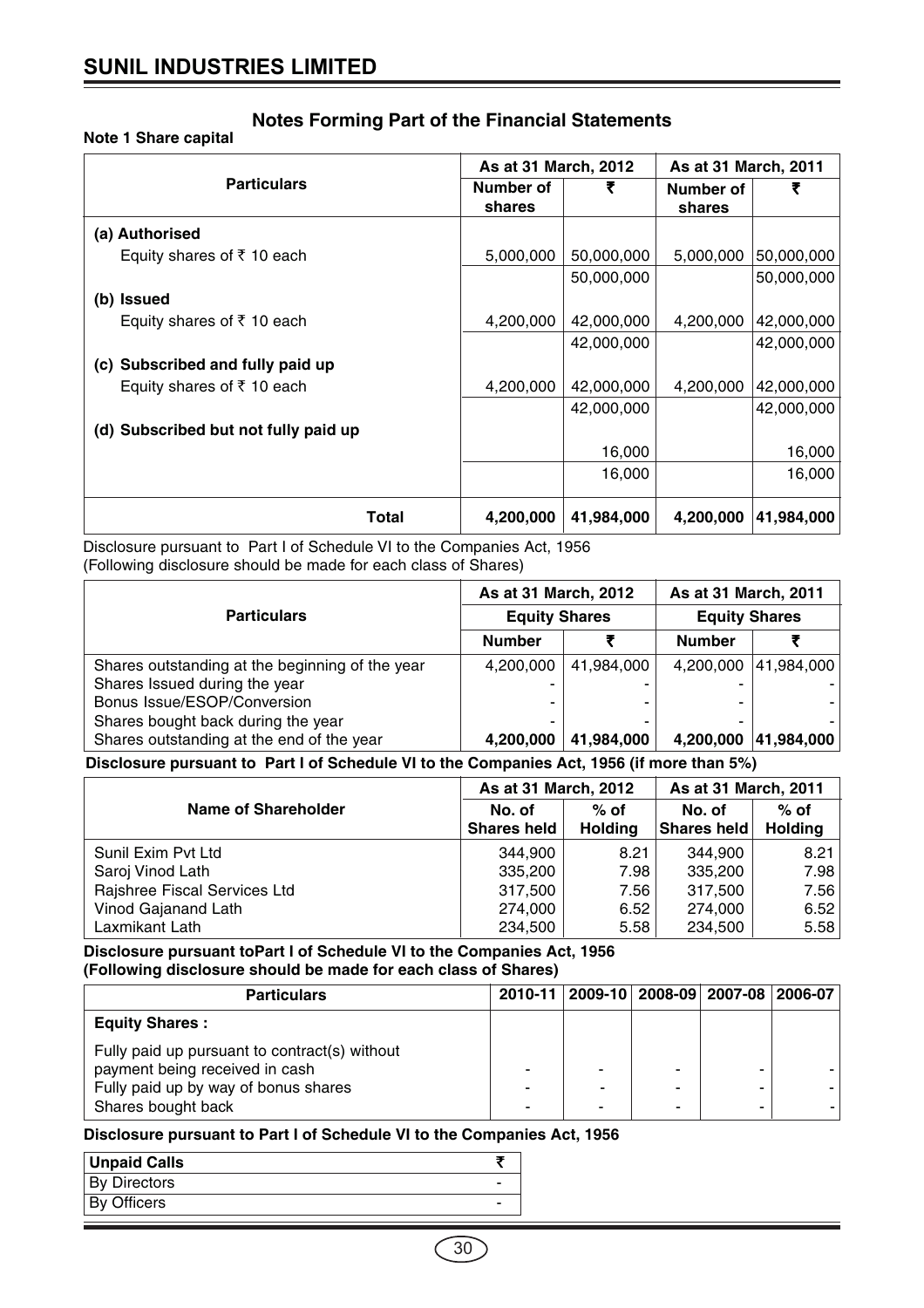# **Note 2 Reserves and surplus**

| <b>Particulars</b>                                            | As at 31<br><b>March, 2012</b> | As at 31<br><b>March, 2011</b> |
|---------------------------------------------------------------|--------------------------------|--------------------------------|
|                                                               | ₹                              |                                |
| (a) Securities premium account                                |                                |                                |
| Opening balance                                               | 49,343,289                     | 49,343,289                     |
| Add: Premium on shares issued during the year                 |                                |                                |
| Arrears in Share Premium Account                              | 63,000                         | 63,000                         |
| Closing balance                                               | 49,280,289                     | 49,280,289                     |
| (b) General reserve                                           |                                |                                |
| Opening balance                                               | 140,857,634                    | 140,857,634                    |
| Add: Transferred from surplus in Statement of Profit and Loss |                                |                                |
| Closing balance                                               | 140,857,634                    | 140,857,634                    |
| (c) Surplus / (Deficit) in Statement of Profit and Loss       |                                |                                |
| Opening balance                                               | 4,487,650                      | $-5,087,818$                   |
| Add: Profit / (Loss) for the year                             | 7,624,556                      | 9,575,468                      |
| Closing balance                                               | 12,112,205                     | 4,487,650                      |
| Total                                                         | 202,250,128                    | 194,625,573                    |

# **Note 3: Long Term Borrowings**

| <b>Particulars</b>             | As at 31<br><b>March, 2012</b> | As at 31<br><b>March, 2011</b> |  |
|--------------------------------|--------------------------------|--------------------------------|--|
|                                |                                |                                |  |
| <b>Inter Corporate Deposit</b> | 38,569,600                     | 128,344,227                    |  |
|                                | 38,569,600                     | 128,344,227                    |  |

# **Note 4. Deffered Tax Liabilities**

| <b>Particulars</b>                                      | As at 31<br><b>March, 2012</b> | As at 31<br><b>March, 2011</b> |
|---------------------------------------------------------|--------------------------------|--------------------------------|
|                                                         |                                |                                |
| Book balance of fixed assets                            | 64,465,891                     | 68,134,998                     |
| Balance of fixed asset computed as per Income Tax rules | 43,670,557                     | 48,117,762                     |
| Tax effect of items constituting deferred tax assets    | 20,795,334                     | 20,017,236                     |
| Net deferred tax liability                              | 6,747,046                      | 6,185,326                      |

# **Note 5 Trade payables**

| <b>Particulars</b> | As at 31<br><b>March, 2012</b> | As at 31<br><b>March, 2011</b> |  |
|--------------------|--------------------------------|--------------------------------|--|
|                    |                                |                                |  |
| Trade payables:    | 64,291,768                     | 64,897,991                     |  |
| <b>Total</b>       | 64,291,768                     | 64,897,991                     |  |

Trade Payables include ₹ Nil payable to "Suppliers" registered under Micro, Small and Medium enterprises development act,2006.No interest has been paid /payable by company during the year to the suppliers covered under the Micro,Small and Medium enterprises development act,2006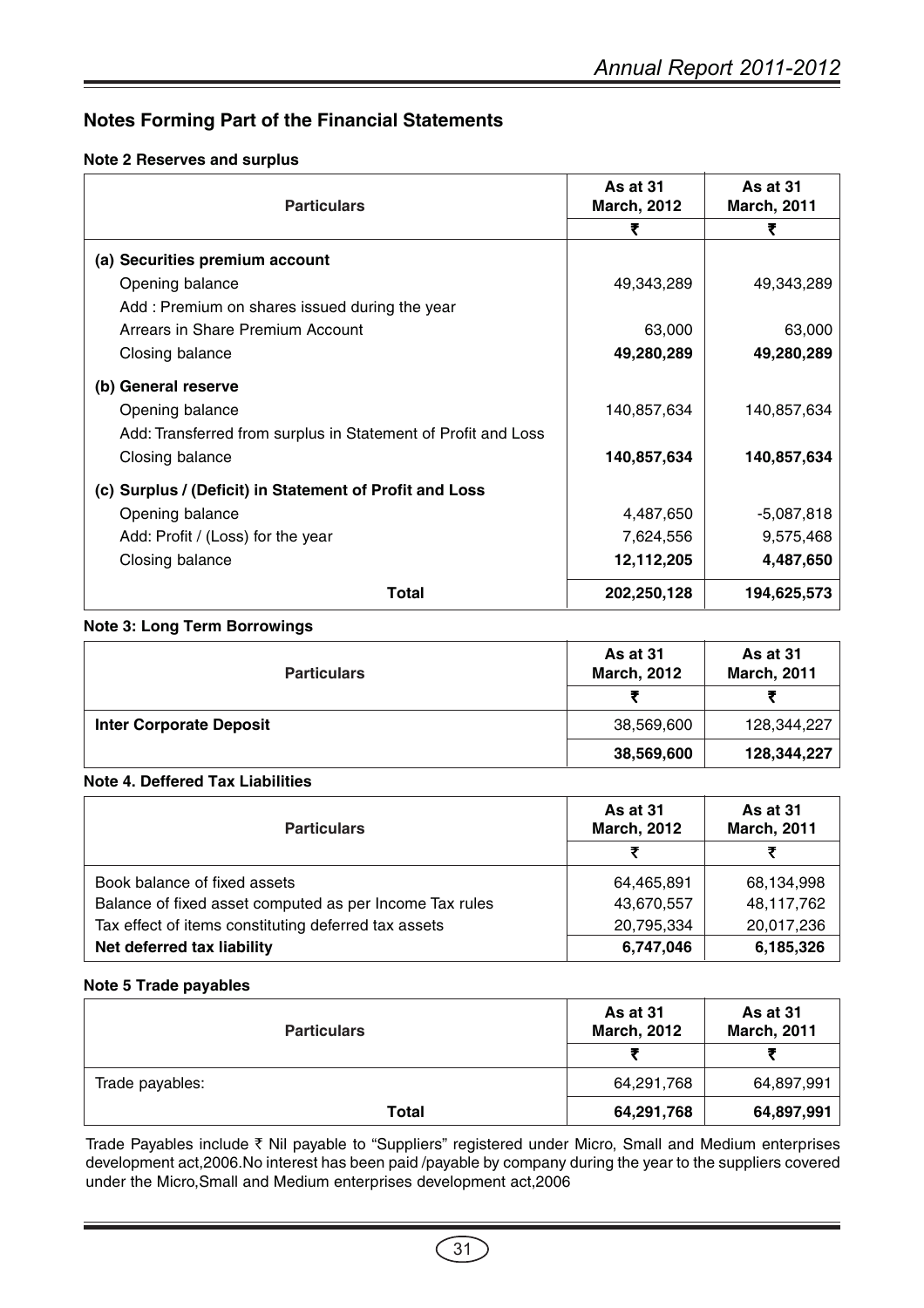# **Note 6 Other current liabilities**

| <b>Particulars</b>          | As at 31<br><b>March, 2012</b> | As at 31<br><b>March, 2011</b> |
|-----------------------------|--------------------------------|--------------------------------|
|                             | ₹                              |                                |
| (i) Other Liabilities       | 13,919,734                     | 6,664,183                      |
| (ii) Creditors For Expenses | 4,642,646                      | 5,992,190                      |
| Total                       | 18,562,380                     | 12,656,373                     |

# **Note 7 Short-term provisions**

| <b>Particulars</b>       | As at 31<br><b>March, 2012</b> | As at 31<br><b>March, 2011</b> |  |
|--------------------------|--------------------------------|--------------------------------|--|
|                          |                                |                                |  |
| Provision For Income tax | ۰                              | 923,739                        |  |
| Total                    |                                | 923,739                        |  |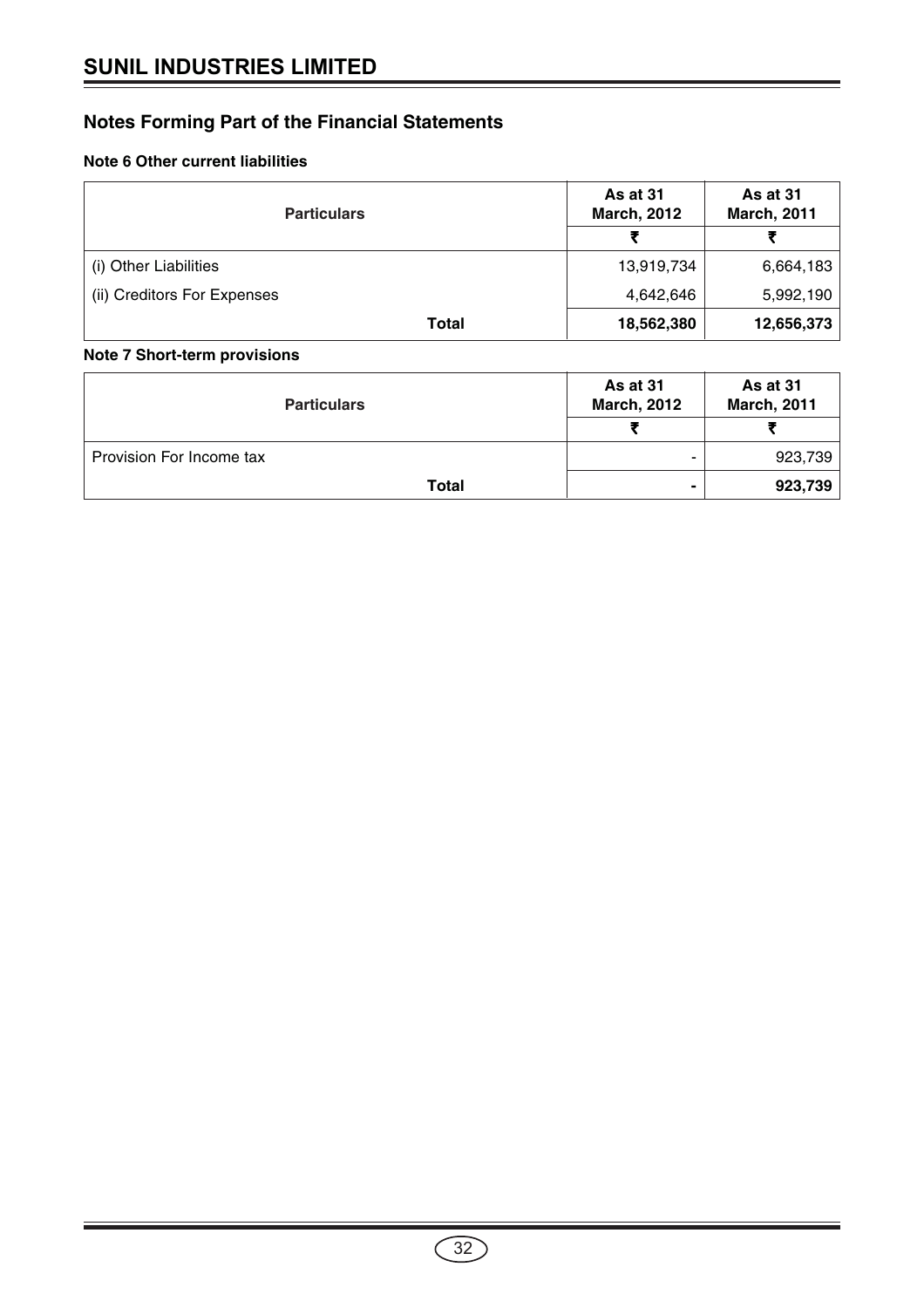| j<br>٦                          |
|---------------------------------|
| $\frac{1}{2}$<br>$\overline{a}$ |
| ١                               |
|                                 |

| í<br>п<br>ĭ<br>j |  |
|------------------|--|
|                  |  |
|                  |  |
|                  |  |

|               | Note 8 Tangible Fixed Assets |                                 |              |                           |                                   |                                    |                              |                                        |                                |                                     | Amount in Rs.                     |
|---------------|------------------------------|---------------------------------|--------------|---------------------------|-----------------------------------|------------------------------------|------------------------------|----------------------------------------|--------------------------------|-------------------------------------|-----------------------------------|
|               | Particulars                  |                                 |              | Gross Block               |                                   |                                    |                              | Accumulated depreciation               |                                |                                     | Net block                         |
|               |                              | Balance as at<br>1st April 2011 | Additions    | <b>Disposals</b>          | at 31 March<br>Balance as<br>2012 | Balance as<br>at 1st April<br>2011 | Depreciation<br>for the year | on disposal<br>Eliminated<br>of assets | 31 March 2012<br>Balance as at | ಕ<br>Balance as<br>31 March<br>2012 | at 31 March<br>Balance as<br>2011 |
| ଳ             | Land (Leasehold)             | 4,669,409                       | $\mathbf{I}$ |                           | 4,669,409                         | 19,145                             | 3,829                        |                                        | 22,974                         | 4,646,435                           | 4,650,264                         |
| <u>ଚ</u>      | Building                     |                                 |              |                           |                                   |                                    |                              |                                        |                                |                                     |                                   |
|               | Factory Building             | 40,794,441                      | $\mathbf{I}$ |                           | 40,794,441                        | 16,917,967                         | 1,362,534                    |                                        | 18,280,501                     | 22,513,940                          | 23,876,474                        |
|               | Bhiwandi Godown              | 198,920                         |              |                           | 198,920                           | 108,877                            | 6,644                        |                                        | 115,521                        | 83,399                              | 90,043                            |
|               | Office Premises              | 830,050                         |              |                           | 830,050                           | 250,546                            | 13,530                       |                                        | 264,076                        | 565,974                             | 579,504                           |
|               | Residential Premises         | 251,000                         |              |                           | 251,000                           | 61,365                             | 4,091                        |                                        | 65,456                         | 185,544                             | 189,635                           |
|               | Building                     | 8,587,216                       | 60,360       |                           | 8,647,576                         | 426,174                            | 287,650                      |                                        | 713,824                        | 7,933,752                           | 8,161,042                         |
|               | c) Office Equipments         |                                 |              |                           |                                   |                                    |                              |                                        |                                |                                     |                                   |
|               | Lab Equipments               | 1,857,095                       | $\mathbf{r}$ |                           | 1,857,095                         | 1,526,261                          | 192,024                      |                                        | 1,718,285                      | 138,810                             | 330,834                           |
|               | Office Equipment             | 225,629                         | f,           |                           | 225,629                           | 70,249                             | 21,613                       |                                        | 91,862                         | 133,767                             | 155,380                           |
| ਰ             | Plant & Machineries          |                                 |              |                           |                                   |                                    |                              |                                        |                                |                                     |                                   |
|               | Plant & Machinery            | 120, 196, 623                   | 2,136,630    |                           | 122,333,253                       | 93,576,735                         | 3,707,121                    |                                        | 97,283,856                     | 25,049,397                          | 26,619,888                        |
|               | Tube Well                    | 106,833                         |              |                           | 106,833                           | 90,679                             | 5,075                        |                                        | 95,754                         | 11,079                              | 16,154                            |
| ම             | Electrical Equipments        | 3,427,507                       |              |                           | 3,427,507                         | 1,988,477                          | 162,807                      |                                        | 2,151,284                      | 1,276,223                           | 1,439,030                         |
| €             | Computers                    | 3,992,072                       | 156,650      |                           | 4,148,722                         | 3,471,851                          | 96,375                       |                                        | 3,568,226                      | 580,496                             | 520,221                           |
| ີດ            | Furniture & Fixtures         | 4,558,019                       | 130,896      |                           | 4,688,915                         | 4,086,639                          | 107,890                      |                                        | 4,194,529                      | 494,386                             | 471,380                           |
|               | h) Office Equipments         | 1,532,283                       | 58,625       |                           | 1,590,908                         | 1,266,270                          | 41,955                       |                                        | 1,308,225                      | 282,683                             | 266,013                           |
| $\Rightarrow$ | <b>Motor Car</b>             | 1,883,581                       |              |                           | 1,883,581                         | 1,114,446                          | 199,130                      |                                        | 1,313,576                      | 570,005                             | 769,135                           |
|               | <b>Total</b>                 | 193,110,678                     | 2,543,161    |                           | 95,653,839                        | 124,975,681                        | 6,212,267                    |                                        | 131, 187, 948                  | 64,465,890                          | 68,134,997                        |
|               | Previous Year                | 183,520,067                     | 9,965,611    | $\overline{000}$<br>375,0 | 193,110,678                       | 118,074,651                        | 6,972,624                    | 71,594                                 | 124,975,680                    | 68,134,998                          | 65,445,417                        |

*Annual Report 2011-2012*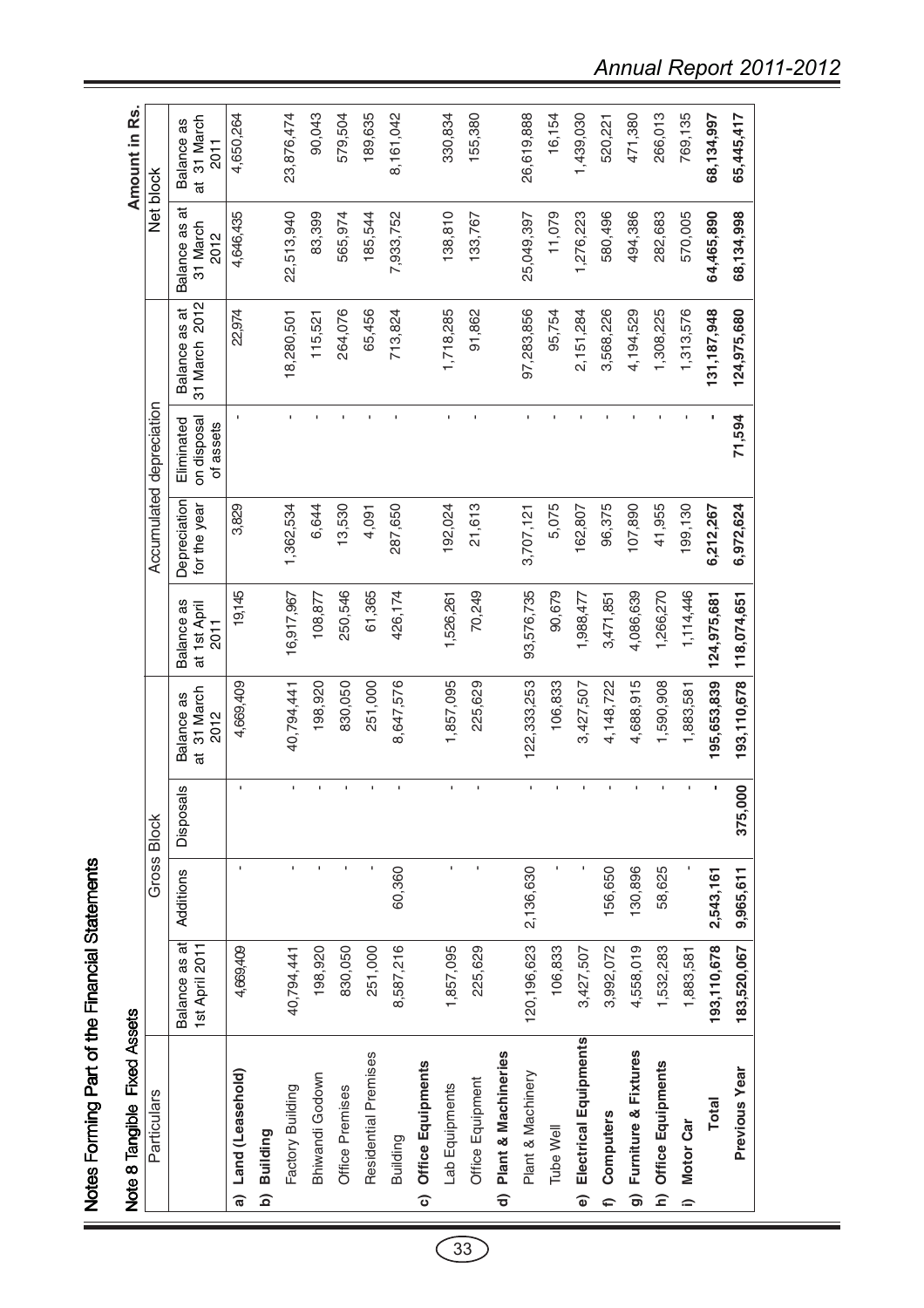Notes Forming Part of the Financial Statements **Notes Forming Part of the Financial Statements**

Note 9 : Non Current Investments **Note 9 : Non Current Investments**

| <b>Particulars</b>                                                         | March, 2012<br>As at 31 | March, 2011<br>As at 31 |
|----------------------------------------------------------------------------|-------------------------|-------------------------|
|                                                                            |                         |                         |
| A Non-Trade Investments (Refer A below)<br>(a) Investments in Mutual Funds | 2,000,000               | 186,661                 |
|                                                                            |                         |                         |
| (b) Investment in Equity instruments                                       | 1,000                   | 1,000                   |
| Total (A)                                                                  | 2,001,000               | 187,661                 |

# A) Details of Non-Trade Investments **A) Details of Non- Trade Investments**

|  | Cost Yes<br>stated at<br>Whether<br>ž<br>Amount (₹)<br>Holding (%)<br><b>Extent of</b><br>Unquoted   / Fully paid<br>Quoted / Partly Paid<br>Shares / Units<br>No. of | $31.03.2012$   $31.03.2011$   $31.03.2012$   $31.03.2011$<br>31.03.2012 31.03.2011 | (12)<br>$\widehat{t}$<br>$\widehat{c}$<br>ම<br>ම<br>$\widehat{\epsilon}$<br>$\widehat{\mathbf{e}}$<br>ම<br>E | Yes<br>186,661<br>2,000,000 | 186,661<br>2,000,000                                                                     |                                   | Yes<br>1,000<br>1,000<br>0.02<br>Unquoted   Fully Paid<br>$\frac{1}{2}$<br>$\frac{1}{1}$ | 1,000<br>1,000 |
|--|-----------------------------------------------------------------------------------------------------------------------------------------------------------------------|------------------------------------------------------------------------------------|--------------------------------------------------------------------------------------------------------------|-----------------------------|------------------------------------------------------------------------------------------|-----------------------------------|------------------------------------------------------------------------------------------|----------------|
|  |                                                                                                                                                                       |                                                                                    |                                                                                                              |                             |                                                                                          |                                   |                                                                                          |                |
|  |                                                                                                                                                                       |                                                                                    |                                                                                                              |                             |                                                                                          |                                   |                                                                                          |                |
|  |                                                                                                                                                                       |                                                                                    |                                                                                                              |                             |                                                                                          |                                   |                                                                                          |                |
|  |                                                                                                                                                                       |                                                                                    |                                                                                                              |                             |                                                                                          |                                   |                                                                                          |                |
|  | JV/ Controlled Entity /<br>Subsidiary / Associate<br><b>Others</b>                                                                                                    |                                                                                    | ම                                                                                                            |                             |                                                                                          |                                   | Others                                                                                   |                |
|  | <b>Particulars</b>                                                                                                                                                    |                                                                                    | ହ                                                                                                            |                             | <b>CICI Prudential Flexible Regular</b><br>Investments in Mutual Funds<br>Daily Dividend | Investement in Equity Instruments | Sunil Fabrics Private Limited                                                            |                |
|  | ູ່<br>ຜູ້ <u>9</u>                                                                                                                                                    |                                                                                    | Ξ                                                                                                            |                             | ∢                                                                                        | m                                 |                                                                                          |                |

# **SUNIL INDUSTRIES LIMITED**

34)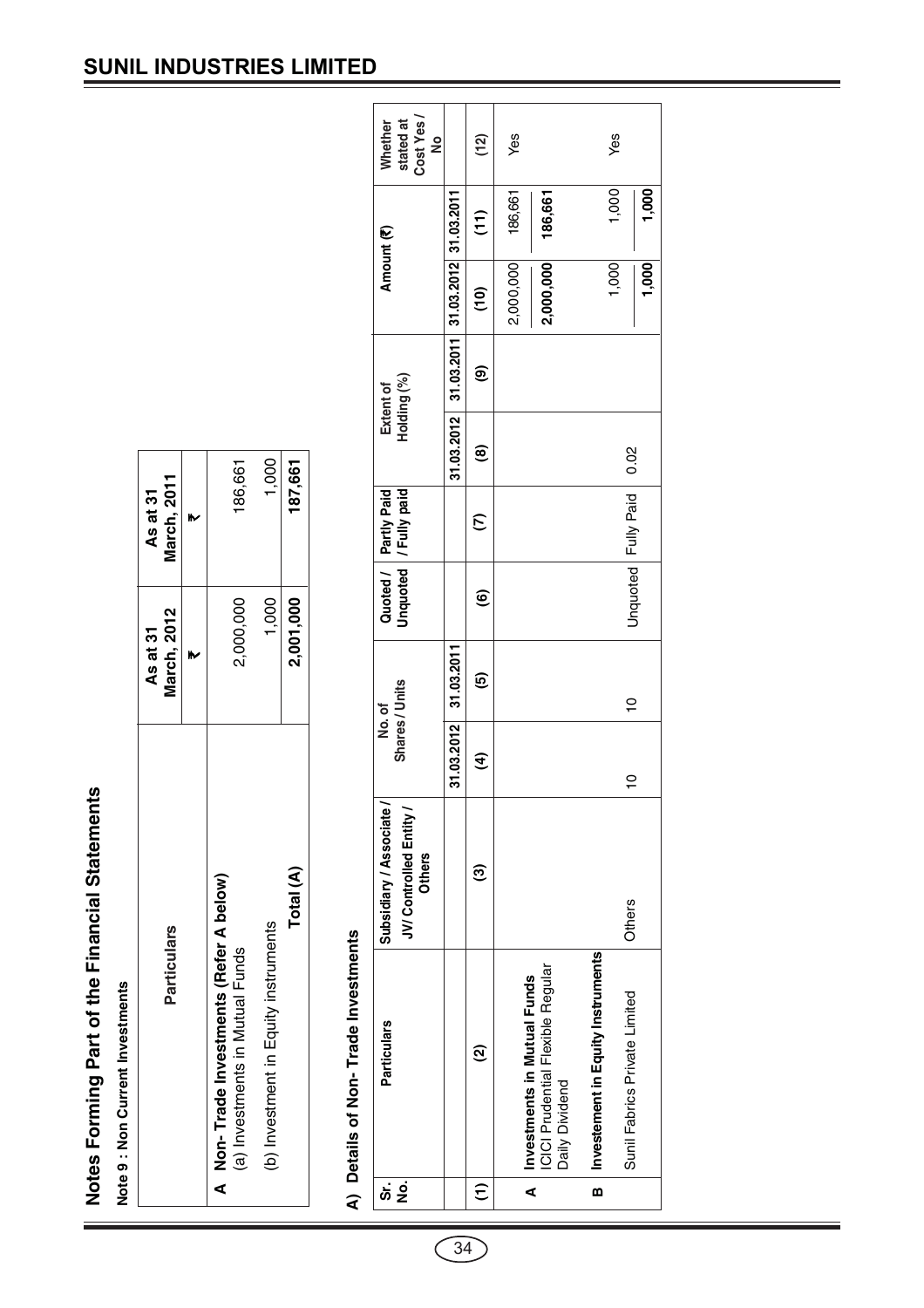# **Note 10 Long-term loans and advances**

| <b>Particulars</b>                                | As at 31<br><b>March, 2012</b> | As at 31<br><b>March, 2011</b> |
|---------------------------------------------------|--------------------------------|--------------------------------|
|                                                   | ₹                              | ₹                              |
| (a) Security deposits                             |                                |                                |
| Secured, considered good                          |                                |                                |
| Unsecured, considered good                        | 2,941,468                      | 3,530,529                      |
|                                                   | 2,941,468                      | 3,530,529                      |
| (b) Balances with government authorities          |                                |                                |
| Unsecured, considered good                        |                                |                                |
| <b>Excise Authorities</b><br>(i)                  | 2,065,000                      | 2,065,000                      |
| Others<br>(ii)                                    | 6,931,840                      | 4,057,483                      |
| (iii) Income Tax Refund Due                       | 301,666                        | 99,750                         |
| (iv) Minimum Alternate Tax Credit Carried forward | 1,809,785                      | 2,863,344                      |
|                                                   | 11,108,291                     | 9,085,577                      |
| Total                                             | 14,049,759                     | 12,616,106                     |

# **Note 11 Inventories**

| <b>Particulars</b>                                            | As at 31<br><b>March, 2012</b> | As at 31<br><b>March, 2011</b> |
|---------------------------------------------------------------|--------------------------------|--------------------------------|
|                                                               | ₹                              | ₹                              |
| (a) Raw materials                                             | 37,636,276                     | 98,046,645.96                  |
| Work-in-progress<br>(b)                                       | 42,028,922                     | 36,812,005.00                  |
| Finished goods (other than those acquired for trading)<br>(c) | 68,773,482                     | 33,733,880.00                  |
| (d) Stores and spares                                         | 8,650,647                      | 8,858,901.00                   |
| <b>Packing Materials</b><br>(e)                               | 502,398                        | 195,503.00                     |
| Fuel, Oil & Gases<br>(f)                                      | 690,935                        | 377,610.00                     |
| <b>Total</b>                                                  | 158,282,660                    | 178,024,544.96                 |

# **Method of Valuation of Stock :**

- a) Stock of Raw Material & Packing material is valued at lower of Cost determined on FIFO basis or net realisable value
- b) Stores & spares and Fuel, oil & Gases
- c) Work-in Progress and Finished Goods are valued at cost or net realizable value whichever is lower. The cost includes manufacturing expenses and appropriate overheads.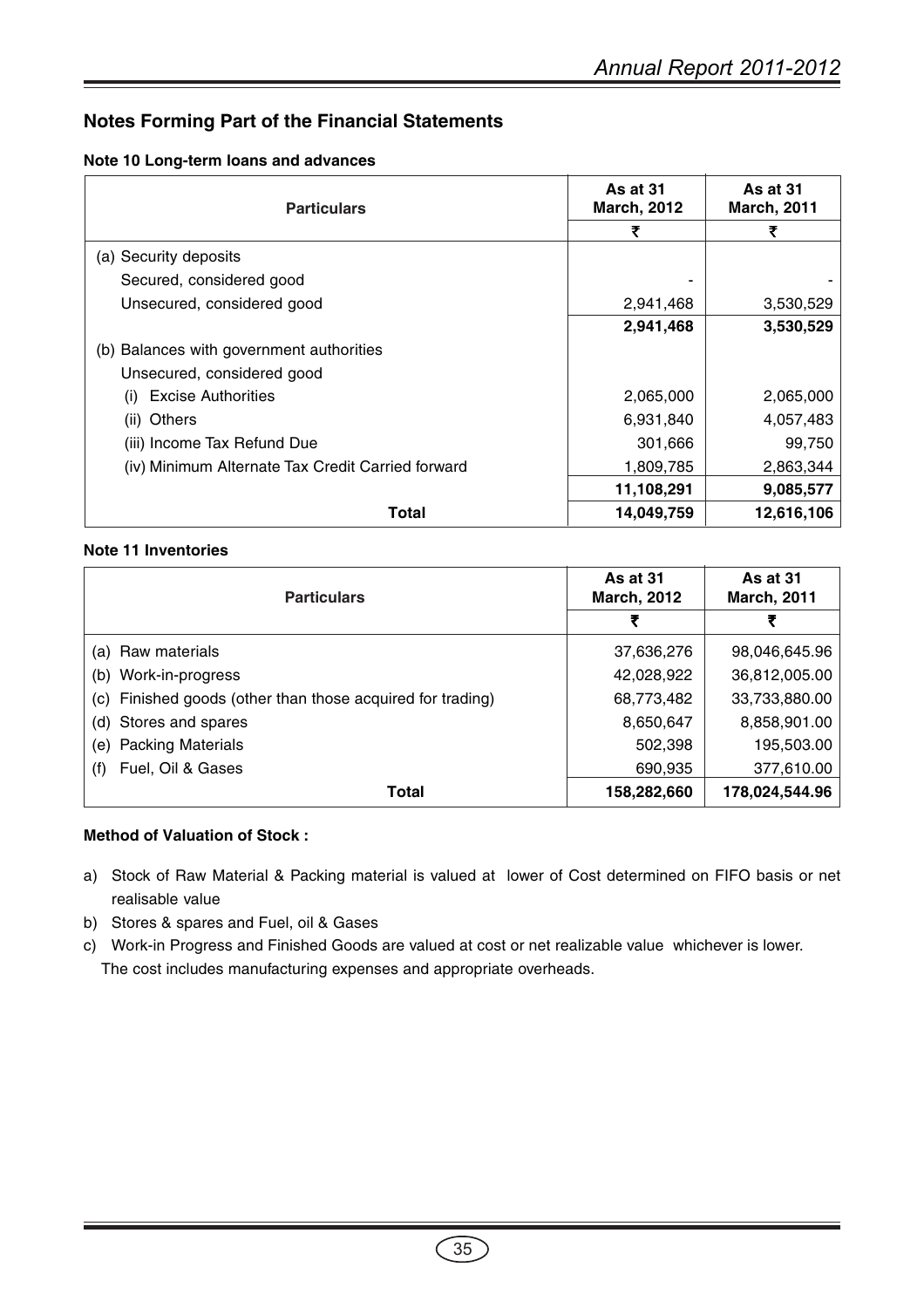# **Note 12 Trade receivables**

| <b>Particulars</b>                                                                                         | As at 31<br><b>March, 2012</b> | As at 31<br><b>March, 2011</b> |
|------------------------------------------------------------------------------------------------------------|--------------------------------|--------------------------------|
|                                                                                                            | ₹                              | ₹                              |
| Trade receivables outstanding for a period exceeding six months<br>from the date they were due for payment |                                |                                |
| Secured, considered good                                                                                   |                                |                                |
| Unsecured, considered good                                                                                 | 4,961,828                      | 6,890,043                      |
| Doubtful                                                                                                   |                                |                                |
|                                                                                                            | 4,961,828                      | 6,890,043                      |
| Less: Provision for doubtful trade receivables                                                             |                                |                                |
|                                                                                                            | 4,961,828                      | 6,890,043                      |
| Other Trade receivables                                                                                    |                                |                                |
| Secured, considered good                                                                                   |                                |                                |
| Unsecured, considered good                                                                                 | 50,517,550                     | 97,545,241                     |
| Doubtful                                                                                                   | 50,517,550                     | 97,545,241                     |
| Less: Provision for doubtful trade receivables                                                             |                                |                                |
| Total                                                                                                      | 55,479,378                     | 104,435,284                    |

# **Note 13 Cash and cash equivalents**

| <b>Particulars</b>          | As at 31<br><b>March, 2012</b> | <b>As at 31</b><br><b>March, 2011</b> |
|-----------------------------|--------------------------------|---------------------------------------|
|                             | ₹                              | ₹                                     |
| (a) Cash on hand            | 417,969                        | 811,233                               |
| (b) Cheques, drafts on hand |                                |                                       |
| (c) Balances with banks     |                                |                                       |
| (i) In current accounts     | 1,241,781                      | 18,072,476                            |
| (ii) In deposit accounts    | 35,643,508                     | 30,700,000                            |
| Total                       | 37,303,258                     | 49,583,709                            |

Of the above, the balances that meet the definition of Cash and cash equivalents as per AS 3 Cash Flow Statements is  $\bar{\tau}$  37303258

# **Note 14 Short-term loans and advances**

| <b>Particulars</b>                   | As at 31<br><b>March, 2012</b> | As at 31<br><b>March, 2011</b> |
|--------------------------------------|--------------------------------|--------------------------------|
|                                      |                                |                                |
| Advances Recoverable in Cash or Kind |                                |                                |
| Secured, considered good             | -                              |                                |
| Unsecured, considered good           | 40,558,871                     | 34,946,048                     |
| Prepaid expenses                     | 264,106                        | 268,032                        |
| Total                                | 40,822,977                     | 35,214,080                     |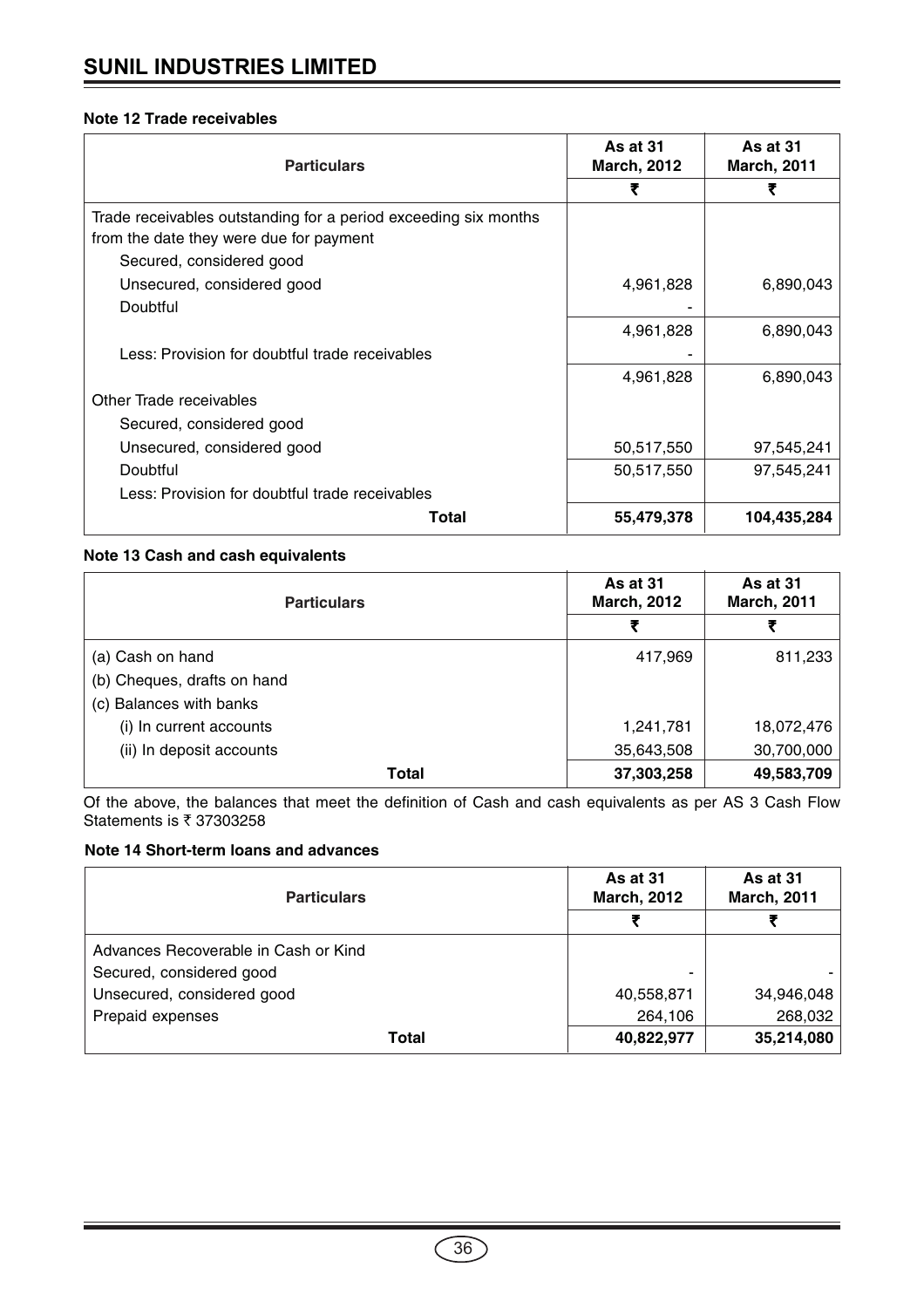# **Note 15 Revenue from operations**

| <b>Particulars</b>                             | For the year<br>ended<br>31 March, 2012 | For the year<br>ended<br>31 March, 2011 |
|------------------------------------------------|-----------------------------------------|-----------------------------------------|
|                                                | ₹                                       |                                         |
| (a) Sale of products @ (Refer Note (i) below)  | 713,235,617                             | 608,795,928                             |
| (b) Sale of services @ (Refer Note (ii) below) | 4,024,794                               | 10,228,942                              |
| Total                                          | 717,260,411                             | 619,024,870                             |

| <b>Particulars</b>                          | For the year<br>ended<br>31 March, 2012 | For the year<br>ended<br>31 March, 2011 |
|---------------------------------------------|-----------------------------------------|-----------------------------------------|
|                                             | ₹                                       | ₹                                       |
| Sale of products comprises<br>(i)           |                                         |                                         |
| Cloth                                       | 586,953,286                             | 602,492,710                             |
| Made-Ups                                    | 102,256,200                             |                                         |
| Fibre                                       | 23,972,194                              | 6,271,598                               |
| Yarn                                        | 53,937                                  | 31,620                                  |
| Total - Sale of manufactured & Traded goods | 713,235,617                             | 608,795,928                             |
| Sale of services comprises<br>(ii)          |                                         |                                         |
| <b>Processing Charges</b>                   | 3,478,830                               | 10,201,717                              |
| Doubling Charges received                   | 195,630                                 |                                         |
| <b>Rewinding Charges</b>                    | 8,909                                   |                                         |
| Warping charges received                    | 341,425                                 |                                         |
| <b>Twisting Charges</b>                     |                                         | 27,225                                  |
| <b>Total - Sale of services</b>             | 4,024,794                               | 10,228,942                              |

# **Note 16 Other income**

| <b>Particulars</b>                         | For the year<br>ended<br>31 March, 2012 | For the year<br>ended<br>31 March, 2011 |
|--------------------------------------------|-----------------------------------------|-----------------------------------------|
|                                            | ₹                                       | ₹                                       |
| Interest income<br>(a)                     | 3,858,798                               | 2,531,732                               |
| Dividend income:<br>(b)                    | 486.766                                 |                                         |
| Net gain on sale of machine<br>(C)         |                                         | 1,594                                   |
| <b>MCD</b> Interest<br>(d)                 | 1,500                                   |                                         |
| <b>Sundry Balances Written Back</b><br>(e) | 138,757                                 | 1,335,320                               |
| <b>Sundry Sales</b><br>(f)                 | 732,570                                 | 708,422                                 |
| (g) Profit on Foreign exchange fluctuation | 8,552                                   |                                         |
| Total                                      | 5,226,943                               | 4,577,068                               |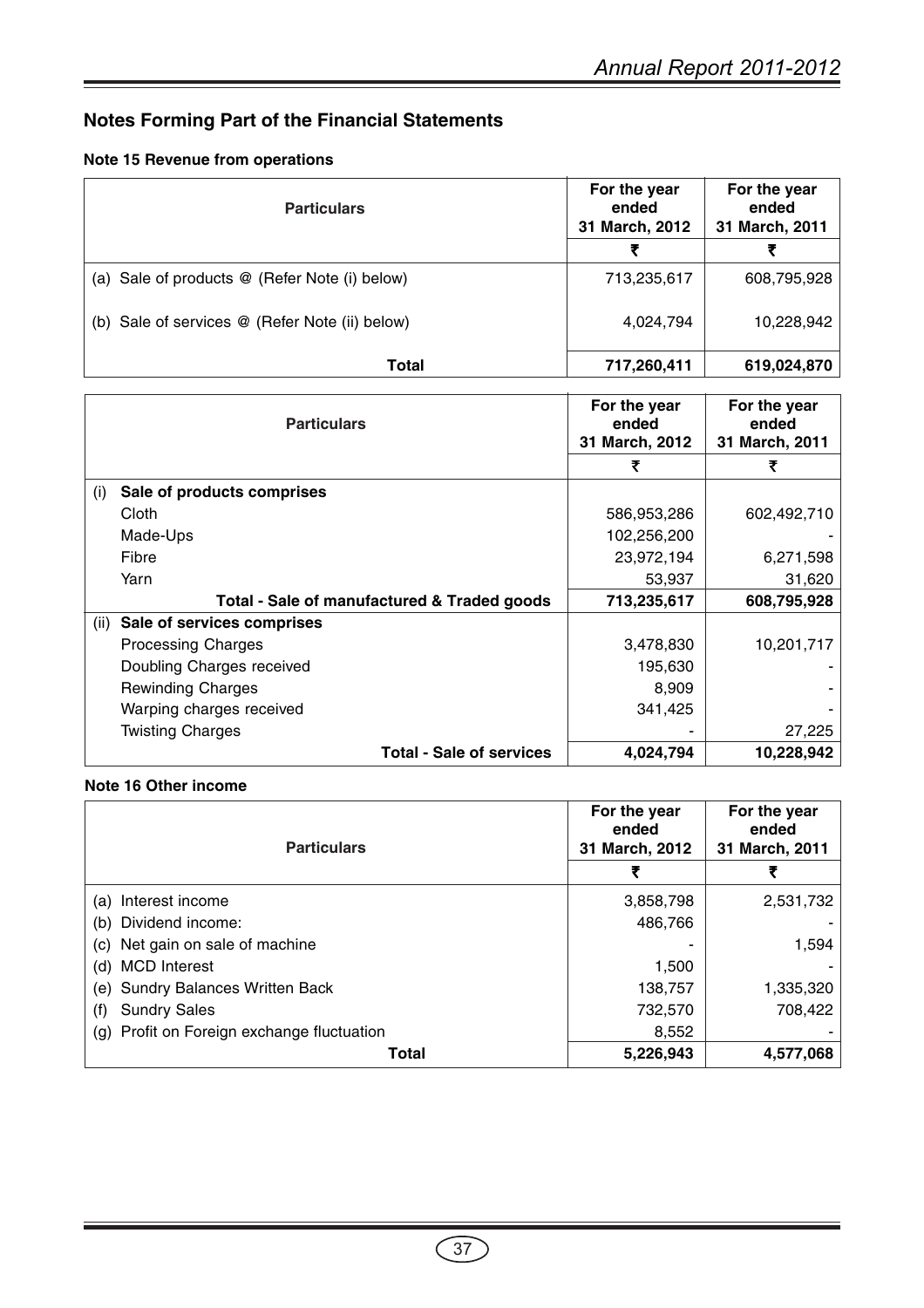# **Note 17.A Cost of materials consumed**

| <b>Particulars</b>                | For the year<br>ended<br>31 March, 2012 | For the year<br>ended<br>31 March, 2011 |
|-----------------------------------|-----------------------------------------|-----------------------------------------|
|                                   | ₹                                       | ₹                                       |
| <b>Raw Material Consumed</b>      |                                         |                                         |
| <b>Opening Stock</b>              | 98,046,646                              | 40,855,232                              |
| Add: Purchases                    | 282,671,399                             | 350,917,889                             |
|                                   | 380,718,045                             | 391,773,121                             |
| Less: Closing stock               | 37,636,277                              | 98,046,646                              |
| Rebate & Discount                 | 423,489                                 | 1,307,113                               |
|                                   | 342,658,279                             | 292,419,362                             |
| <b>Purchases</b>                  | 234,029,546                             | 58,681,559                              |
|                                   | 576,687,825<br><b>Total Consumption</b> | 351,100,921                             |
| (i)<br>Raw Material Comprises of: |                                         |                                         |
| (A) Yarn                          | 286,323,269                             | 211,205,606                             |
| (B) Cloth                         | 35,736,417                              | 20,409,140                              |
| (C) Fibre                         | 20,598,593                              | 60,804,616                              |
|                                   | 342,658,279                             | 292,419,362                             |
| Purchase Comprises of:<br>(ii)    |                                         |                                         |
| Cloth                             | 132,719,246                             | 58,681,559                              |
| Made-ups                          | 101,310,300                             |                                         |
|                                   | 234,029,546                             | 58,681,559                              |

# **Note 17.B Changes in inventories of finished goods, work-in-progress and stock-in-trade**

| <b>Particulars</b>                               | For the year<br>ended<br>31 March, 2012 | For the year<br>ended<br>31 March, 2011 |
|--------------------------------------------------|-----------------------------------------|-----------------------------------------|
|                                                  | ₹                                       | ₹                                       |
| Inventories at the end of the year:<br>(a)       |                                         |                                         |
| Finished goods                                   | 68,773,482                              | 33,733,880                              |
| Work-in-progress                                 | 42,028,922                              | 36,812,005                              |
| Stock-in-trade                                   |                                         |                                         |
|                                                  | 110,802,404                             | 70,545,885                              |
| Inventories at the beginning of the year:<br>(b) |                                         |                                         |
| Finished goods                                   | 33,733,880                              | 43,481,508                              |
| Work-in-progress                                 | 36,812,006                              | 36,217,813                              |
| Stock-in-trade                                   |                                         |                                         |
|                                                  | 70,545,886                              | 79,699,321                              |
| Net (increase) / decrease                        | (40, 256, 518)                          | 9,153,436                               |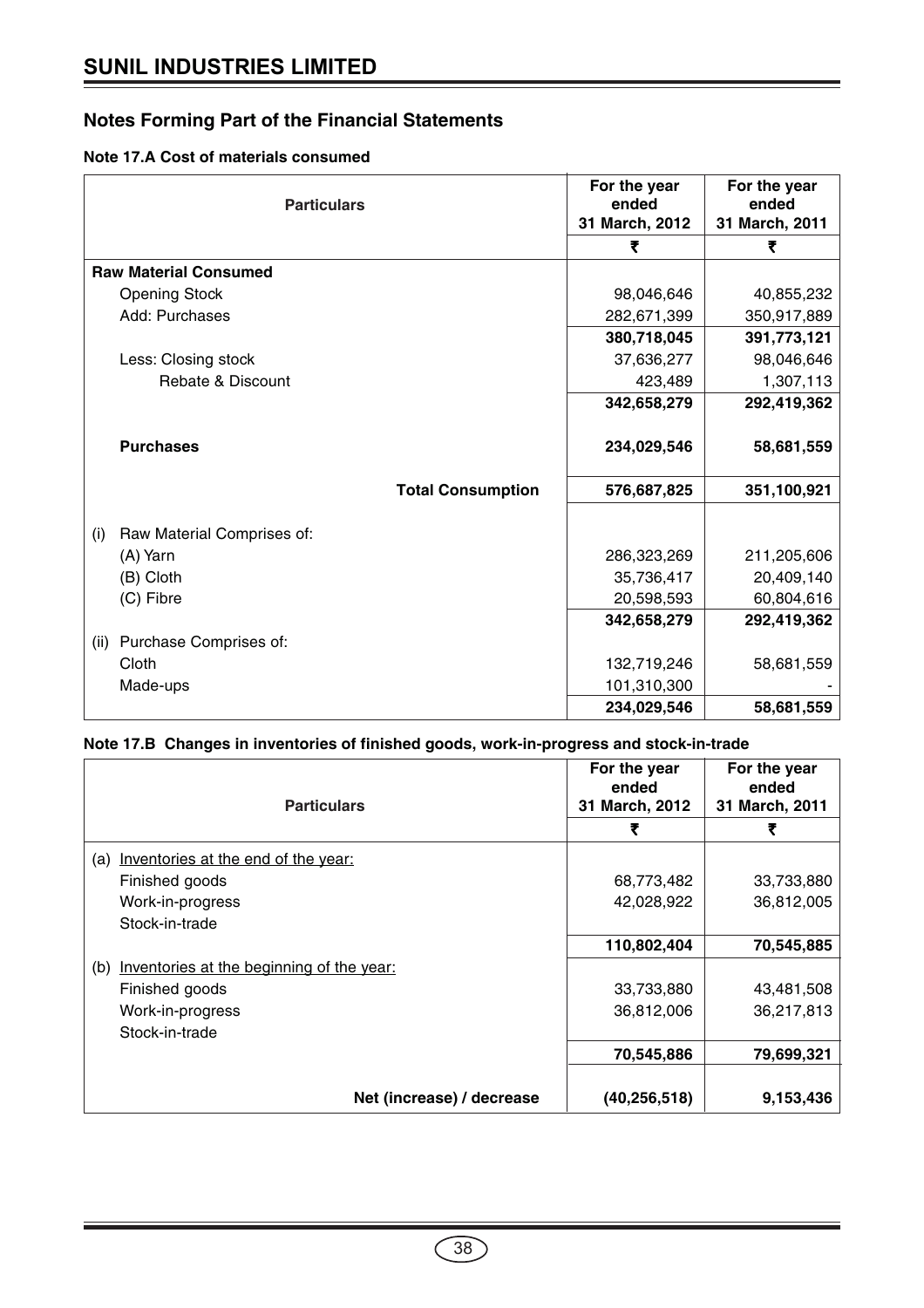# **Note 18 Employee benefits expense**

| <b>Particulars</b>                             | For the year<br>ended<br>31 March, 2012 | For the year<br>ended<br>31 March, 2011 |
|------------------------------------------------|-----------------------------------------|-----------------------------------------|
|                                                | ₹                                       |                                         |
| (a) Salaries and wages                         | 7,460,881                               | 7,268,925                               |
| (b) Contributions to provident and other funds | 707.278                                 | 758,401                                 |
| (c) Staff welfare expenses                     | 1,037,288                               | 962,909                                 |
| Total                                          | 9,205,447                               | 8,990,235                               |

# **Note 19 Finance costs**

| <b>Particulars</b>  | For the year<br>ended<br>31 March, 2012 | For the year<br>ended<br>31 March, 2011 |
|---------------------|-----------------------------------------|-----------------------------------------|
|                     | ₹                                       | ₹                                       |
| Interest<br>(a)     | 13,618,101                              | 17,367,462                              |
| Bank charges<br>(b) | 498,770                                 | 336,345                                 |
| Total               | 14,116,871                              | 17,703,807                              |

# **Note 20 Other expenses**

| <b>Particulars</b>                       |              | For the year<br>ended<br>31 March, 2012 | For the year<br>ended<br>31 March, 2011 |
|------------------------------------------|--------------|-----------------------------------------|-----------------------------------------|
|                                          |              | ₹                                       | ₹                                       |
| <b>MANUFACTURING EXPENSES</b>            |              |                                         |                                         |
| Processing and Labour Charges            |              | 15,007,254                              | 26,364,597                              |
| Spinning Charges                         |              | 621,090                                 | 18,830,668                              |
| Weaving & Other Mfg exp                  |              | 32,629,156                              | 43, 168, 134                            |
| Stores, Dyes and Chemicals consumed      |              | 36,085,332                              | 56,683,515                              |
| Power and Fuel                           |              | 26,242,729                              | 34,398,348                              |
| <b>Water Charges</b>                     |              | 2,034,330                               | 2,794,439                               |
| <b>Repairs to Building</b>               |              | 951,815                                 | 3,554,873                               |
| Repairs to Machinery                     |              | 2,452,778                               | 2,231,582                               |
| Repairs to Others                        |              | 1,138,547                               | 1,090,184                               |
| <b>Screen Design Expenses</b>            |              | 61,627                                  | 201,651                                 |
| Packing Material consumed                |              | 9,903,923                               | 8,576,092                               |
| <b>ADMINISTRATIVE EXPENSES</b>           |              |                                         |                                         |
| Rent, Rates and Taxes                    |              | 1,112,874                               | 1,374,838                               |
| Insurance Charges                        |              | 826,403                                 | 816,909                                 |
| <b>Travelling and Conveyance</b>         |              | 876,946                                 | 761,593                                 |
| <b>Other Expenses</b>                    |              | 4,511,949                               | 3,941,371                               |
| Freight, Octroi and Forwarding Expenses  |              | 5,692,971                               | 9,243,561                               |
| Sales tax                                |              |                                         | 280,000                                 |
| <b>Auditors's Remuneration</b>           |              | 475,800                                 | 362,336                                 |
| <b>SELLING EXPENSES</b>                  |              |                                         |                                         |
| <b>Advertisement and Sales Promotion</b> |              | 1,213,257                               | 1,873,451                               |
| Brokerage and Commission                 |              | 3,131,768                               | 2,438,817                               |
|                                          | <b>Total</b> | 144,970,549                             | 218,986,959                             |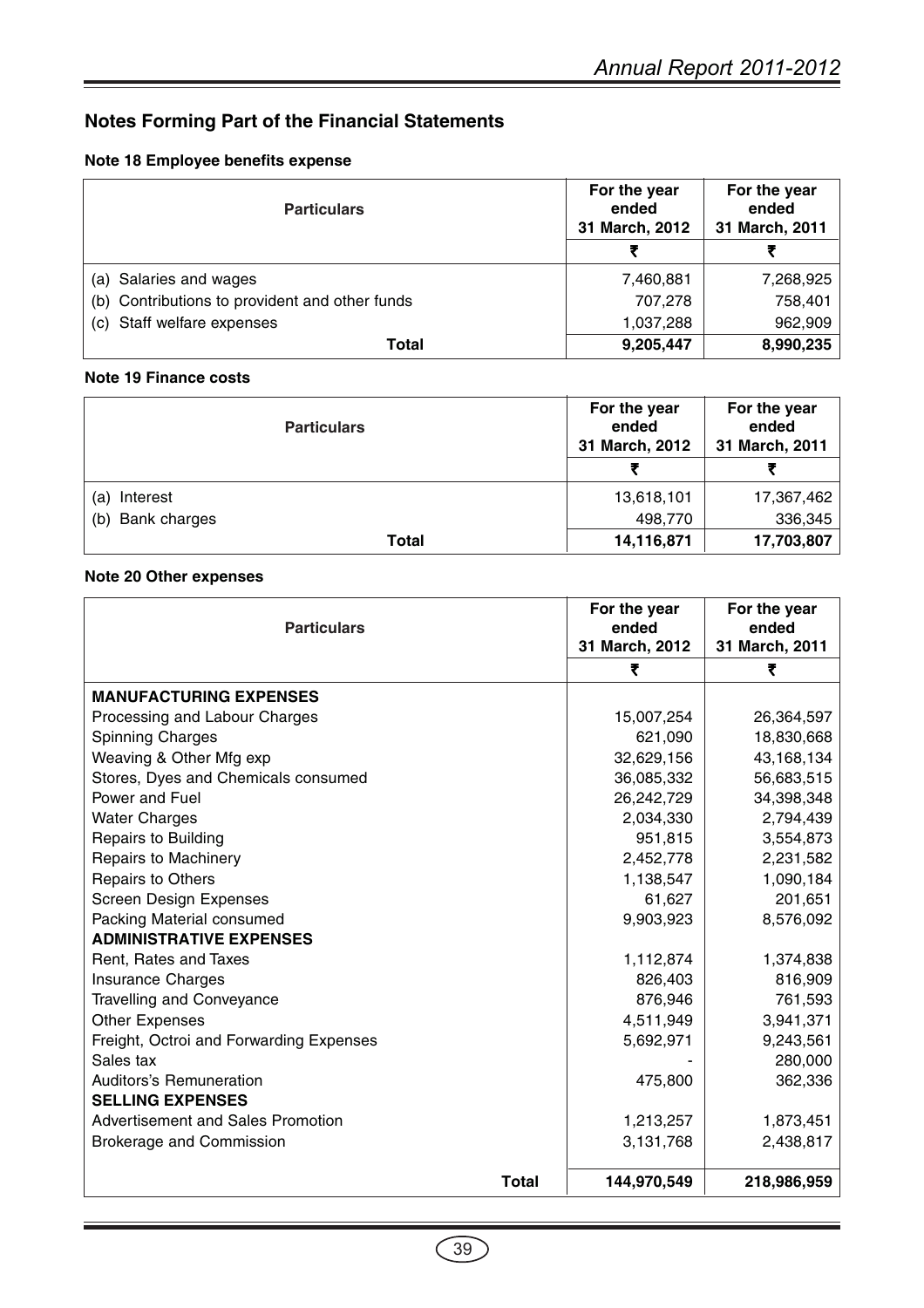**Note**

# **1 Corporate information**

The Company is engaged in the business of manufacturing of cloth and processing thereof.

# **2 Significant accounting policies**

# **2.1 Basis of accounting and preparation of financial statements**

The financial statements of the Company have been prepared in accordance with the Generally Accepted Accounting Principles in India (Indian GAAP) to comply with the Accounting Standards notified under the Companies (Accounting Standards) Rules, 2006 (as amended) and the relevant provisions of the Companies Act, 1956. The financial statements have been prepared on accrual basis under the historical cost convention.The accounting policies adopted in the preparation of the financial statements are consistent with those followed in the previous year.

# **2.2 Use of estimates**

The preparation of the financial statements in conformity with Indian GAAP requires the Management to make estimates and assumptions considered in the reported amounts of assets and liabilities (including contingent liabilities) and the reported income and expenses during the year. The Management believes that the estimates used in preparation of the financial statements are prudent and reasonable. Future results could differ due to these estimates and the differences between the actual results and the estimates are recognised in the periods in which the results are known / materialise.

# **2.3 Cash and cash equivalents (for purposes of Cash Flow Statement)**

Cash comprises cash on hand and deposits with banks. Cash equivalents are short-term balances (with an original maturity of three months or less from the date of acquisition), highly liquid investments that are readily convertible into known amounts of cash and which are subject to insignificant risk of changes in value.

# **2.4 Cash flow statement**

Cash flows are reported using the indirect method, whereby profit / (loss) before extraordinary items and tax is adjusted for the effects of transactions of non-cash nature and any deferrals or accruals of past or future cash receipts or payments. The cash flows from operating, investing and financing activities of the Company are segregated based on the available information.

# **2.5 Depreciation and amortisation**

# **Accounting Policies:**

# **Fixed Assets :**

# **a) Gross Block :**

All Fixed Assets are stated at cost.

# **b) Depreciation:**

Depreciation on Plant & Machinery, Factory Building, Office Premises, Godown at Bhiwandi, Residential Premises, Tube Well, Lab Equipments, Computers and Electric Installations is provided on Straight Line Method at the rates and in the manner specified in Schedule XIV of the Companies Act, 1956 (the Act).

Depreciation on Furniture, Office Equipments and Vehicles is provided on Written Down Value Method at the rates and in the manner specified in Schedule XIV of the Act.

Depreciation on Additions to Fixed Assets during the year is calculated on pro-rata basis.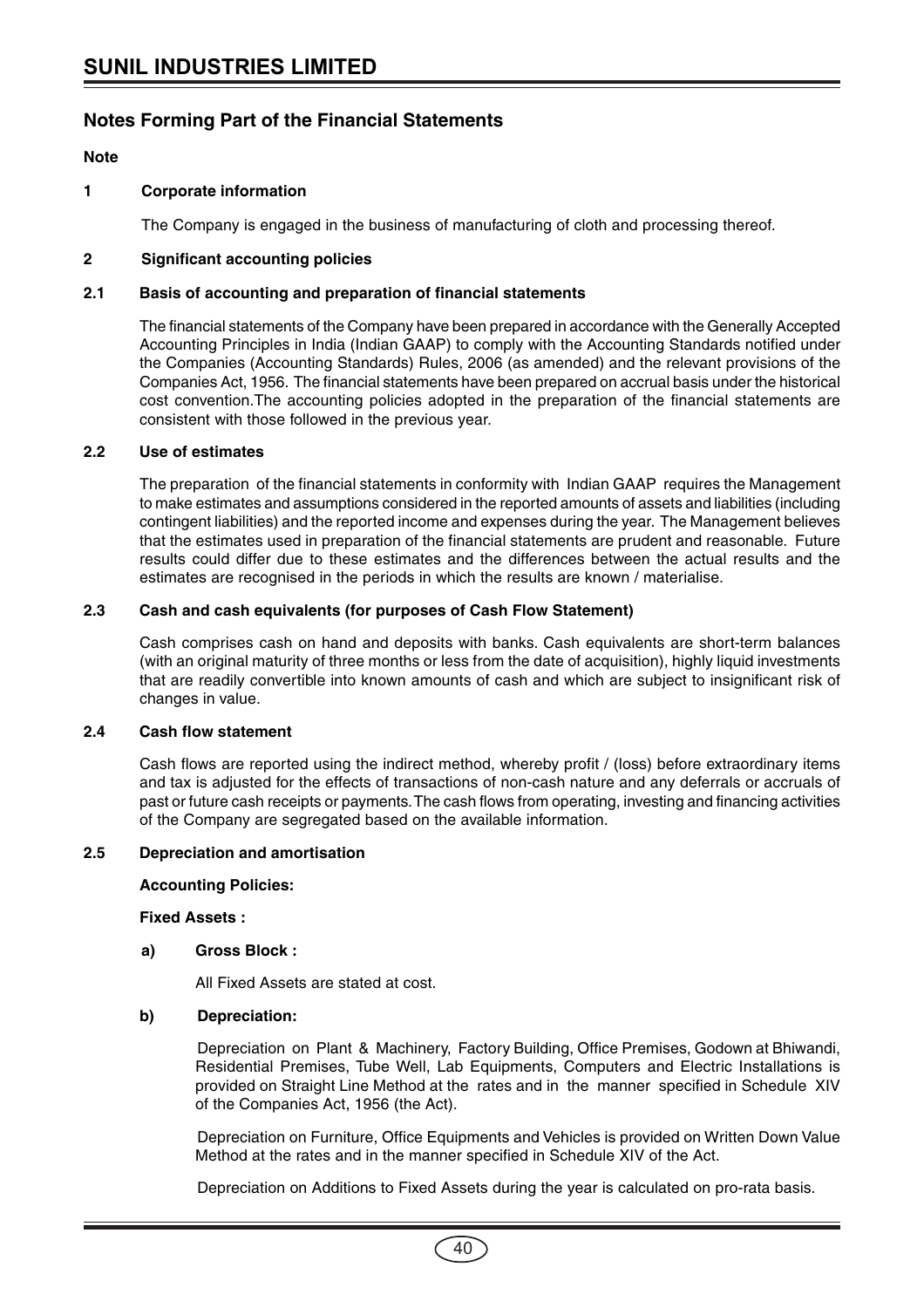# **2.6 Other income**

Interest income is accounted on accrual basis. Dividend income is accounted for when the right to receive it is established.

# **2.8 Revenue recognition**

# Sale of goods

Sales are recognised, net of returns and trade discounts, on transfer of significant risks and rewards of ownership to the buyer, which generally coincides with the delivery of goods to customers.

# **2.9 Tangible fixed assets**

All Fixed Assets are stated at cost.

Fixed assets retired from active use and held for sale are stated at the lower of their net book value and net realisable value and are disclosed separately in the Balance Sheet.

# **2.10 Foreign currency transactions and translations**

# Initial recognition

Transactions in foreign currencies entered into by the Company and its integral foreign operations are accounted at the exchange rates prevailing on the date of the transaction or at rates that closely approximate the rate at the date of the transaction.

# Measurement of foreign currency monetary items at the Balance Sheet date

Foreign currency monetary items (other than derivative contracts) of the Company and its net investment in non-integral foreign operations outstanding at the Balance Sheet date are restated at the year-end rates.In the case of integral operations, assets and liabilities (other than non-monetary items), are translated at the exchange rate prevailing on the Balance Sheet date. Non-monetary items are carried at historical cost. Revenue and expenses are translated at the average exchange rates prevailing during the year. Exchange differences arising out of these translations are charged to the Statement of Profit and Loss.

# Treatment of exchange differences

Exchange differences arising on settlement / restatement of short-term foreign currency monetary assets and liabilities of the Company and its integral foreign operations are recognised as income or expense in the Statement of Profit and Loss. The exchange differences on restatement / settlement of loans to non-integral foreign operations that are considered as net investment in such operations are accumulated in a "Foreign currency translation reserve" until disposal / recovery of the net investment.The exchange differences arising on restatement / settlement of long-term foreign currency monetary items are capitalised as part of the depreciable fixed assets to which the monetary item relates and depreciated over the remaining useful life of such assets or amortised on settlement / over the maturity period of such items if such items do not relate to acquisition of depreciable fixed assets. The unamortised balance is carried in the Balance Sheet as "Foreign currency monetary item translation difference accou

# **2.11 Investments**

Long-term investments (excluding investment in properties), are carried individually at cost less provision for diminution, other than temporary, in the value of such investments. Current investments are carried individually, at the lower of cost and fair value. Cost of investments include acquisition charges such as brokerage, fees and duties.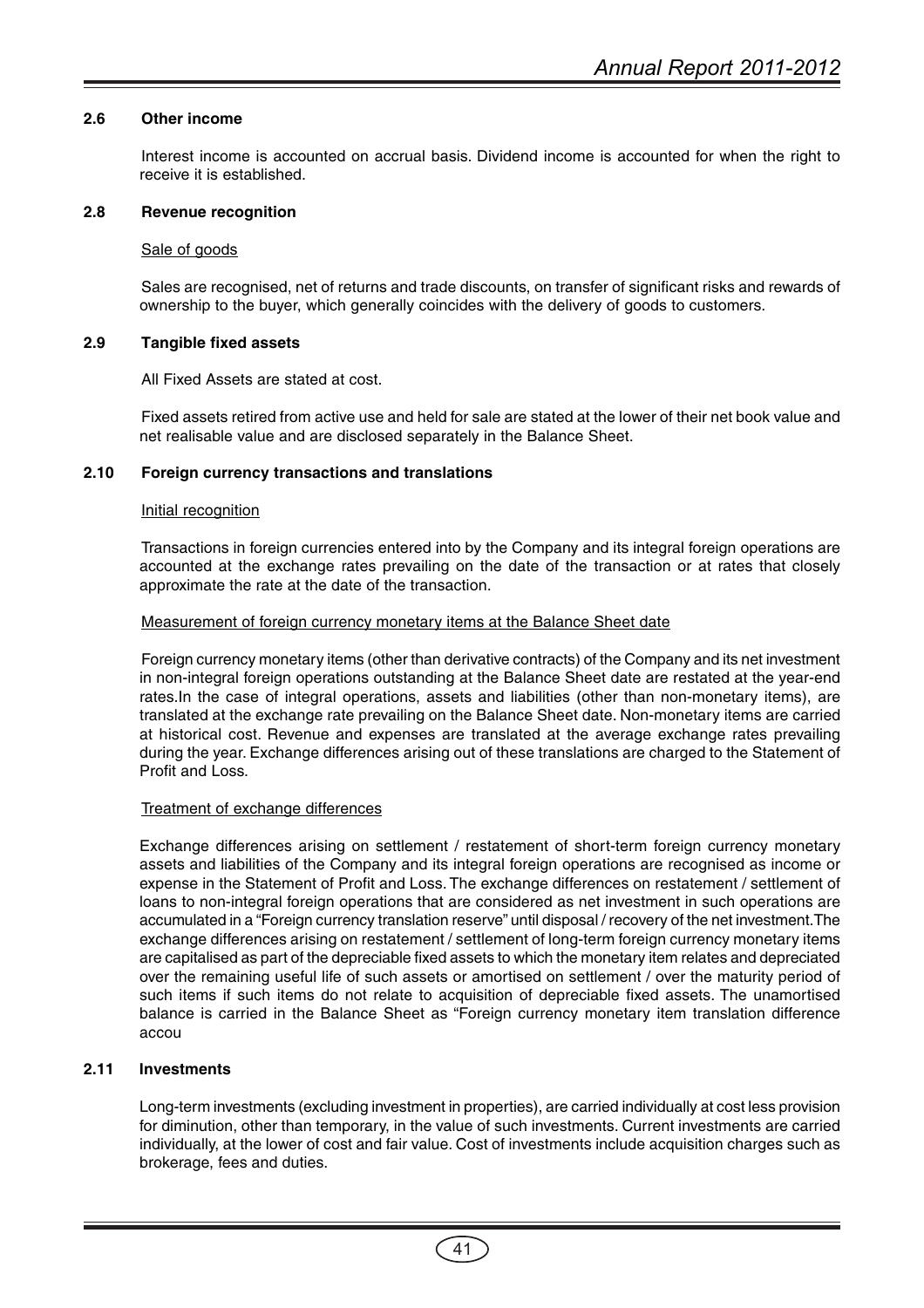# **2.12 Employee benefits**

Employee benefits include provident fund & gratuity fund.

Defined contribution plans:

The Company's contribution to provident fund are considered as defined contribution plans and are charged as an expense as they fall due based on the amount of contribution required to be made.

Short-term employee benefits:

The undiscounted amount of short-term employee benefits expected to be paid in exchange for the services rendered by employees are recognised during the year when the employees render the service. These benefits include performance incentive and compensated absences which are expected to occur within twelve months after the end of the period in which the employee renders the related service. The cost of such compensated absences is accounted as under :

- (a) in case of accumulated compensated absences, when employees render the services that increase their entitlement of future compensated absences; and
- (b) in case of non-accumulating compensated absences, when the absences occur.

| <b>Gratuity (Funded)</b>                                                    | $31 - 3 - 2012$ |
|-----------------------------------------------------------------------------|-----------------|
| <b>Reconciliation of Fair Value of Plan Assets</b>                          |                 |
| Present Value of Defined Benefit Obligation as at the Beginning of the Year | 1,118,832       |
| Interest Cost                                                               | 89,507          |
| <b>Current Service Cost</b>                                                 | 51,660          |
| Net Acturial (Gain) / Loss                                                  | 23,738          |
| Present Value of Obligations as at end of the year                          | 1,118,832       |

| <b>Reconciliation of Fair Value of Plan Assets</b>        | $31 - 3 - 2012$ | $31 - 3 - 2011$ |
|-----------------------------------------------------------|-----------------|-----------------|
|                                                           |                 |                 |
| Fair Value of Plan Assets as at the Beginning of the Year | 1,266,605       | 1,013,852       |
| <b>Expected Return on Plan Assets</b>                     | 116,454         | 96,113          |
| <b>Employer's Contribution</b>                            | 76,351          | 156,640         |
| Fair Value of Plan Assets as at the End of the Year       | 1,459,410       | 1,266,605       |

| Gratuity                                                  | 31-3-2012 | $31 - 3 - 2011$ |
|-----------------------------------------------------------|-----------|-----------------|
|                                                           |           |                 |
| Funds Maintained with Life Insurance Corporation of India | $100\%$   | 100%            |

# **2.13 Segment reporting**

Business Segments :

The company is primarily engaged in business of processing of fabrics and sale.

The company also processes fabrics on job work basis. However the revenue from processing on job work basis during the year under review and in the preceding financial year is less than 10% of the total revenue, the disclosure requirements of Accounting Standard (AS-17) issued by the Institute of Chartered Accountants of India are not applicable.Since there are no exports reporting on geographical segments is not required.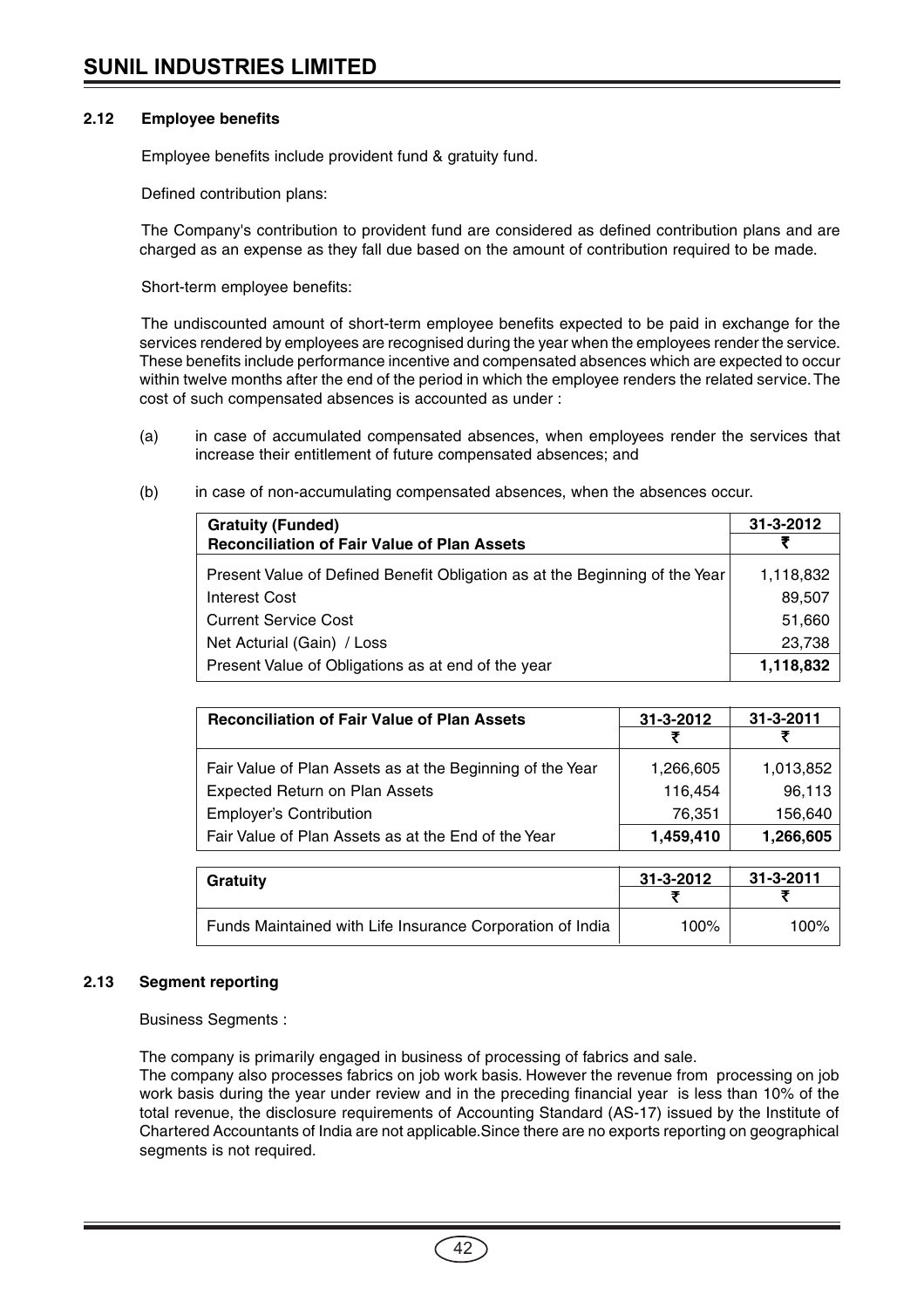# **2.14 Related party transactions Details of related parties:**

# **A) Related party and their relationships :**

i) Enterprises controlled by Director and Relatives. Eske Tex (India) Private Limited Sunil Fabrics Private Limited Sunil Synthetics Private Limited Sunil Prints Private Limited Sunil EXIM Private Limited Sunil Bleaching Co. Private Limited Apple Mines & Minerals Private Limited Rarefab Textiles Pvt. Ltd.

Name of Key Management Personnel and their relatives : Mr. Vinod Lath – Managing Director Mr. Laxmikant Lath – Son of Managing Director Mr. Ramesh Khanna- Whole time Director Mr. Pradeep Roongta – Whole time Director Mrs. Saroj Lath – Wife of Managing Director Mrs. Rashmi Khanna – Wife of the Director Mrs. Beena Roongta – Wife of the Director Mrs. Vandana Lath – Daughter-in-law of Managing Director Note: Related parties have been identified by the Management.

# **Details of related party transactions during the year and balances outstanding as at 31 March, 2012:**

|                                                                     | $31 - 3 - 2012$<br><b>Amount</b> | 31-3-2011<br><b>Amount</b> |
|---------------------------------------------------------------------|----------------------------------|----------------------------|
| <b>B) Transactions with Related Parties:</b>                        | ₹ In Lakhs                       | ₹ In Lakhs                 |
| a) Transactions with enterprises controlled by directors & Relative |                                  |                            |
| 1. Cloth Purchase                                                   |                                  | 76.86                      |
| 2. Cloth Sales                                                      |                                  | 76.63                      |
| <b>Outstanding Receivables</b><br>3                                 |                                  | 3.95                       |
| 4. Outstanding Payables                                             | 241.93                           | 116.77                     |
| 5. Weaving Charges Paid                                             | 126.87                           | 166.98                     |
| 6. Loan Taken                                                       | 554.08                           | 176.00                     |
| 7. Loan repaid                                                      | 1,452.97                         | 441.25                     |
| 8. Loan outstanding balance                                         | 264.61                           | 1,163.50                   |
| b) Transactions with key management person                          |                                  |                            |
| 1. Rent                                                             | 6.05                             | 6.05                       |
| Directors Remuneration<br>$2^{\circ}$                               | 12.60                            | 11.16                      |
| <b>Interest Paid</b><br>3.                                          | 109.08                           | 161.73                     |
| 4. Salary Paid                                                      | 8.00                             | 0.15                       |

# **2.15 Earnings per share**

| Earnings per quity share is computed as under-                             | 31.03.2012    | 31.03.2011    |
|----------------------------------------------------------------------------|---------------|---------------|
|                                                                            | <b>Amount</b> | <b>Amount</b> |
| Numerator - Profit after Tax                                               | 7.624.556     | 9,575,468     |
| Denominator - as the weighted average no of shares at the end of the year. | 4,200,000     | 4,200,000     |
| Basic and diluted EPS                                                      | 1.82          | 2.28          |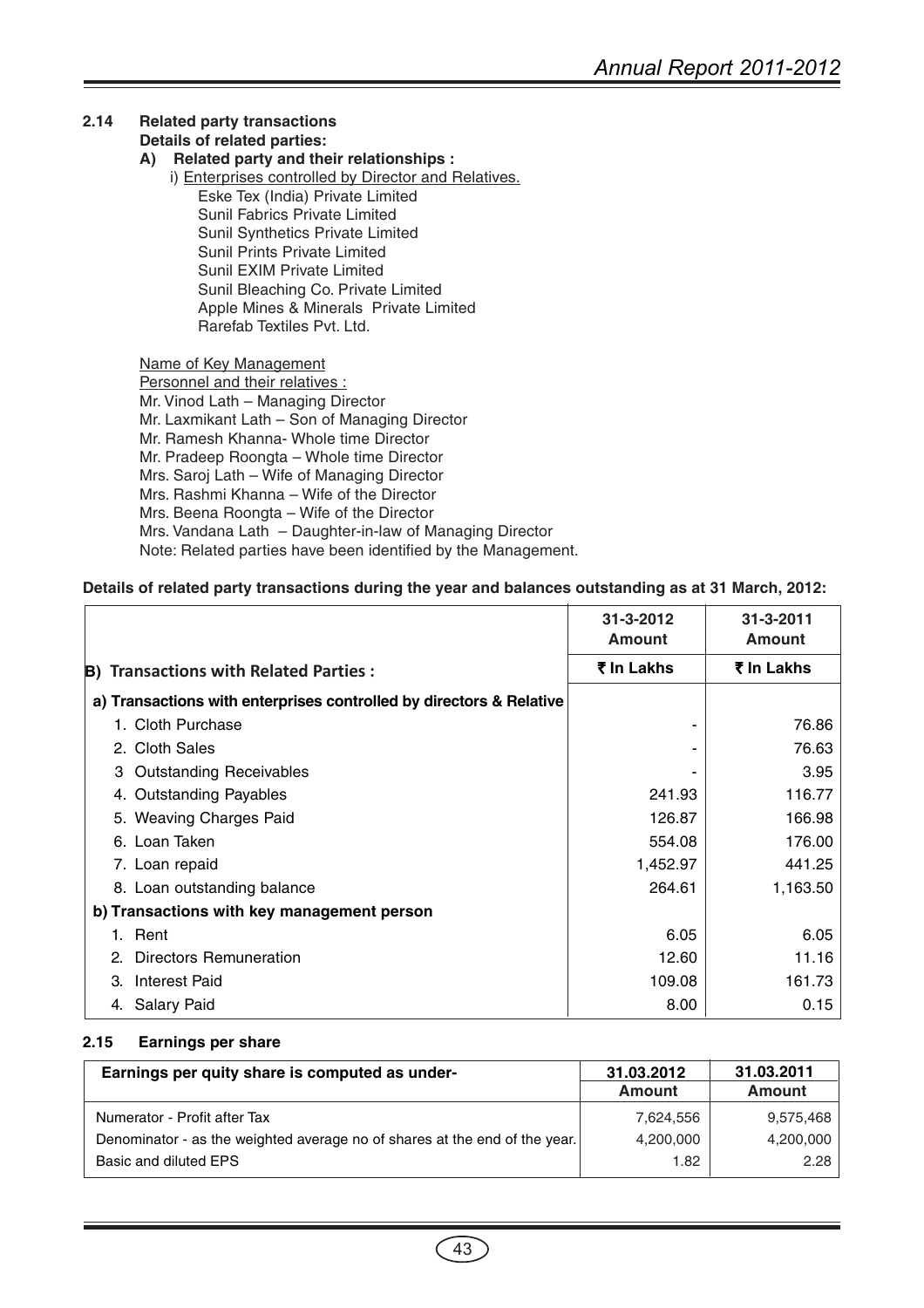# **2.16 Taxes on income**

Tax expense comprises current and deffered tax.Current tax is measured at the amount expected to be paid to the tax authorities in accordance with the Income tax Act ,1961.Deffered tax reflects the impact of the current year timing differences between taxable income and accounting income for the year and the reveresal of timing differences of earliers years.Deffered Tax is measured based on the tax rate and tax laws enacted or substantially enacted as at the balance sheet date.

# **2.17 Impairment of assets**

An asset is treated as impaired when the carrying cost of assets exceeds its recoverable value. An impairment loss is charged to the profit and loss account in the year in which the which the asset is identified as imparied. The impairment loss recognized in prior accounting periods is reversed if there has been a change in the estimates of recoverable amount.

# **2.18 Provisions and contingencies**

A provision is recognised when the Company has a present obligation as a result of past events and it is probable that an outflow of resources will be required to settle the obligation in respect of which a reliable estimate can be made. Provisions (excluding retirement benefits) are not discounted to their present value and are determined based on the best estimate required to settle the obligation at the Balance Sheet date. These are reviewed at each Balance Sheet date and adjusted to reflect the current best estimates. Contingent liabilities are disclosed in the Notes.

# **2.19 Contingent Liabilities not provided for:**

| <b>Particulars</b>                                                                                                                                                                                                                                                                                  | $31 - 3 - 2012$ | $31 - 3 - 2011$ |
|-----------------------------------------------------------------------------------------------------------------------------------------------------------------------------------------------------------------------------------------------------------------------------------------------------|-----------------|-----------------|
|                                                                                                                                                                                                                                                                                                     | ₹ In Lakhs      | ₹ In Lakhs      |
| i) Disputed Excise Duty liability<br>ii) Disputed Customs Duty liability of M/s. Sunil Impex, a firm in<br>which the company was an erstwhile partner sharing 80%<br>profit and loss (to the extent of the profit and loss sharing<br>ratio). The honorable CESTAT has vide order dated 6th August, | 457.85          | 457.85          |
| 2010 set aside the demand raised and ordered review de novo.                                                                                                                                                                                                                                        | 336.00          | 336.00          |
| iii) Bank Guarantee                                                                                                                                                                                                                                                                                 | 346.44          | 297.00          |

# **3 In the opinion of the Board :**

- i) The current assets, loans and advances will realise in the ordinary course of business, at least the amount at which these are stated in the Balance Sheet
- ii) Provision for all known liabilities have been made.
- **4** The balances of Sundry Debtors, Creditors, Loans and Advances are subject to confirmation.
- **5** The Company has been informed by their suppliers that they are not falling under the category of Small Scale Industries.

#### **5.1 Auditors Remuneration :**

| <b>Particulars</b>                | 31-3-2012  | $31 - 3 - 2011$ |  |
|-----------------------------------|------------|-----------------|--|
|                                   | ₹ In Lakhs | ₹ In Lakhs      |  |
| <b>Statutory Audit Fees</b><br>a) | 3.86       | 2.50            |  |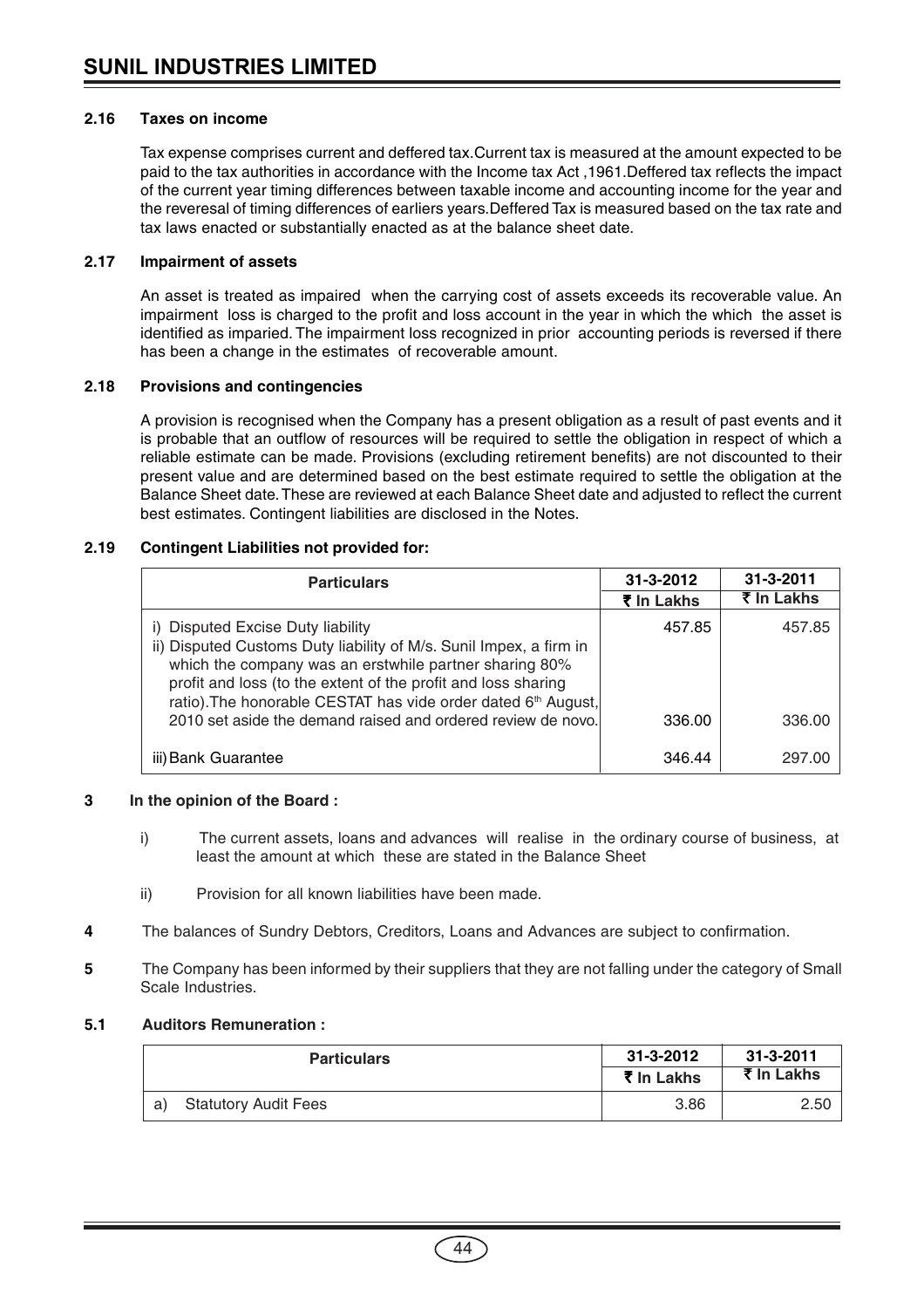# **5.2 Quantative Information**

| <b>Raw Materials Consumed (Indigenous)</b> | $31 - 3 - 2012$ | $31 - 3 - 2011$ |  |  |
|--------------------------------------------|-----------------|-----------------|--|--|
|                                            | ₹ In Lakhs      | ₹ In Lakhs      |  |  |
| Fibre                                      | 205.99          | 653.36          |  |  |
| Yarn                                       | 2,863.23        | 2,074.16        |  |  |
| Cloth                                      | 357.36          | 204.09          |  |  |
| <b>TOTAL</b>                               | 3,426.58        | 2,931.61        |  |  |

| Stores, Spares, Dyes and Chemicals consumed: | 31-3-2012  | $31 - 3 - 2011$ |  |
|----------------------------------------------|------------|-----------------|--|
|                                              | ₹ In Lakhs | ₹ In Lakhs      |  |
| Indigenous                                   | 347.13     | 562.84          |  |
| Imported                                     | 13.72      | 3.99            |  |
| Total                                        | 360.85     | 566.83          |  |

| <b>Expenditure in Foreign Currency:</b> | 31-3-2012<br>₹ In Lakhs | $31 - 3 - 2011$<br>₹ In Lakhs |  |
|-----------------------------------------|-------------------------|-------------------------------|--|
| C.I.F Value of Stores Imported          | 9.68                    | 3.25                          |  |
| Foreign Travel                          | 1.59                    | 2.51                          |  |

- **5.3** The company has a spinning unit at Dindigul, Tamilnadu. The accounts of the Dindigul unit has been audited by M.S.S.Sriram & Co-Chartered Accountants
- **5.4** Cash flow statement is enclosed as Annexure 1
- **6** The Financial Statement for the Year ended 31st March 2011 had been prepared as per then applicable, prerevised Schedule VI of the Companies Act 1956.Consequent to the notification under Companies Act 1956, the Financial Statement for the year ended 31st march 2012 are prepared under revised Schedule VI.Accordingly the previous year's figures have also been reclassified to conform to the year's classification.

# **FOR V.K. BESWAL & ASSOCIATES** CHARTERED ACCOUNTANTS

**Sd/- Sd/- (PARTNER) Membership No. 48195 Sd/-**

Place: Mumbai Place: Mumbai

# **For and on behalf of the board**

**R.P. LADDHA V.G. Lath Chairman & Managing Director**

**P.K. Roongta Executive Director**

Dated: 27th June, 2012 Dated: 27th June, 2012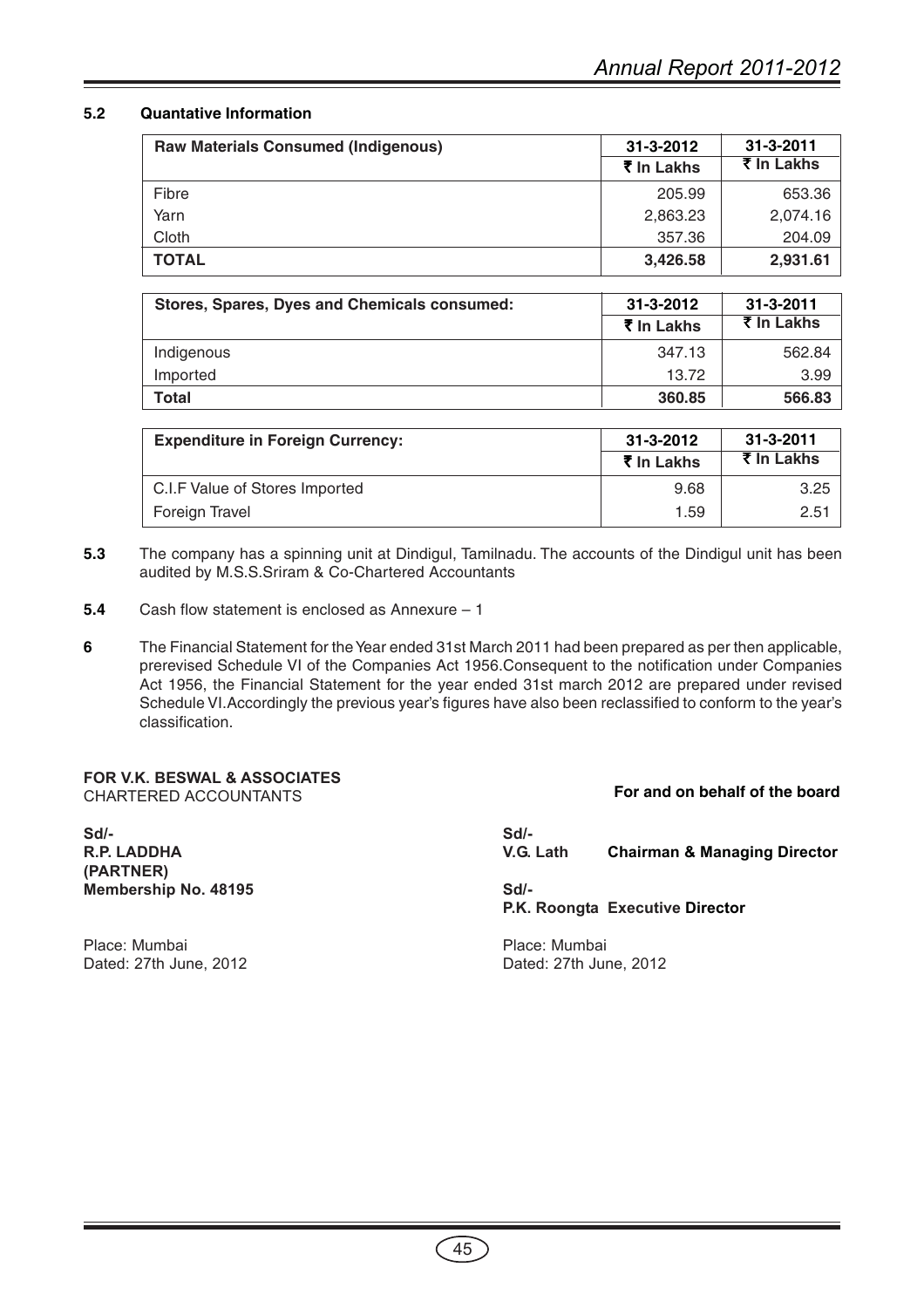| FOR THE YEAR ENDED 31ST MARCH, 2012                                           |                                  |                                               |                                  |                           |
|-------------------------------------------------------------------------------|----------------------------------|-----------------------------------------------|----------------------------------|---------------------------|
| <b>Particulars</b>                                                            | For the year ended<br>31.03.2012 |                                               | For the year ended<br>31.03.2011 |                           |
|                                                                               | ₹                                | ₹                                             | ₹                                | ₹                         |
| A) Cash arising from operating activities                                     |                                  |                                               |                                  |                           |
| Profit /(Loss) Before Taxation                                                |                                  | 11,550,913                                    |                                  | 10,693,956                |
| Add/(Less):                                                                   |                                  |                                               |                                  |                           |
| Interest paid                                                                 | 13,618,101                       |                                               | 17,367,462                       |                           |
| Depreciation                                                                  | 6,212,267                        |                                               | 6,972,624                        |                           |
|                                                                               |                                  | 19,830,368                                    |                                  | 24,340,086                |
| Deduct:                                                                       |                                  | 31,381,281                                    |                                  | 35,034,042                |
| Interest received                                                             | 3,858,798                        |                                               | 2,531,732                        |                           |
| Dividend Income                                                               | 486,766                          |                                               |                                  |                           |
| <b>MCD</b> Interest                                                           | 1,500                            |                                               |                                  |                           |
| Foreign Exchange Gain                                                         | 8,552                            |                                               |                                  |                           |
| Profit on sale of assets                                                      |                                  | 4,355,616                                     | 1,594                            | 2,533,326                 |
| <b>OPERATING PROFIT/ (LOSS )BEFORE</b>                                        |                                  | 27,025,665                                    |                                  | 32,500,716                |
| <b>WORKING CAPITAL CHANGES AND EXTRAORDINARY ITEMS</b>                        |                                  |                                               |                                  |                           |
| Add:                                                                          |                                  |                                               |                                  |                           |
| Increase in Payables Other than Trade payables                                | 5,906,007                        |                                               |                                  |                           |
| Increase in Trade Payables                                                    |                                  |                                               | 28,082,350                       |                           |
| Decrease In Loans And Advances                                                |                                  |                                               | 53,805,119                       |                           |
| Decrease in Trade Receivable                                                  | 48,955,906                       |                                               |                                  |                           |
| Decrease in Inventories                                                       | 19,741,885                       |                                               |                                  |                           |
|                                                                               |                                  | 74,603,799<br>101,629,464                     |                                  | 81,887,469<br>114,388,185 |
| Deduct:                                                                       |                                  |                                               |                                  |                           |
| Increase in Short term Loans And Advances                                     | 5,608,897                        |                                               |                                  |                           |
| Increase Long term Loans And Advances                                         | 2,285,296                        |                                               |                                  |                           |
| Increase in Trade Receivable                                                  |                                  |                                               | 5,839,523                        |                           |
| Increase in Inventories                                                       |                                  |                                               | 49,315,710                       |                           |
| Decrease in Trade Payables                                                    | 606,224                          |                                               |                                  |                           |
| Decreases In Provisions                                                       | 923,739                          | 9,424,156                                     |                                  | 55, 155, 233              |
|                                                                               |                                  | 92,205,308                                    |                                  | 59,232,952                |
| <b>Taxes Paid</b>                                                             |                                  | 2,512,994                                     |                                  | 1,000,000                 |
| Net Cash Inflow/ (Outflow) in Course of Operating Activities                  |                                  | 89,692,314                                    |                                  | 58,232,952                |
|                                                                               |                                  |                                               |                                  |                           |
| B) Cash inflow/(outflow) arising from Investing Activities<br><b>OUTFLOW:</b> |                                  |                                               |                                  |                           |
| Acquisition of fixed assets                                                   | 1,122,314                        |                                               | 9,965,611                        |                           |
| Add/(Less): Capital Work in progress                                          |                                  |                                               | 1,122,314 1,420,847              | 11,386,458                |
| Deduct Inflow:                                                                |                                  |                                               |                                  |                           |
| Sale of Fixed Assets/Machinery Scrapped                                       |                                  |                                               | 305,000                          | 305,000                   |
| Net Cash (Outflow)/Inflow arising from Investing Activities                   |                                  | $-1,122,314$                                  |                                  | $-11,081,458$             |
| C) Cash flow arising from Financial Activities                                |                                  |                                               |                                  |                           |
| <b>INFLOW:</b>                                                                |                                  |                                               |                                  |                           |
| Sale of Investments                                                           |                                  |                                               | 1,803,339                        |                           |
| Dividend Income                                                               | 486,766                          |                                               |                                  |                           |
| <b>MCD</b> Interest                                                           | 1,500                            |                                               |                                  |                           |
| Increase of Unsecured Loans                                                   |                                  |                                               | 128,344,227                      |                           |
| Foreign Exchange Gain                                                         | 8,552                            |                                               |                                  |                           |
| Interest received                                                             | 3,858,798                        | 4,355,616                                     | 2,531,732                        | 132,679,298               |
| <b>OUTFLOW:</b>                                                               |                                  |                                               |                                  |                           |
| Decrease in Secured Loan                                                      |                                  |                                               | 142,593,803                      |                           |
| Increase in Investments                                                       | 1,813,339                        |                                               |                                  |                           |
| Decrease in Unsecured Loans                                                   | 89,774,627                       |                                               |                                  |                           |
| Interest paid                                                                 |                                  | 13,618,101 105,206,067 17,367,462 159,961,265 |                                  |                           |
| Net Cash Inflow/ (Outflow) arising from Financing Activities                  |                                  | $-100,850,451$                                |                                  | $-27,281,967$             |

# **CASH FLOW STATEMENT ANNEXED TO THE BALANCE SHEET**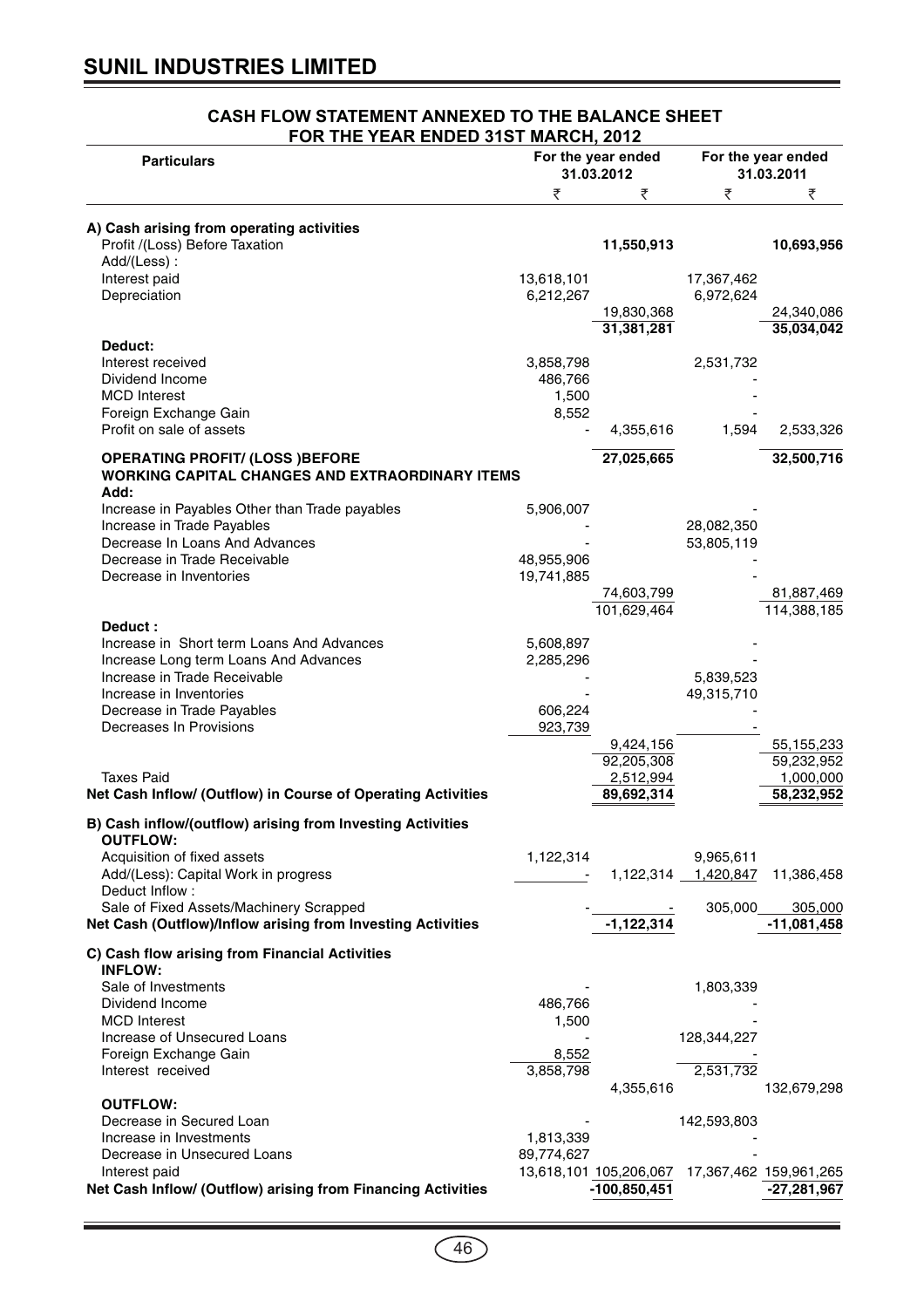| Net Cash Increase/(Decrease) in inflow of cash/cash equivalants                                             |                        |                                 |            |
|-------------------------------------------------------------------------------------------------------------|------------------------|---------------------------------|------------|
| "(A+B+C)"                                                                                                   |                        | $-12,280,451$                   | 19,869,527 |
| Add: Opening balance of cash/ cash equivalents                                                              |                        | 49,583,709                      | 29,714,183 |
| Closing balance of cash/cash equivalents                                                                    |                        | 37,303,258                      | 49,583,710 |
| Notes forming part of the financial statements                                                              |                        |                                 |            |
| As per our attached report of even date<br><b>FOR V.K. BESWAL &amp; ASSOCIATES</b><br>CHARTERED ACCOUNTANTS |                        |                                 |            |
| Sd/-                                                                                                        | $Sd$ -                 |                                 |            |
| R.P. LADDHA<br>(PARTNER)                                                                                    | V.G. Lath              | <b>Managing Director</b>        |            |
| <b>Membership No. 48195</b>                                                                                 | Sd                     |                                 |            |
|                                                                                                             |                        | P.K. Roongta Executive Director |            |
| Place: Mumbai                                                                                               | Place: Mumbai          |                                 |            |
| Dated: 27th June, 2012                                                                                      | Dated: 27th June, 2012 |                                 |            |
|                                                                                                             |                        |                                 |            |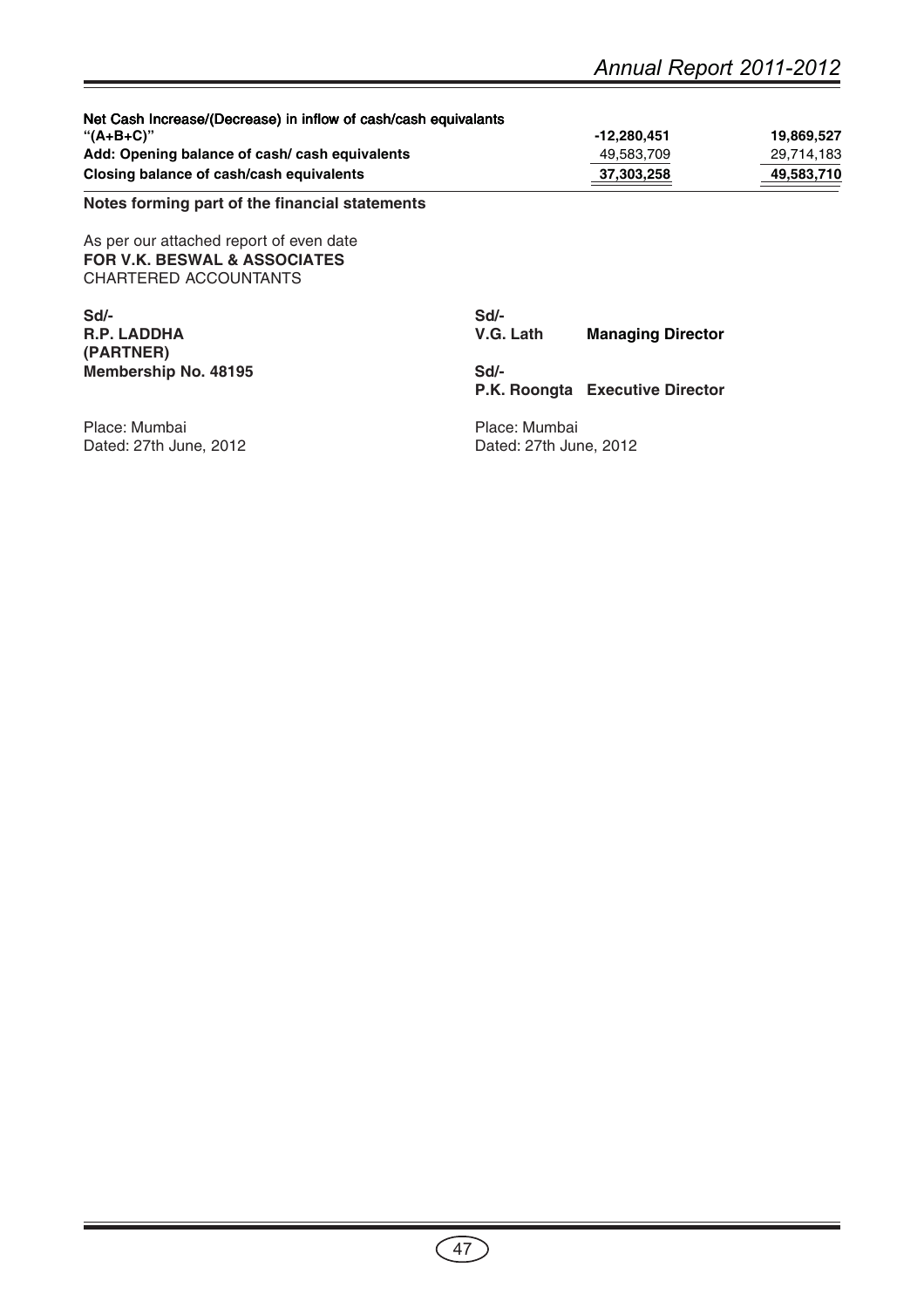# **SUNIL INDUSTRIES LIMITED**

# **BALANCE SHEET ABSTRACT AND COMPANY'S GENERAL BUSINESS PROFILE**

| I.                                      | <b>Registration Details</b>                      |                                                                            |                                                                                        |              |  |  |
|-----------------------------------------|--------------------------------------------------|----------------------------------------------------------------------------|----------------------------------------------------------------------------------------|--------------|--|--|
|                                         | Registration No.                                 | 3<br>$\sqrt{3}$<br>9<br>$\mathbf{1}$<br>1                                  | <b>State Code</b><br>1.                                                                | $\mathbf{1}$ |  |  |
|                                         | <b>Balance Sheet Date</b>                        | $\pmb{0}$<br>$\mathbf{3}$<br>$\mathbf{3}$<br>$\mathbf{1}$<br>$\mathbf{1}$  | $2^{\circ}$                                                                            |              |  |  |
| Ш.                                      | Capital raised during the year                   |                                                                            |                                                                                        |              |  |  |
|                                         | <b>Public Issue</b>                              | <b>NIL</b>                                                                 | <b>Rights Issue</b>                                                                    | <b>NIL</b>   |  |  |
|                                         | Bonus Issue                                      | <b>NIL</b>                                                                 | Private Placement                                                                      | <b>NIL</b>   |  |  |
| Ш.                                      |                                                  | Position of Mobilisation and Deployment of Funds (Amount in Rs. Thousands) |                                                                                        |              |  |  |
|                                         | <b>Total Liabilities</b>                         | 372405                                                                     | <b>Total Assets</b>                                                                    | 372405       |  |  |
|                                         | <b>Sources of Funds</b>                          |                                                                            |                                                                                        |              |  |  |
|                                         | Paid - up Capital                                | 41984                                                                      | Reserves & Surplus                                                                     | 202250       |  |  |
|                                         | Secured Loans                                    | 0                                                                          | <b>Unsecured Loans</b>                                                                 | 38570        |  |  |
|                                         | <b>Trade Deposit</b>                             | <b>NIL</b>                                                                 | <b>Share Application Money</b>                                                         | <b>NIL</b>   |  |  |
|                                         | Deffered Tax Liability                           | 6747                                                                       |                                                                                        |              |  |  |
|                                         | <b>Application of Funds</b>                      |                                                                            |                                                                                        |              |  |  |
|                                         | <b>Net Fixed Assets</b>                          | 64466                                                                      | Investments                                                                            | $\mathbf{1}$ |  |  |
|                                         | <b>Net Current Assets</b>                        | 209034                                                                     | Miscellaneous Expenditure                                                              | <b>NIL</b>   |  |  |
|                                         | <b>Accumulated Losses</b>                        | <b>NIL</b>                                                                 | Profit & Loss Account                                                                  | <b>NIL</b>   |  |  |
| IV                                      | <b>Performance of Company</b>                    |                                                                            |                                                                                        |              |  |  |
|                                         | Turnover                                         | 717260                                                                     | <b>Total Expenditure</b>                                                               | 710936       |  |  |
|                                         | (including other income of Rs. 5226.94 thousand) |                                                                            |                                                                                        |              |  |  |
|                                         | +<br>Profit / Loss before tax                    |                                                                            | $\pm$<br>Profit / Loss after tax                                                       |              |  |  |
|                                         |                                                  | 11551                                                                      |                                                                                        | 7624         |  |  |
|                                         | Earning per<br>Share in Rs.                      | 1.82                                                                       | Dividend<br>@%                                                                         | <b>NIL</b>   |  |  |
| V.                                      |                                                  |                                                                            | Generic Name of Three Principal Products / Services of Company (as per monetary terms) |              |  |  |
|                                         | Item Code No. (ITC Code)                         |                                                                            | <b>Product Description</b>                                                             |              |  |  |
|                                         | 5                                                | $\overline{2}$<br>$\overline{1}$<br>$\mathbf 1$                            | E<br>E.<br>S<br>X<br>T<br>Т<br>L                                                       |              |  |  |
|                                         |                                                  |                                                                            |                                                                                        |              |  |  |
|                                         | For and on behalf of the Board                   |                                                                            |                                                                                        |              |  |  |
| V.G. Lath                               |                                                  |                                                                            | Sd/-<br><b>Chairman &amp; Managing Director</b>                                        |              |  |  |
| Place: Mumbai<br>Dated: 27th June, 2012 |                                                  |                                                                            | Sd/-<br>P.K. Roongta Executive Director                                                |              |  |  |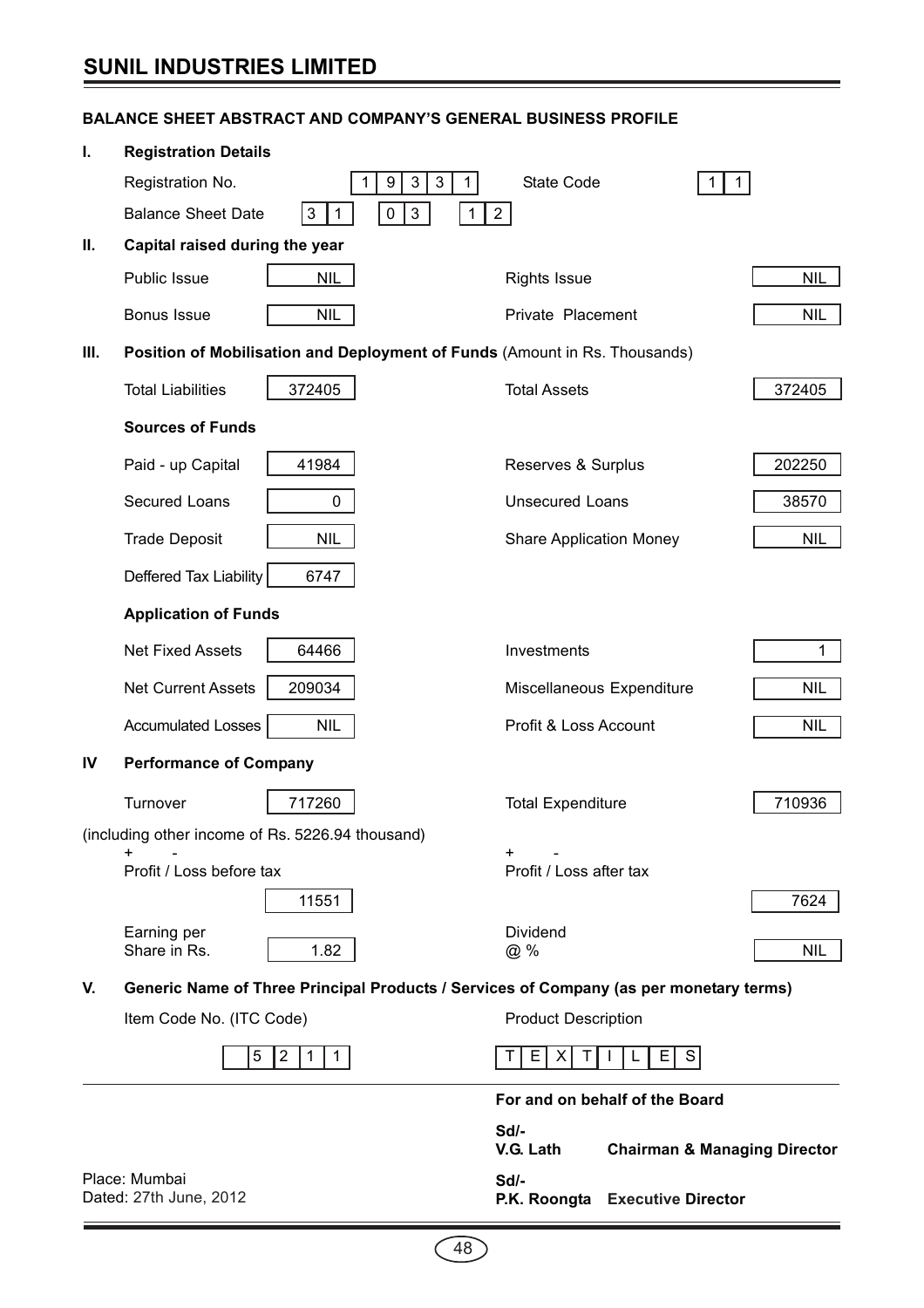# **SUNIL INDUSTRIES LIMITED D-8, MIDC, PHASE II, MANPADA ROAD, DOMBIVLI (E), DIST. THANE- 421203**

# **ATTENDANCE SLIP**

Shareholders attending the meeting in person or by proxy are requested to complete the attendance slip and hand it over at the entrance of the meeting hall.

I hereby record my presence at the **36TH Annual General Meeting** of the Company at **Regd. Office** of the company on **Saturday** the **29th September, 2012** at **11.00 a.m.**

Name of the Shareholder Signature Signature

Folio No. \_\_\_\_\_\_\_\_\_\_\_\_\_

 $\overline{\phantom{a}}$  , where  $\overline{\phantom{a}}$  , where  $\overline{\phantom{a}}$  ,  $\overline{\phantom{a}}$  ,  $\overline{\phantom{a}}$  ,  $\overline{\phantom{a}}$  ,  $\overline{\phantom{a}}$  ,  $\overline{\phantom{a}}$  ,  $\overline{\phantom{a}}$  ,  $\overline{\phantom{a}}$  ,  $\overline{\phantom{a}}$  ,  $\overline{\phantom{a}}$  ,  $\overline{\phantom{a}}$  ,  $\overline{\phantom{a}}$  ,  $\overline{\phantom{a}}$  , (Full name of Proxy)

**Note:** No Duplicate Attendance Slip will be issued at the meeting hall. You are requested to bring your copy of Annual Repot to the Meeting.

—————————————————————-——(TEAR)—————————-————————————

# **SUNIL INDUSTRIES LIMITED D-8, MIDC, PHASE II, MANPADA ROAD, DOMBIVLI (E), DIST. THANE- 421203**

# **PROXY FORM**

| proxy to vote for me/us on my our behalf at the 36 <sup>th</sup> ANNUAL GENERAL MEETING of the Company to be held |  |  |
|-------------------------------------------------------------------------------------------------------------------|--|--|
| at Regd. Office of the company, on Saturday the 29th September, 2012 and at any adjournment thereof.              |  |  |
|                                                                                                                   |  |  |

Signed this…………………………… day of ………………………………., 2012.

Reg. Folio No……… No. of Shares ……………

REVENUE STAMP

**Note**: This form in order to be effective should be duly stamped, completed and signed and must be depoited at the Registered Office of the Company, not less than 48 hours before the meeting.